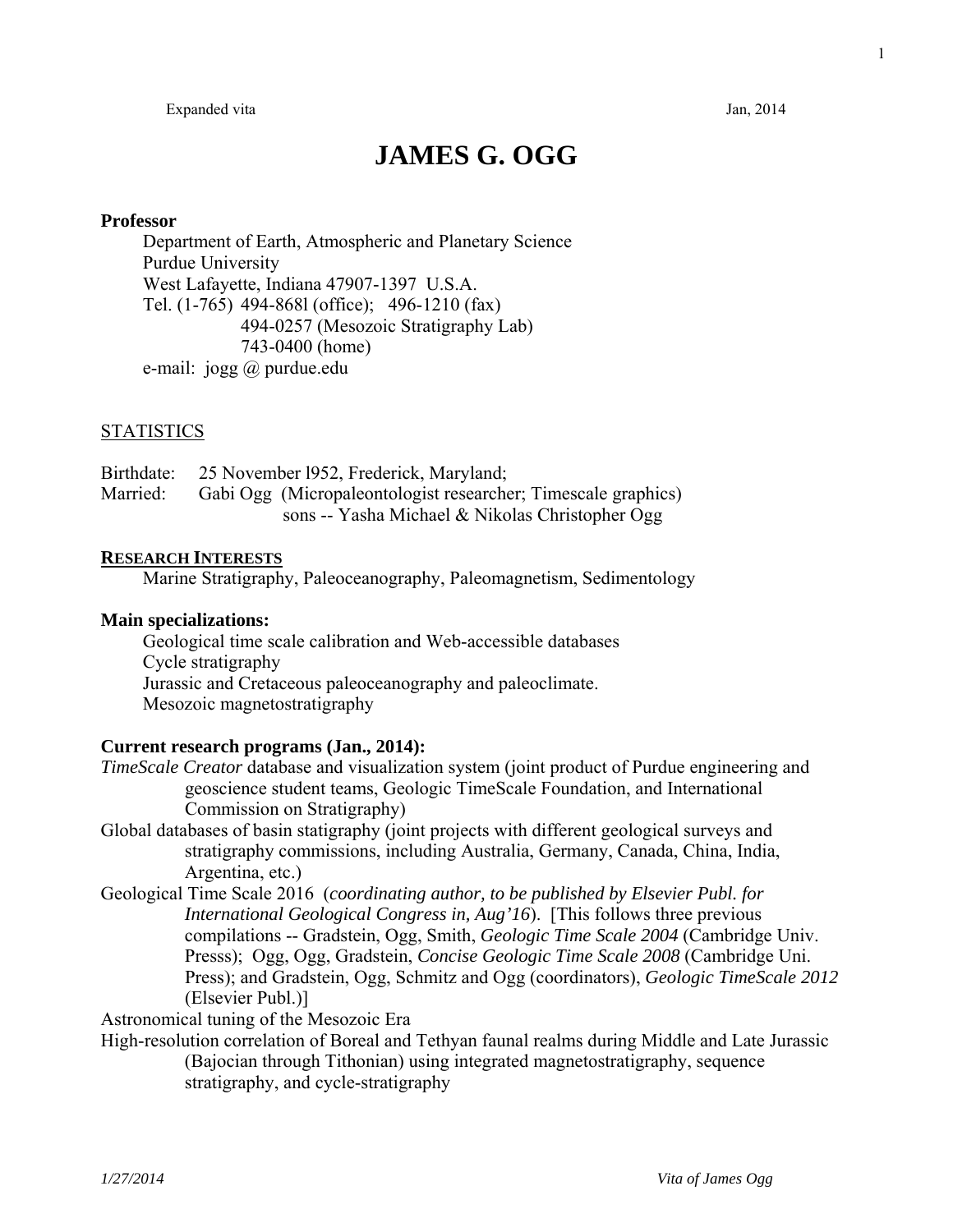Super-greenhouse conditions and elevated ocean acidity resulting from the Ontong-Java Plateau "super-plume" of mid-Cretaceous

## **I. GENERAL INFORMATION**

#### A. **PRESENT POSITION:**

Professor, Department of Earth and Atmospheric Sciences, Purdue University, West Lafayette, Indiana

## B. **EDUCATION**

- 1975 B. S. California Institute Technology, in Geology
- 1975 M. S. California Institute Technology, in Planetary Geology
- 1981 Ph.D. Scripps Inst. Oceanography (Univ. Calif. at San Diego), in Oceanography

## C. **PREVIOUS POSITIONS**

Scripps Institution of Oceanography (Geological Research Division)

- 1975-1981 Research Assistant and Teaching Assistant
- 1983-1984 Research Associate
- 1984-1986 Assistant Researcher II (assistant professor on research contract)

University of Wyoming (Department of Geology and Geophysics)

- 1981-1983 Postdoctoral Fellowship, Paleomagnetics Laboratory,
- 1983-1984 Postdoctoral Research Associate (jointly with Scripps Inst. Ocean.)
- 1984-1986 Adjunct Assistant Professor

Purdue University (Department of Earth, Atmospheric and Planetary Science)

- 1986-1990 Assistant Professor
- 1990-1995 Associate Professor
- 1995- Professor

## **D. AWARDS AND HONORS**

#### **1. Professional awards**

#### *Geological Society of America:*

- (1) **Fellow** of GSA (Oct, 2010)
- (2) Mary B. Ansari Best Reference Work Award (Nov., 2006) [For The *Geologic Time Scale 2004*; by Gradstein, Ogg and Smith] \$500 from GSA's Geoscience Information Society (GSIS)
- (3) Exceptional Reviewer for *Geology* (Dec, 2007)

#### *Education Ministry of China*

 2013-2017: **Overseas Top Scholar Fellowship** ((annual allocation of 2 months salary and all expenses for 5 years),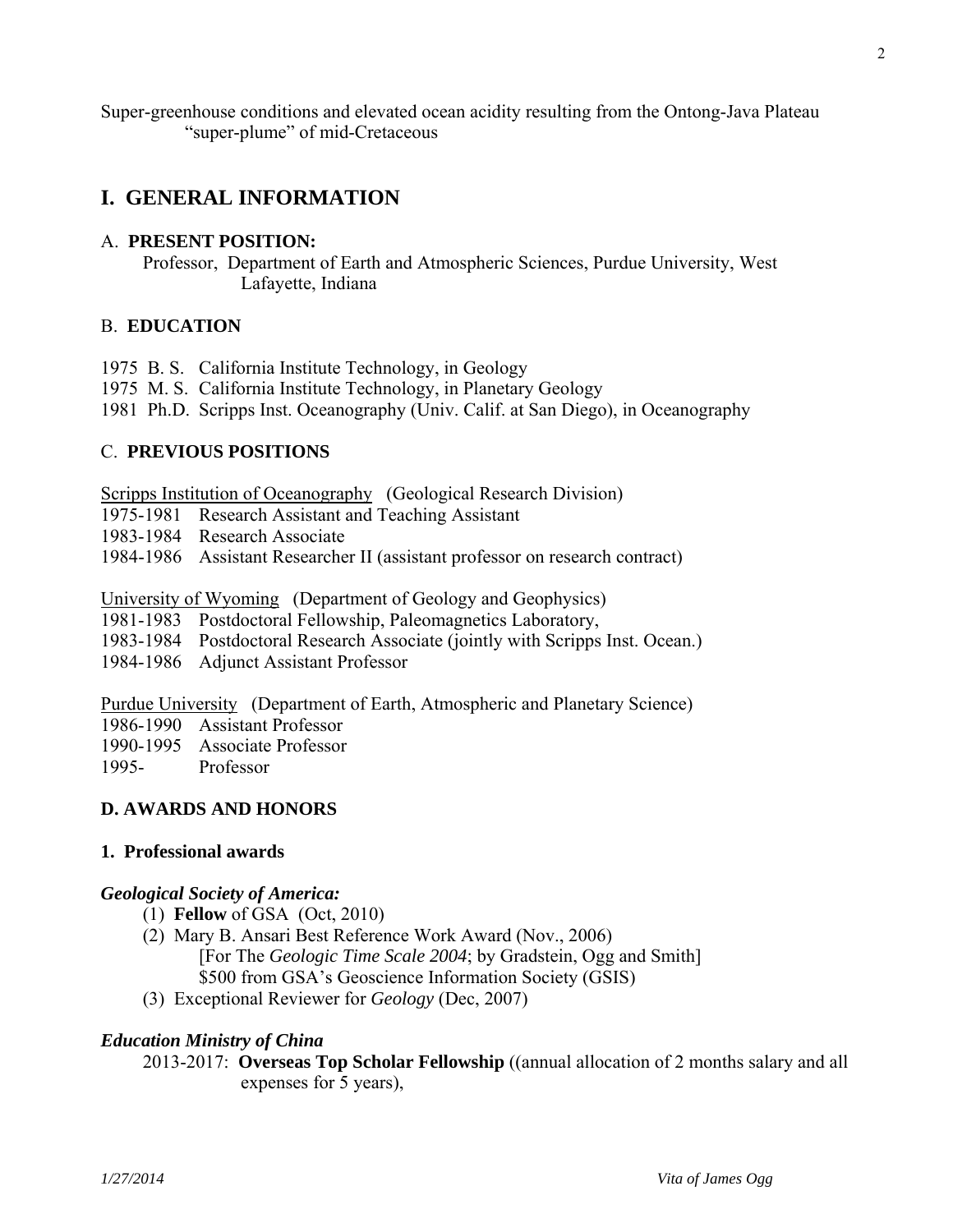Appointed as Overseas Top Scholar **Professor** faculty member by Chinese University of Geosciences at Wuhan, China. The award is hosted by the Chinese State Key Laboratory of Biogeology and Environmental Geology. The annual 10-week stay will be during April-May-June for 2014 through 2017 (or longer).

## *SEPM:*

 SEPM Excellence in Oral Presentation, AAPG Annual Convention, San Antonio, TX (April, 2008; to Linda Hinnov and James Ogg)

#### *American Association of Publishers*

 2012 -- PROSE Award (Second prize) in the category of Multi-volume Reference/Science for: *The Geologic Time Scale 2012* (Felix M. Gradstein, James G. Ogg, Mark D. Schmitz, and Gabi M. Ogg; 2-volumes, 1100 pages). [The 2012 PROSE awards had 518 entries from a total of 70 publishers across the United States and abroad.]

## **2. Purdue University awards**

- (1) Undergraduate Advising (College of Science, Feb., 2008)
- (2) Graduate Student Mentoring (College of Science, Feb., 2008)

#### **3. International Recognition (***selected; most recent at top***)**

- China: 2013-2017 See above for **Overseas Top Scholar Professor** faculty member by Chinese University of Geosciences at Wuhan, China (provides 10 weeks salary, of which 1 month is academic-salary savings to Purdue, and all expenses)
	- 2010: **Visiting Professor** (Nanjing Institute of Paleontology and Stratigraphy; Nanjing, People's Republic of China; mid-July to mid-Aug, 2010) for expense-paid 4-week research stay
		- First International Symposium on Quantitative Stratigraphy and Palaeobiology and GBDB Summer Course -- Invited day-long short-course on *TimeScale Creator* as part of (Nanjing, China, 20-27 July 2010)

 8th International Congress on the Jurassic System – Chair of Plenary Session, Invited Keynote address, and Member of Scientific Committee (Shehong of Suining, Sichuan Province, China; 9-13 August 2010)

 1986-1987: Invited researcher, Chinese Academy of Geological Sciences, People's Republic of China (Oct-Nov, 1986; and Aug, 1987)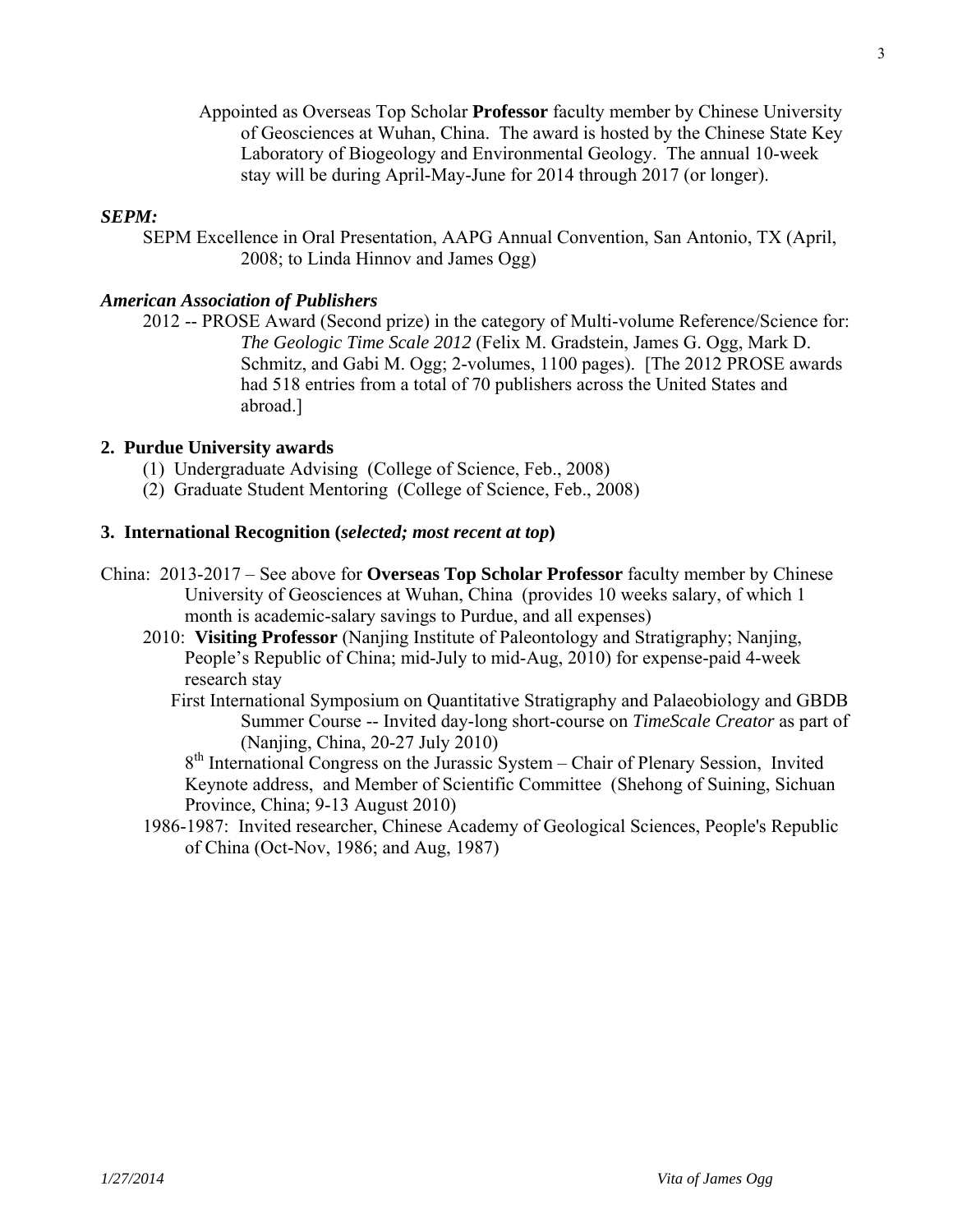Australia:

- 2014: Seven-month position as visiting research geologist (includes 5-month Academic sabbatical) with Geoscience Australia (late June-early January, 2015; travel/lodging expenses, plus 6-week salary compensation for the summer-salary portion)
- 2013: Summer-research geologist with Geoscience Australia (July-early Aug, 2013; all expenses, plus salary compensation)
- 2012: Summer-research geologist with Geoscience Australia (late July-early Aug, 2012; all expenses, plus salary compensation)
- 2009: Summer-research geologist with Geoscience Australia (May-June, 2009; all expenses, plus salary compensation)
- 2008: Summer-research geologist with Geoscience Australia (May, 2008; all expenses, plus salary compensation)
- 2007: Visiting Fellow, Research School of Earth Sciences, The Australian National University, Canberra (Jan-May, 2007 = 5-month research leave).
- Belgium: 2014: Invited 1-week short course on TSCreator and Earth-history visualization at Leuben University (March, 2014)
- France: 2008: External PhD Reviewer (University of Paris; Feb-March, 2008)
- Germany: 2006: Visiting professor, GeoForschungsZentrum Potsdam, Potsdam, Germany (Aug-Dec,  $2006 = 5$ -month Academic sabbatical)
- New Zealand: 1999: Visiting professor, Institute of Geological and Nuclear Sciences, Lower Hutt, New Zealand (Jan-May, 1999 = Academic sabbatical)
- England: 1997-1998: Visiting professor, Dept. of Earth Science, Oxford University, Oxford, England (May-June, 1997; *and* June, 1998)
- Japan: 1989: Visiting professor, Dept. of Geology and Geophysics, Kochi University, Kochi, Japan (May-June, 1989)
- Italy: 1988: Visiting distinguished professor and invited short course (magnetic stratigraphy), Dipartmento Scienze della Terra, Universita della Calabria, Cosenza, Italy (Dec., 1988)
- **4. Invited International Presentations or Convener** (*major; others are listed at end of Professional activities*)
- 2013: Jurassic Symposium V (Trelew, Argentina), Invited Keynote (Jurassic TimeScale), with all travel paid (15-21 Apr 2013)
	- Strata 2013 (Lisbon, Portugal), Invited Co-convener of a session on integrated stratigraphy (July 2013)
	- SEPM: Geologic Solving with Microfossils III Conference (Univ. Houston, Houston), invited 4-hour Workshop "TimeScale Creator and the 2012 Time Scale" (9-14 Mar 2013)
	- 46th Annual Palynology Meeting (N.Amer. Micropaleontology Society; Canadian Association of Palynologists; American Assoc. Stratigraphic Palynology); invited 4-hour Workshop "TimeScale Creator and the 2012 Time Scale" (San Francisco, 20-24 Oct 2013)
- 2012: Geol. Soc. Amer. Annual Conference, Convener of two sessions 34th International Geological Congress, Co-convener of session (Brisbane, Aug, 2012) Geological Society of London conference on "High Fidelity: The Quest for Precision in Stratigraphy and its Applications", London, 16-17 May 2012 -- *Geologic Time Scale 2012: overview* – James Ogg PLUS: Co-leader of Mesozoic of Dorset Coast field excursion (17-20 May)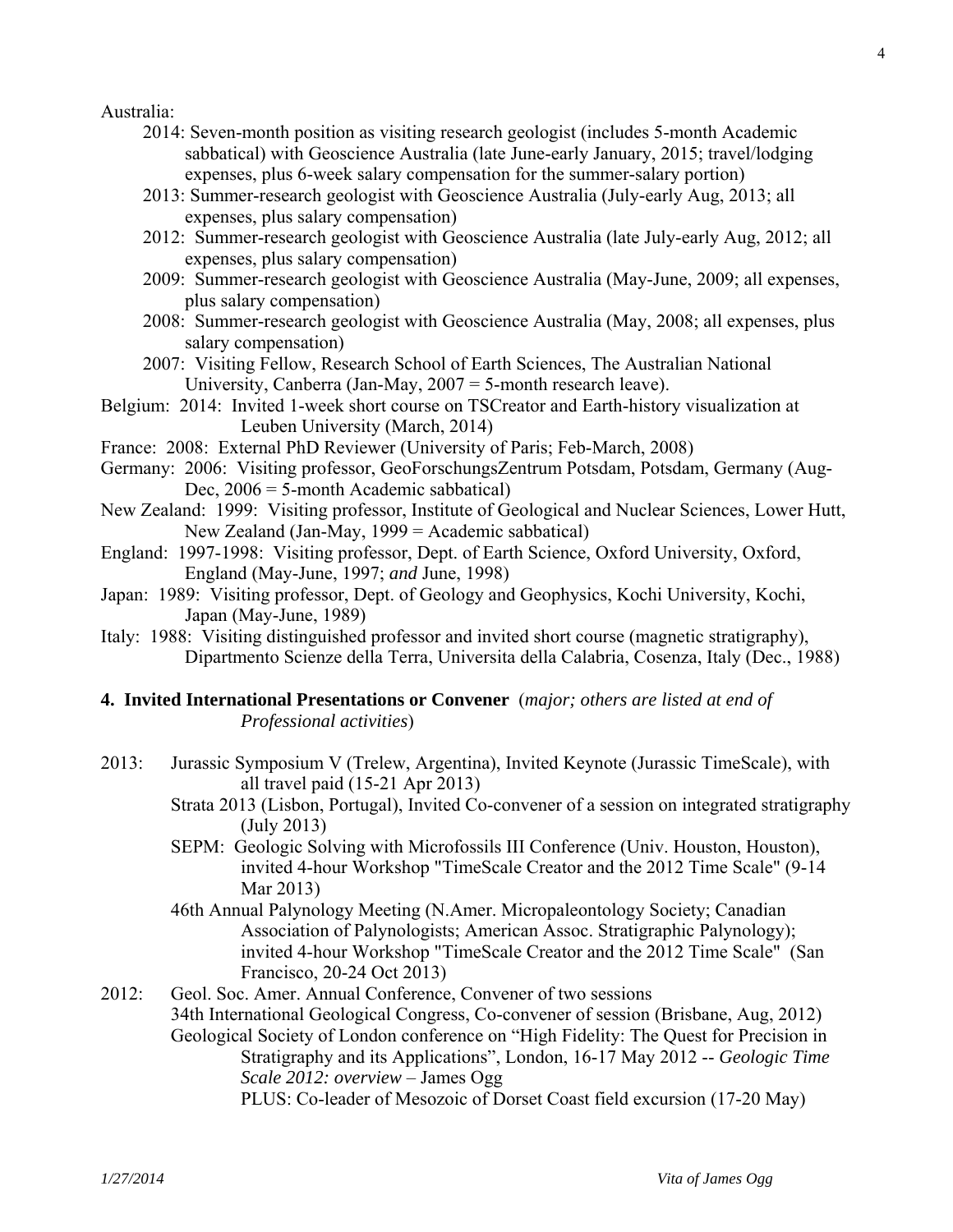- Geologic Time Scale symposium (University of Copenhagen and Maersk Petroleum, Copenhagen, Denmark, 8-11 Oct 2012) – Keynote "Geologic Time Scale 2012: overview", and contributed talk "Earth history visualization system"
- 2010: First International Symposium on Quantitative Stratigraphy and Palaeobiology and GBDB Summer Course -- Invited day-long short-course on *TimeScale Creator* as part of (Nanjing, China, 20-27 July 2010)
	- 8<sup>th</sup> International Congress on the Jurassic System Chair of Plenary Session, Invited **Keynote** address ("Late Jurassic Time Scale"), and Member of Scientific Committee (Shehong of Siunng, Sichuan Province, China; 9-13 August 2010) European Geophysical Union, Invited co-convener, Vienna (May, 2010)
- 2008: 33nd International Geological Congress, Invited co-convener and **keynote**, (Oslo. Aug, 2008)
- 2004: 32nd International Geological Congress, Invited co-convener and **keynote**, (Florence, Aug, 2004)
- 2000: 31tst International Geological Congress, Invited co-convener and **keynote** (Rio de Janeiro, Aug, 2000)
- 1998: European Geoscience '98, Invited **keynote** address (Keele, England, April, 1998). Invited short course on quantitative stratigraphy (cyclic sediment portion), Copenhagen, Norway (May, 1998).
- 1996: Invited short course on cyclic sediments, Oslo, Norway (May, 1996) 29th International Geological Congress, Invited speaker and short-course (Beijing, China, Aug, 1996).
- 1995: Invited speaker, Ocean Drilling Stratigraphic Database, Bremen, Germany (Dec., 1995)
- 1992: 4th International Conference on Paleoceanography, Invited speaker (Kiel, Germany, Sept, 1992), with 1000 DM honorarium.
- 1984: 27th International Geological Congress, Invited speaker (Moscow, July, 1984) plus, American Geological Institute Travel Award to this 27th IGC.

## E. **PROFESSIONAL AND SCHOLARLY ASSOCIATIONS**

## **1. Current Activities with INTERNATIONAL COMMISSION ON STRATIGRAPHY:**

International Commission on Stratigraphy (International Union of Geological Sciences) **Secretary General** (2000-2008) Subcommission on Stratigraphic Information – **Chair** (2008-2012) Subcommission on Jurassic Stratigraphy -- **Voting member** (2000-2016); Corresponding member (1984-2000) Subcommission **Secretary** (2012-2013) **Chairman/coordinator**, Working Group on Jurassic Magnetostratigraphy (1984- ) Member, Oxfordian-Kimmeridgian Working Group (1985- ) Kimmeridgian-Tithonian Boundary Working Group (1989- ) Working Group on the Jurassic-Cretaceous Boundary (member, 1985- ) Committee on Quantitative Stratigraphy (member, 1987-2000)

## **2. Other Current International Activities:**

 **Geologic TimeScale Foundation** – serving as **Executive Directo**r (2009-)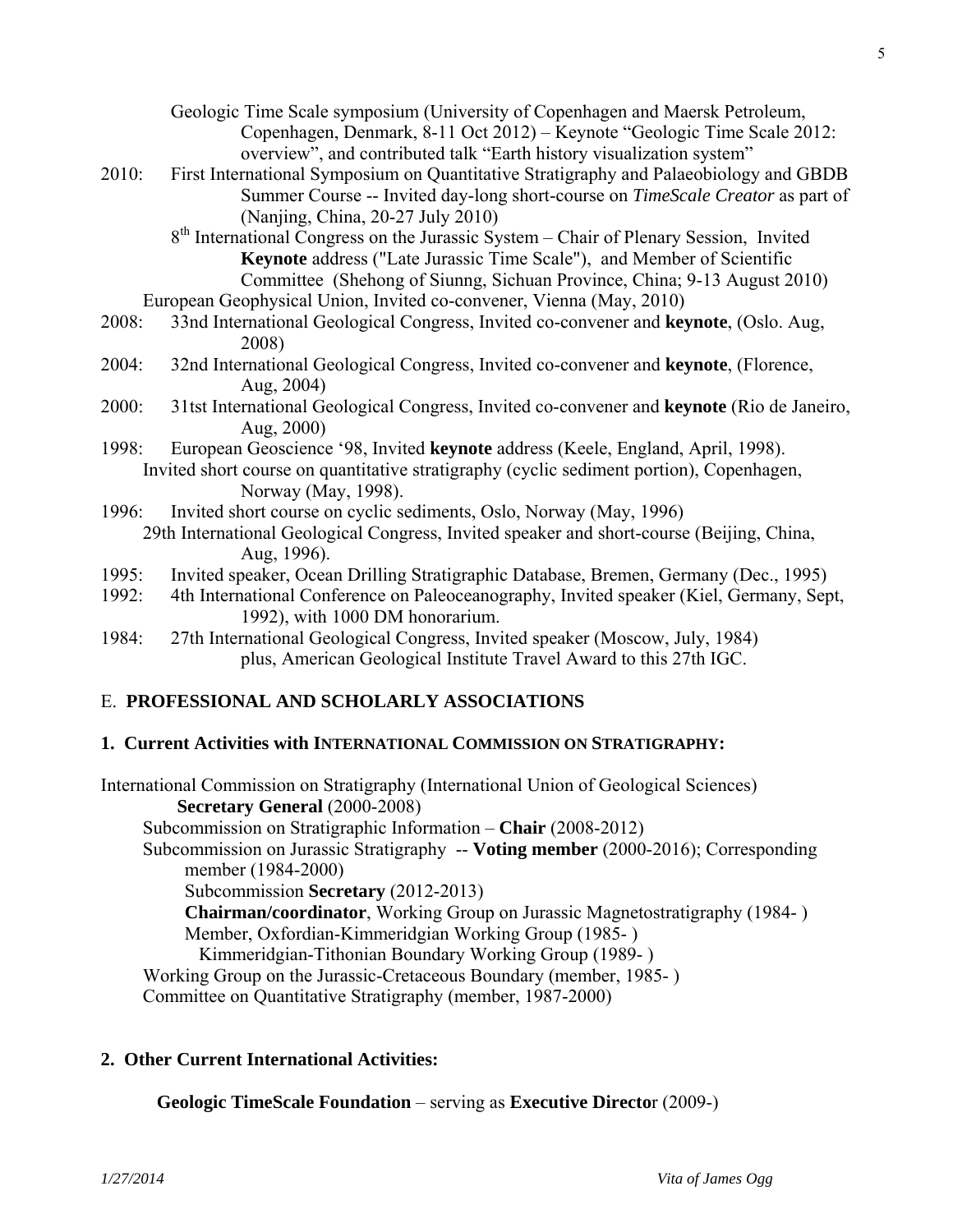Serving on Board of Directors (2009-)

- DOSECC (*Continental drilling*) Board of Directors (representing Purdue University) (1999- Spring, 2010; and again from 2012 -)
- Editorial Board, *Newsletters on Stratigraphy* (2008- )
- Editorial Board, *Journal of Earth Systems Science Education* (1999- )
- CHRONOS Board of directors (2004-Present) (*www.chronos.org*; a multi-institution program funded by NSF) for developing major databases for Earth history research and education. Websites: *www.eas.purdue.edu/chronos/* for overview.
- PaleoStrat Advisory board of PaleoStrat (www.paleostrat.org) for outcrop-based stratigraphic data (funded by NSF). Invited to serve, beginning in Jan 2007.

## **3. Past National and International Professional Activities**

DOSECC (*Continental drilling*) Science Planning Committee (2004-2007)

- Associate Editor: *Journal of Geophysical Research* (3-year term, 1994-1997)
- U.S. Science Advisory Committee (USSAC; under NSF) to Ocean Drilling Program and Joint Institutions of Oceanography [NSF contractor for Ocean Drilling Program] (3-year term, 1995-1998)
- Circum-Pacific Jurassic Research Group, International Geological Correlation Program (Project #l7l) (member, 1983-88).
- Global Sedimentary Geology Program (International Union of Geological Sciences) (1987- 1991)
- Cyber-Infrastructure Task Group for the Earth Sciences (2004)
- *Glossary of Geology*, Assistant editor (*stratigraphy*) for 2005 edition (American Geological Institute)

Contributing editor, *Encyclopedia of Stratigraphy* (2008-2011)

SEPM Electronic-Publishing Task Group (2003-2005)

ICS Working Group on the Triassic-Jurassic Boundary (1986-2008)

## **4. International Ocean Drilling Cruises and Expeditions**

Served on 10 DSDP-ODP legs (1980-2004) in capacities of paleomagnetist, sedimentologist, and core-log integration specialist:

- DSDP Leg 76, Western North Atlantic (Paleomagnetist and Sedimentologist); l980 (Oct-Dec) DSDP 89, Western Central Pacific (Paleomagnetist); l982 (Oct-Nov)
- DSDP 93, Western North Atlantic (Sedimentologist and Paleomagnetist); l983 (May-June)
- ODP Leg 103, Eastern North Atlantic (Paleomagnetist and Sedimentologist); l985 (Apr-June)
- ODP Leg 123, Indian Ocean and NW Australia (Stratigrapher and Paleomagnetist); l988 (Aug-Nov)
- "Lost Ocean Expeditions"; Nepal Himalayas, Mesozoic passive margin stratigraphy and paleomagnetism (international group paleontologists and stratigraphers, in coordination with Ocean Drilling Program Legs l22-l23); l988 (Mar-Apr) and 1991 (Mar-Apr)
- ODP Leg 129, Western Equatorial Pacific, (Stratigrapher and Sedimentologist); 1989 (Nov-Jan)
- ODP Leg 144, Central Pacific (Sedimentologist and Core-Integration Specialist); 1992 (May-July)
- Jurassic/Cretaceous Boundary (Mexico, California, Spain); sponsored by NSF through University of Texas at Dallas and by University of Mexico (Stratigrapher); 1994 (May-June)

ODP Leg 171, Atlantic Shelf of Florida (Stratigrapher and Paleomagnetist); 1997 (Jan-Feb)

ODP Leg 192, Ontong Java Plateau, Equatorial Pacific (Stratigrapher); 2000 (Sept-Nov)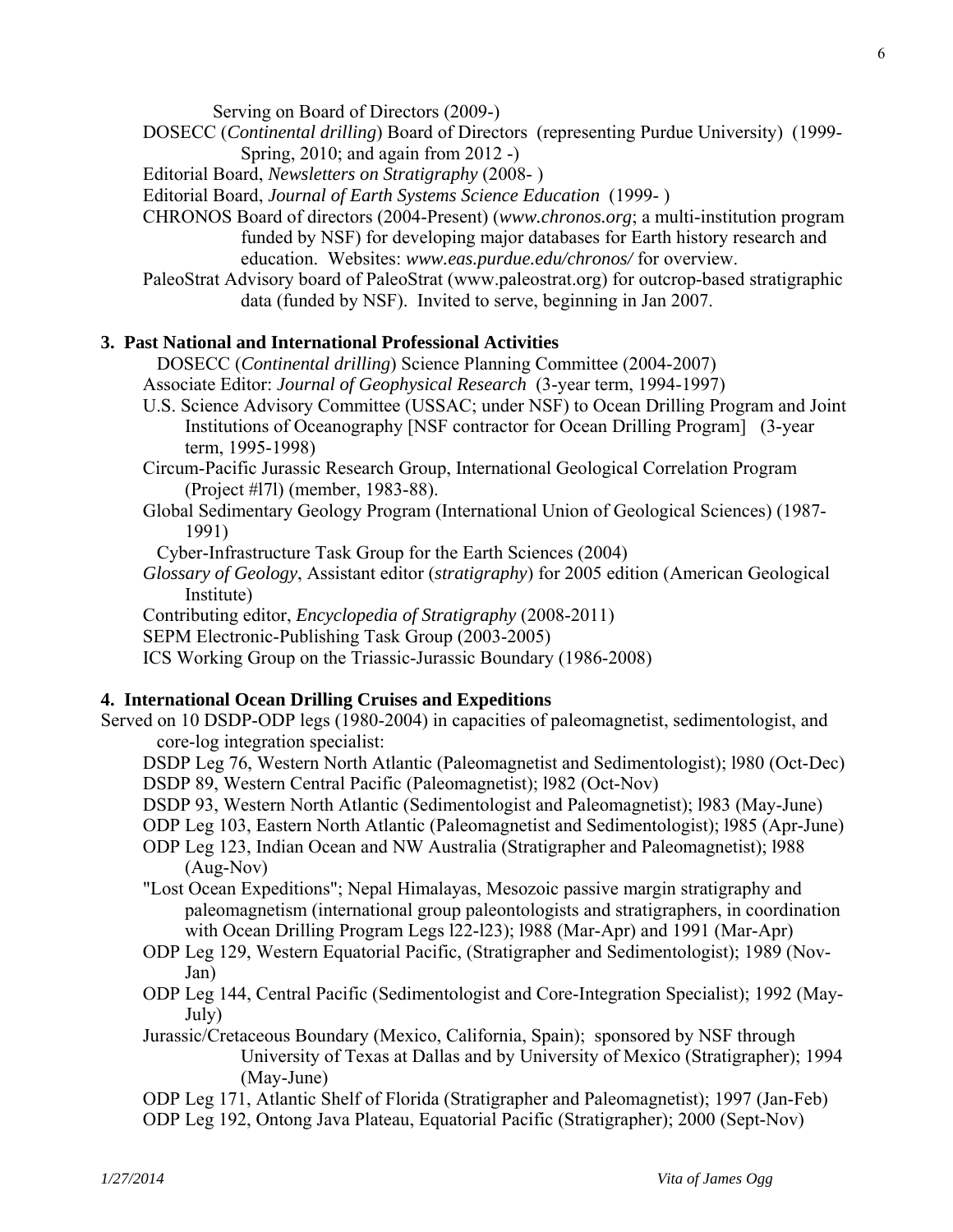ODP Leg 207, Demerara Rise, Equatorial Atlantic (Paleomagnetist); 2003 (Jan-Mar)

## **5. Current Scholarly Associations**

**Fellow** in: Geological Society of America (GSA) [*2010 onward*] Membership in: American Geophysical Union (AGU) Society of Sedimentary Geology (SEPM) American Association for the Advancement of Science (AAAS)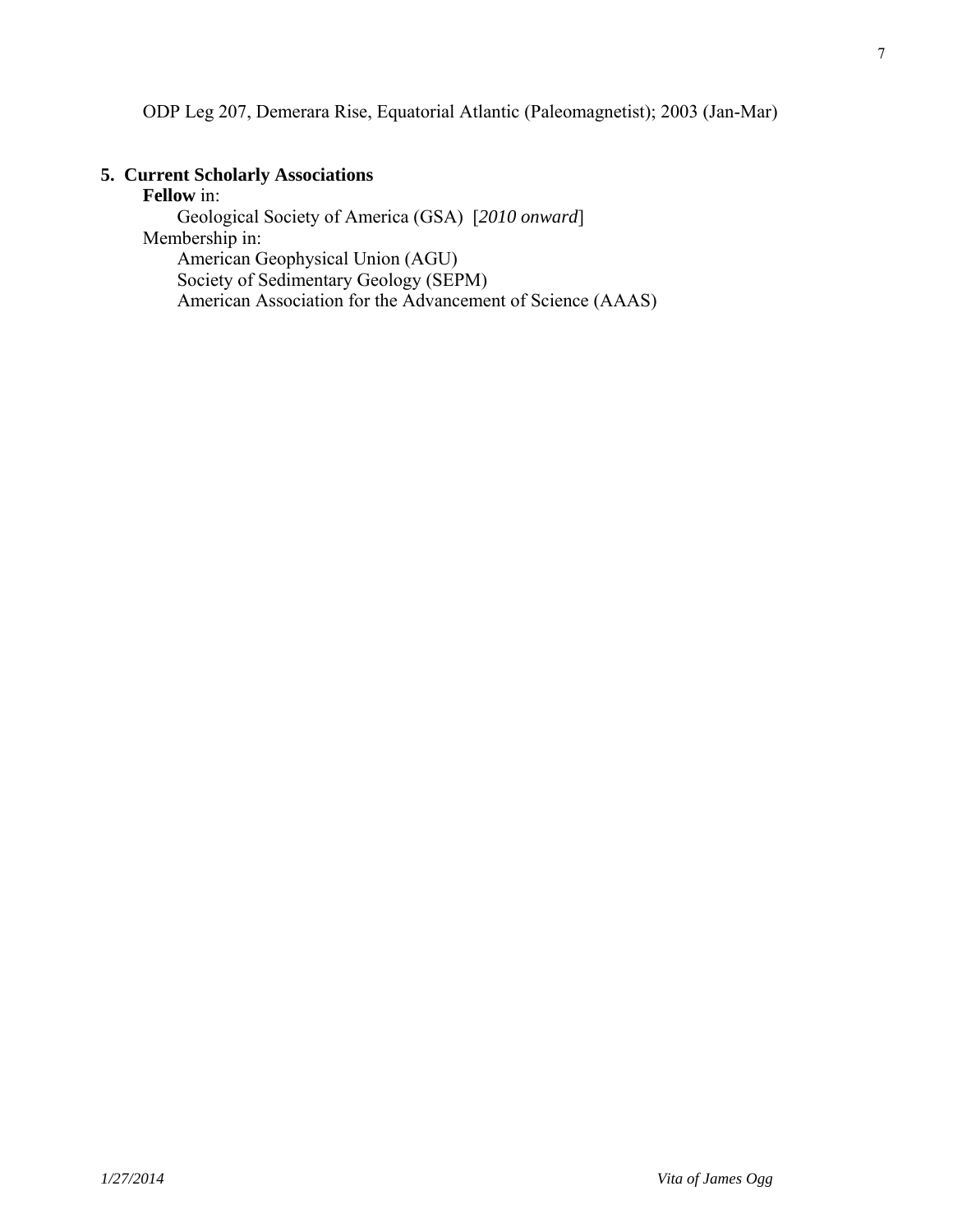## II. **TEACHING**

#### A. **TEACHING ASSIGNMENTS AND COURSE EVALUATIONS AT PURDUE (1986- 2012)\***

| Year       | Course          | <b>Title</b>              | Credit,      | Enroll         | <b>Student</b> | Course     | Instructor |
|------------|-----------------|---------------------------|--------------|----------------|----------------|------------|------------|
|            |                 |                           | & Type       |                | Level          | Evaluation | Evaluation |
| 1986, Fall | Geos 104        | Oceanography              | 3, Lect.     | 210            | F-Sr           |            |            |
| 1987, Spr  | <b>Geos 474</b> | Sedim.&Strat.             | 4, Lect-Lab  | 10             | J-Sr-G         | 4.2        | 4.5        |
| 1987, Fall | Geos 104        | Oceanography              | 3, Lect.     | 190            | $F-Sr$         | 3.7        | 3.7        |
| 1988, Spr  | Geos 474        | Sedim.&Strat.             | 4. Lect-Lab  | 18             | J-Sr-G         | 4.8        | 4.9        |
|            | Geos 591K       | Sed. Petrology            | 3, Lect.-Lab | $\overline{4}$ | J-Sr-G         |            |            |
| 1988, Fall | Geos 591B       | Paleomagnetics            | 3, Lect.-Lab | 5              | J-Sr-G         |            |            |
| 1989, Spr  | Geos 474        | Sedim.&Strat.             | 4, Lect-Lab  | 5              | J-Sr-G         | 4.3        | 4.3        |
| 1989, Fall | Geos 104        | Oceanography              | 3, Lect.     | 183            | F-Sr           | 3.7        | 3.9        |
| 1990, Spr  | <b>Geos 474</b> | Sedim.&Strat.             | 4, Lect-Lab  | 6              | J-Sr-G         |            |            |
|            | Geos 591R       | Paleoclimate              | 3, Lect.     | $3, +5$ audit  | J-Sr-G         |            |            |
| 1990, Fall | Geos 104        | Oceanography              | 3, Lect.     | 258            | F-Sr           | 3.4        | 3.6        |
| 1991, Spr  | Geos 474        | Sedim.&Strat.             | 4, Lect-Lab  | 5              | J-Sr-G         |            |            |
| 1991, Fall | Geos 104        | Oceanography              | 3. Lect.     | 393            | F-Sr           | 3.3        | 3.4        |
| 1992, Spr  | Geos 474        | Sedim.&Strat.             | 4, Lect-Lab  | 4              | J-Sr-G         |            |            |
| 1992, Fall | Geos 104        | Oceanography              | 3, Lect.     | 363            | F-Sr           | 3.5        | 3.7        |
| 1993, Spr  | <b>Geos 474</b> | Sedim.&Strat.             | 4, Lect-Lab  | 4              | J-Sr-G         |            |            |
|            | Geos 104        | Oceanography              | 3, Lect.     | 193            | F-Sr           | 3.6        | 3.6        |
| 1993, Fall | Geos 104        | Oceanography              | 3, Lect.     | 300            | F-Sr           | 3.6        | 3.8        |
| 1994, Spr  | Geos 474        | Sedim.&Strat.             | 4, Lect-Lab  | 8              | J-Sr-G         |            | 4.8        |
|            | Geos 391        | Global Change<br>Modeling | 3, Lect-Lab  | 11             | J-Sr-G         | 4.1        | 4.2        |
| 1994, Fall | Geos 191        | Home Planet               | 3, Lect      | 3              | J-Sr-G         |            |            |
|            | Geos 104        | Oceanography              | 3, Lect.     | 290            | F-Sr           | 3.1        | 3.1        |
| 1995, Spr  | Geos 391        | Global Change             | 3, Lect-Lab  | 13             | J-Sr-G         | 4.3        | 4.2        |
|            |                 | Modeling                  |              |                |                |            |            |
|            | Geos 474        | Sedim.&Strat.             | 4, Lect-Lab  | 20             | J-Sr-G         | 4.9        | 4.7        |
| 1995, Fall | Geos 104        | Oceanography              | 3, Lect.     | 270            | F-Sr           | 4.1        | 4.1        |
| 1996, Spr  | Atms 420        | Global Change<br>Modeling | 3, Lect-Lab  | 10             | J-Sr-G         |            | 3.9?       |
|            | <b>Geos 474</b> | Sedim.&Strat.             | 4, Lect-Lab  | 20             | J-Sr-G         |            | 4.5        |
| 1996, Fall | Geos 104        | Oceanography              | 3, Lect.     | 220            | F-Sr           |            | 4.1        |
|            |                 |                           |              |                |                |            |            |

**\*** Notes:

 Teaching loads in 1988 Fall, 1989 Fall, and 1991 Spring were reduced because of research commitments which provided academic salary.

 Evaluation of teaching is taken from the Instructional Evaluation Summary: Question #10 ("*When compared to other instructors I have had, this instructor was* ...") and Question #15 ("*When compared to other courses I have had, this course was* ..."), in which the highest rating is a "5", a "good" rating is "4", and an "average" rating is "3". In courses with enrollments less than 6, the responses are not tabulated by the department, therefore the ratings were computed directly from the returned questionaires. For comparison, the departmental averages for Instructor Evaluation for all EAS faculty from 1985-1993 are: 3.7 for 100-level courses, 4.4 for undergraduate courses (200-400), and 4.5 for graduate courses.

 Course evaluation statistics for sessions having enrollments less than 5 are not tabulated by the Department; therefore the averages (in *italics*) are compiled directly from the computer forms. Dual-listed courses (e.g., Geos 391/FNR 498 in Spring, 1995) had only evaluations for the Geos portion of enrollment provided to the Department.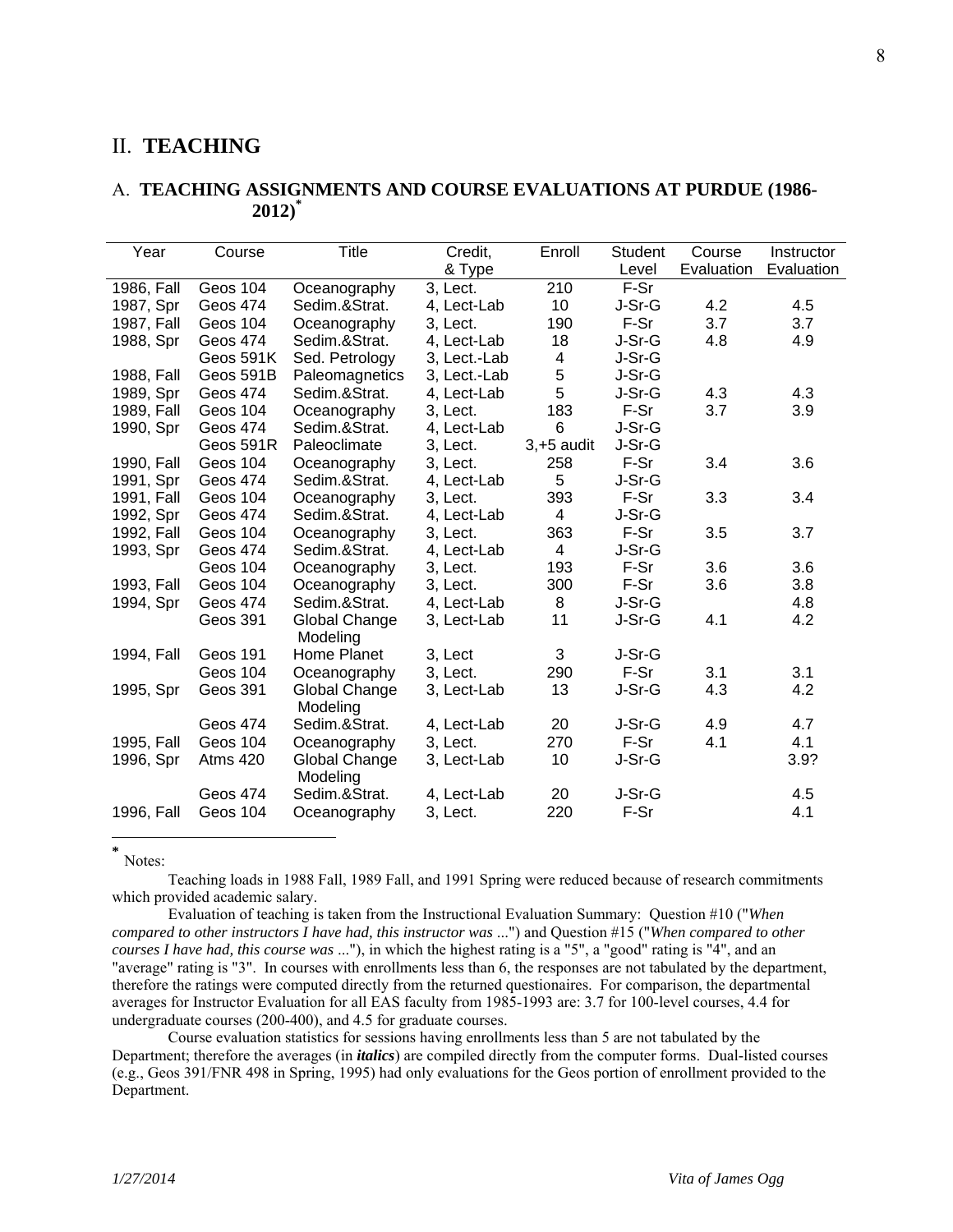| 1997, Spr  | Atms 420                         | Global Change<br>Modeling     | 3, Lect-Lab             | 20             | J-Sr-G         |            |            |
|------------|----------------------------------|-------------------------------|-------------------------|----------------|----------------|------------|------------|
| 1997, Fall | Geos 474<br>Geos 104             | Sedim.&Strat.<br>Oceanography | 4, Lect-Lab<br>3, Lect. | 16<br>250      | J-Sr-G<br>F-Sr |            |            |
| 1998, Spr  | Geos 104                         | Oceanography                  | 3, Lect.                | 198            | F-Sr           |            | 4.1        |
|            | Geos 474                         | Sedim.&Strat.                 | 4, Lect-Lab             | 8              | J-Sr-G         |            | 4.0        |
| 1998, Fall | Atms 420                         | Global Change<br>Modeling     | 3, Lect-Lab             | 4              | J-Sr-G         |            | 4.0        |
| 1999, Spr  | Geos 104<br>(Sabbatical          | Oceanography                  | 3, Lect.                | 239            | F-Sr           |            | 4.1        |
| 1999, Fall | <b>Atms 420</b>                  | Global Change<br>Modeling     | 3, Lect-Lab             | 3              | J-Sr-G         |            |            |
|            | Geos 104                         | Oceanography                  | 3, Lect.                | 220            | F-Sr           |            |            |
| 2000, Spr  | Geos 474                         | Sedim.&Strat.                 | 4, Lect-Lab             | 8              | J-Sr-G         |            |            |
| 2000, Fall | <b>EAS 104</b>                   | Oceanography                  | 3, Lect.                | 167            | F-Sr           | 3.6        | 4.0        |
|            | <b>EAS 109</b>                   | Dynamic Earth                 | 3, Lect.                | 75             | F              | 4.1        | 4.3        |
| 2001, Spr  | <b>EAS 474</b>                   | Sedim.&Strat.                 | 4, Lect-Lab             | 5              | J-Sr-G         | 4.7        | 4.9        |
|            | <b>EAS 420</b>                   | Global Change<br>Modeling     | 3, Lect-Lab             | 3              | J-Sr-G         | 5.0        | 5.0        |
| 2001, Fall | <b>EAS 104</b>                   | Oceanography                  | 3, Lect.                | 145            | F-Sr           | 4.3        | 4.7        |
|            | <b>EAS 109</b>                   | Dynamic Earth                 | 3, Lect.                | 75             | F              | 3.4        | 4.2        |
| 2002, Spr  | <b>EAS 474</b>                   | Sedim.&Strat.                 | 4, Lect-Lab             | 5              | J-Sr-G         | 4.7        | 4.9        |
|            | <b>EAS 591f</b>                  | Remote<br>Sensing.            | 3, Lect-Lab             | 6              | J-Sr-G         | n/a        | n/a        |
| 2002, Fall | <b>EAS 104</b>                   | Oceanography                  | 3, Lect.                | 136            | J-Sr-G         | 4.3        | 4.8        |
|            | <b>EAS 109</b>                   | Dynamic Earth                 | 3, Lect.                | 73             | F              | 3.9        | 4.6        |
|            | <b>EAS 473</b>                   |                               | 3, Lect                 | $\overline{2}$ | F-Sr           | n/a        | n/a        |
| 2003, Spr  | <b>EAS 390</b>                   | <b>Field Methods</b>          | 3, Lect-Lab             | 3              | J-Sr           | n/a        | n/a        |
| 2003, Fall | <b>EAS 104</b>                   | Oceanography                  | 3, Lect.                | 138            | F-Sr           | 4.7        | 4.1        |
|            | <b>EAS 109</b>                   | Dynamic Earth                 | 3, Lect.                | 61             | F              | 4.1        | 3.3        |
| 2004, Spr  | <b>EAS 474</b>                   | Sedim.&Strat.                 | 4, Lect-Lab             | 8              | J-Sr-G         | 4.7        | 4.9        |
| 2004, Fall | <b>EAS 104</b>                   | Oceanography                  | 3, Lect.                | 132            | F-Sr           | 3.9        | 4.2        |
|            | <b>EAS 109</b>                   | Dynamic Earth                 | 3, Lect.                | 68             | F              | 4.2        | 4.5        |
| 2005, Spr  | <b>EAS 191</b>                   | Oil!                          | 3, Lect.                | 24             | F-Sr           | 4.3        | 4.8        |
| 2005, Fall | <b>EAS 104</b>                   | Oceanography                  | 3, Lect.                | 135            | J-Sr-G         | 4.0        | 4.4        |
| 2006, Spr  | <b>EAS 151</b><br><b>EAS 474</b> | Oil !<br>Sedim.&Strat.        | 3, Lect.                | 24             | F-Sr<br>J-Sr-G | 4.6<br>3.7 | 4.6<br>4.1 |
| 2006, Fall | (Sabbatical                      |                               | 4, Lect-Lab             |                |                |            |            |
|            |                                  |                               |                         |                |                |            |            |
| 2007, Spr  | (Sabbatical                      |                               |                         |                |                |            |            |
| 2007, Fall | <b>EAS 104</b>                   | Oceanography                  | 3, Lect.                | 140            | J-Sr-G         | 4.1        | 4.5        |
|            | <b>EAS 151</b>                   | Oil !                         | 3, Lect.                | 54             | F-Sr           | 4.2        | 4.3        |
| 2008, Spr  | <b>EAS 391</b>                   | Energy (joint)                | 3, Lect.                |                | F-Sr           |            |            |
| 2008, Fall | <b>EAS 104</b>                   | Oceanography                  | 3, Lect.                | 140            | J-Sr-G         | 3.8        | 4.1        |
|            | <b>EAS 151</b>                   | Oil !                         | 3, Lect.                | 75             | F-Sr           | 4.1        | 4.3        |
|            | <b>ECE 379</b>                   | Vert. Integr. Proj.           | 2, Lect-Lab             | 5              | J-Sr-G         |            |            |
| 2009, Spr  | <b>EAS 591</b>                   | Geoinformatics                | 4, Lect-Lab             | 15             | J-Sr-G         | [ joint ]  |            |
|            | <b>EAS 474</b>                   | Sedim.&Strat                  | 4, Lect-Lab             |                | J-Sr-G         |            |            |
|            | <b>ECE 379</b>                   | Vert. Integr. Proj.           | 2, Lect-Lab             | 5              | J-Sr-G         |            |            |
| 2009, Fall | <b>EAS 104</b>                   | Oceanography                  | 3, Lect.                | 129            | J-Sr-G         | 3.7        | 4.1        |
|            | <b>EAS 151</b>                   | Oil!                          | 3, Lect.                | 43             | F-Sr           | 4.0        | 4.1        |
|            | <b>ECE 379</b>                   | Vert. Integr. Proj.           | 2, Lect-Lab             | 5              | J-Sr-G         |            |            |
| 2010, Spr  | EAS 591                          | Geoinformatics                | 4, Lect-Lab             | 15             | J-Sr-G         | [ joint ]  |            |
|            | <b>ECE 379</b>                   | Vert. Integr. Proj.           | 2, Lect-Lab             | 5              | J-Sr-G         |            |            |
| 2010, Fall | <b>EAS 104</b>                   | Oceanography                  | 3, Lect.                | 122            | J-Sr-G         | 3.9        | 4.3        |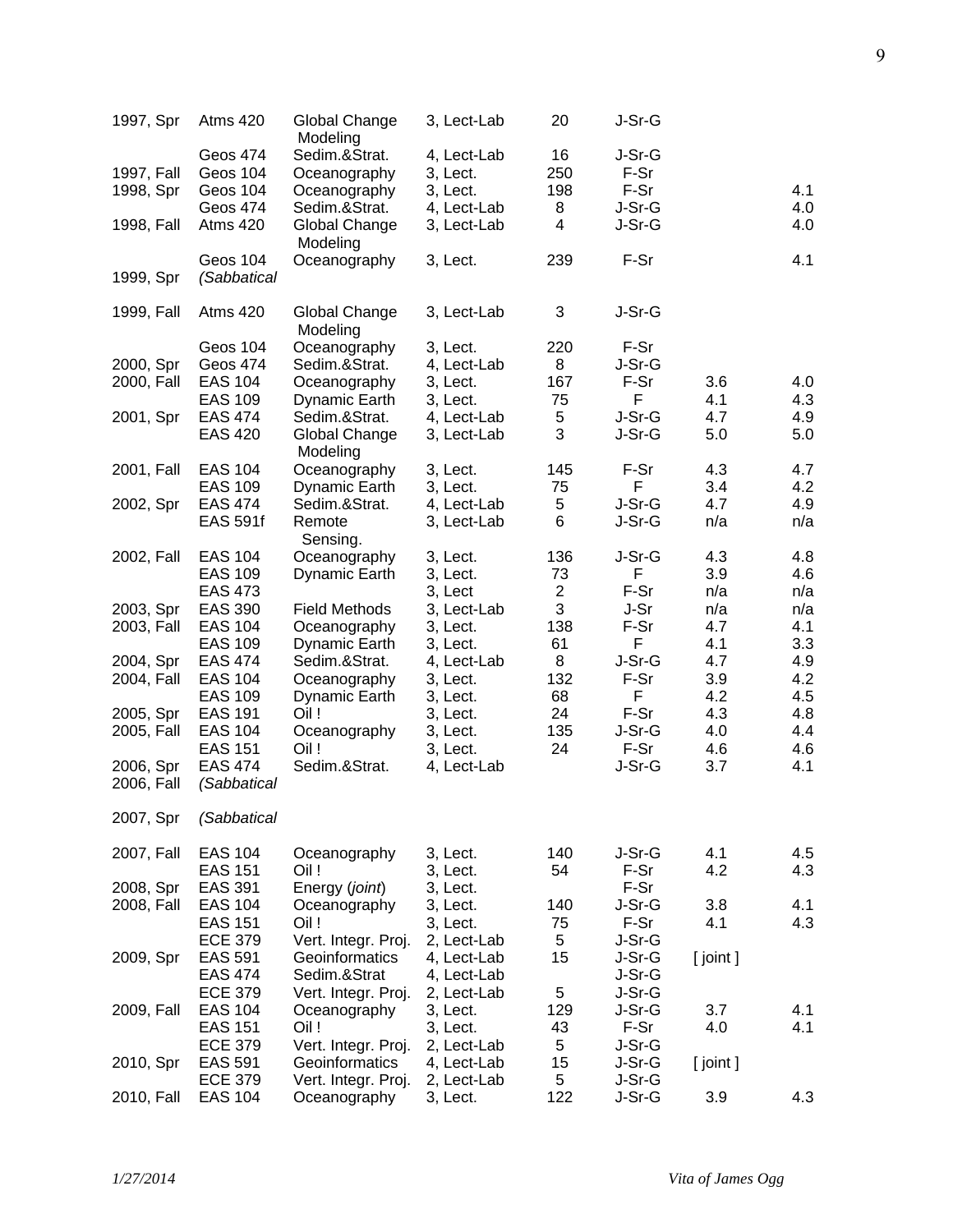|            | EAS 301<br><b>ECE 379</b> | Oil !<br>Vert. Integr. Proj. | 3, Lect.<br>2, Lect-Lab | 35<br>5 | F-Sr<br>J-Sr-G | 4.5 | 4.7 |
|------------|---------------------------|------------------------------|-------------------------|---------|----------------|-----|-----|
| 2011, Spr. | <b>EAS 474</b>            | Sedim.&Strat                 | 4, Lect-Lab             |         | J-Sr-G         | 3.3 | 4.0 |
|            | <b>ECE 379</b>            | Vert. Integr. Proj.          | 2, Lect-Lab             | 4       | J-Sr-G         |     |     |
|            | <b>ECE 379</b>            | Vert. Integr. Proj.          | 2, Lect-Lab             | 5       | J-Sr-G         |     |     |
| 2011, Fall | EAS 104                   | Oceanography                 | 3. Lect.                | 48      | J-Sr-G         | 4.4 | 4.1 |
|            | EAS 301                   | Oil !                        | 3, Lect.                | 88      | J-Sr           | 4.3 | 4.4 |
|            | <b>ECE 379</b>            | Vert. Integr. Proj.          | 2, Lect-Lab             | 5       | J-Sr-G         |     |     |
| 2012, Spr  | <b>ECE 379</b>            | Vert. Integr. Proj.          | 2, Lect-Lab             | 5       | J-Sr-G         |     |     |
| 2012, Fall | <b>EAS 104</b>            | Oceanography                 | 3, Lect.                | 72      | J-Sr           | 3.6 | 4.1 |
|            | EAS 301                   | Oil !                        | 3. Lect.                | 116     | J-Sr           | 4.3 | 4.5 |
|            | <b>ECE 379</b>            | Vert. Integr. Proj.          | 2, Lect-Lab             | 5       | J-Sr-G         |     |     |
| 2013, Spr. | <b>EAS 474</b>            | Sedim.&Strat                 | 4, Lect-Lab             | 11      | J-Sr-G         | 4.0 | 4.0 |
|            | <b>ECE 379</b>            | Vert. Integr. Proj.          | 2, Lect-Lab             | 5       | J-Sr-G         |     |     |
| 2013, Su   | <b>EAS 391</b>            | Dolomite Field               | 3, Field Lab            | 6       | J-Sr-G         |     |     |
| 2013, Fall | <b>EAS 104</b>            | Oceanography                 | 3, Lect.                | 80      | J-Sr           | 3.7 | 4.5 |
|            | EAS 301                   | Oil !                        | 3. Lect.                | 114     | J-Sr           | 3.9 | 4.3 |
|            | <b>ECE 379</b>            | Vert. Integr. Proj.          | 2, Lect-Lab             | 6       | J-Sr-G         |     |     |
| 2014, Spr. | EAS 474                   | Sedim.&Strat                 | 4, Lect-Lab             | 15      | J-Sr-G         |     |     |
|            | <b>ECE 379</b>            | Vert. Integr. Proj.          | 2, Lect-Lab             | 5       | J-Sr-G         |     |     |
|            |                           |                              |                         |         |                |     |     |

Every semester (both Fall and Spring) from 2008 through Spr. 2014, I co-teach a section of Engineering "VIP" (Vertical Integrated Projects") course -- ECE 379/479. My section typically has 3 to 6 students. I also co-fund the visiting coinstructor (Aaron Ault) for his assistance in this course.

#### **Additional outreach course:**

| Spring 2010 | WALLA<br>$JIL =$        | ca. 50 |  |
|-------------|-------------------------|--------|--|
|             | $\pm 2$ hr)<br>course ( |        |  |

NOTE: Special Honors sessions of Oil, Independent or guided study courses (EAS 391; 591) for graduate or undergraduates are not included above, nor are the Masters/Doctorate research courses.

## B. **SELECTED DISCUSSION OF COURSES**

 "**Oil !**". Originally taught as EAS 191 (Spring) with enrollment of 24 (limited by room size), approved a large EAS 151 course for Fall 2005, and currently capped at 80 (room size). This as intended to become a dual-listed course with Liberal Arts (political science, economics). However, it was now changed to EAS 301, as a "*Great Issues*" course.

**Oceanography (EAS 104)** – enrollment is capped by room size to 140. [The 2011] offering suffered from being assigned to a dismal 4:30-5:20 pm slot.]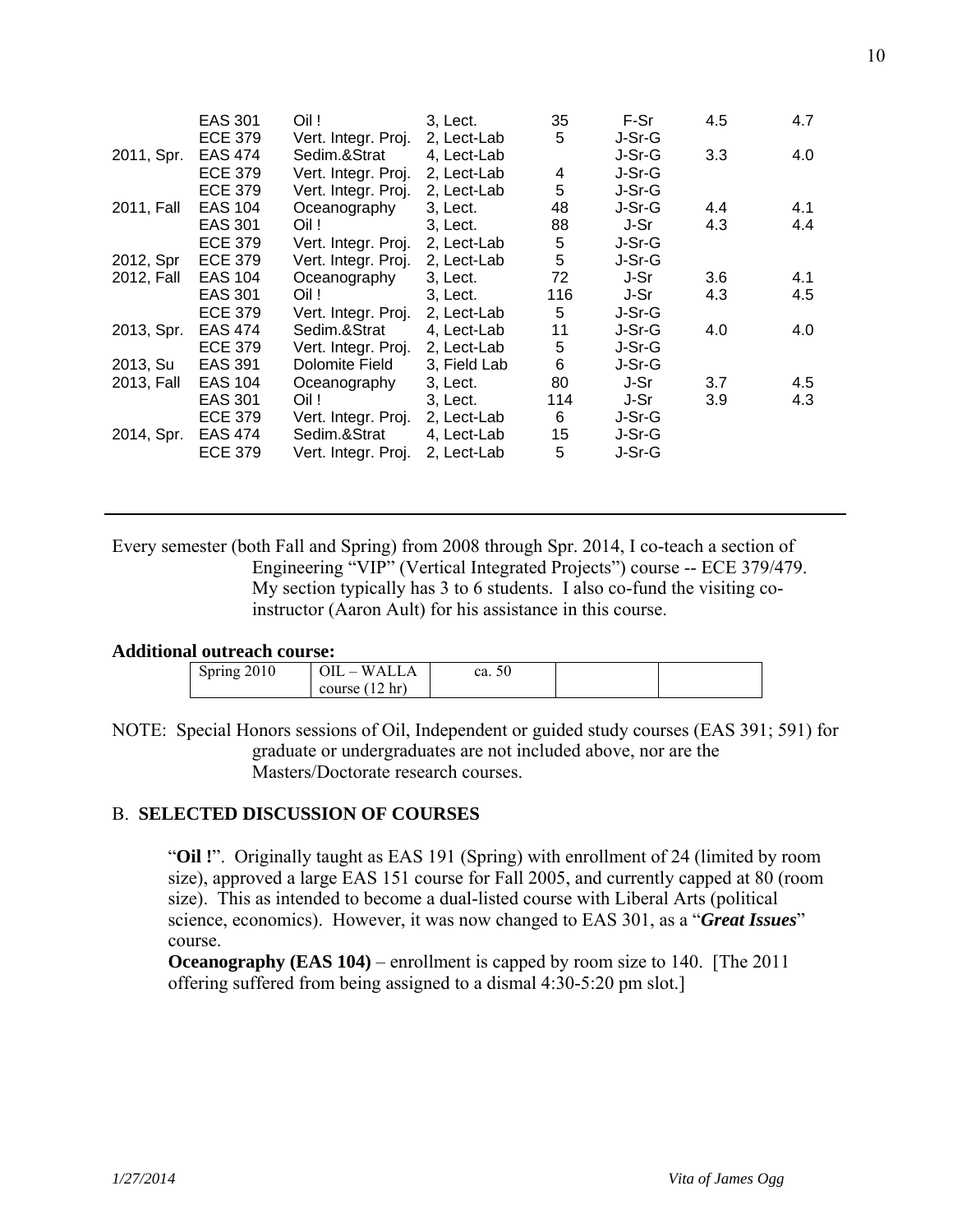## III. **OTHER CONTRIBUTIONS TO UNDERGRADUATE EDUCATION**

## A. **INDEPENDENT OR TUTORIAL COURSES**

- EAS 104 "Oceanography" is an independent study program designed by James Ogg and administered through the Center for Instructional Research. There have been students taking this course every semester since 1988; but this was discontinued in 2011, because Purdue went to on-line offerings, rather than self-directed paper ones (which was this one).
- Geos/EAS 591 directed-study courses in "Marine Biology" (Spring, 1998), "Simulating the Earth", "Marine Mammals", "Modeling the Earth", "Applications of Paleomagnetism", "Cycle Stratigraphy" (Summer, 1998), etc. have been provided to certain undergraduate and beginning graduate students who wish to pursue advanced topics in the marine sciences or other fields.
- Graduate independent studies, research, and theses in paleoclimate, sedimentology, stratigraphy, and paleomagnetism have also been supervised each semester.

## B. **UNDERGRADUATE RESEARCH PROGRAM**

## *Earth and Atmospheric Science:*

- l987 Martha Sutula -- Pacific plate motion (senior project)
- l988 Russell Schwab -- Oxfordian magnetostratigraphy; paleomagnetics data analysis programs
- 1990 Beth Hunt -- Statistics of paleomagnetic data
- 1992 Brian Greer -- Stratigraphy of Cretaceous guyots of the Pacific
- 1994-5 Richard Jones -- Visualization of Earth Systems
- 1995 Diane Jones -- Comprehensive Mesozoic time scale
- 1997 John Foster -- Eocene-Paleocene magnetic time scale (including Oxford visit)
- 1998 Charlene Fricker -- Paleozoic time scale
- 2001-2004 Hilary Smith Mid-Cretaceous super-greenhouse
- 2002 Megan Martz Cretaceous carbon cycle
- 2004-2005 Edward Webb GSSP database
- 2004-2005 Hilary Hubard GSSP database
- 2004-2006 Justin Fitch Paleozoic integrated stratigraphy

2003-2009 Grace Conyers – GSSP and Phanerozoic databases, Human time scale

• *Grace Conyers* <gconyers@gmail.com> – Undergraduate student (EAS); now graduate student in EAS – worked part-time from September 15, 2007 to August, 2009 on datasets for *TimeScale Creator* visualization system (sea-level curves; geochemical trends; Pleistocene environmental cycles; Russian biostrat).

2007-2010 Alex Huang – Australian and New Zealand databases

• **Alex Huang** <ahuang@purdue.edu> – Undergraduate student (EAS) – worked part-time from September 15, 2007 to May, 2010 on datasets for *TimeScale Creator* visualization system (Australia regional bio-lithostratigraphy and cycles; New Zealand regional bio-lithostratigraphy). *Received a first-place in Technology division at the Purdue University Undergraduate Exposition for his Australian earth-history database poster in April 2008; received 2nd place at the Purdue*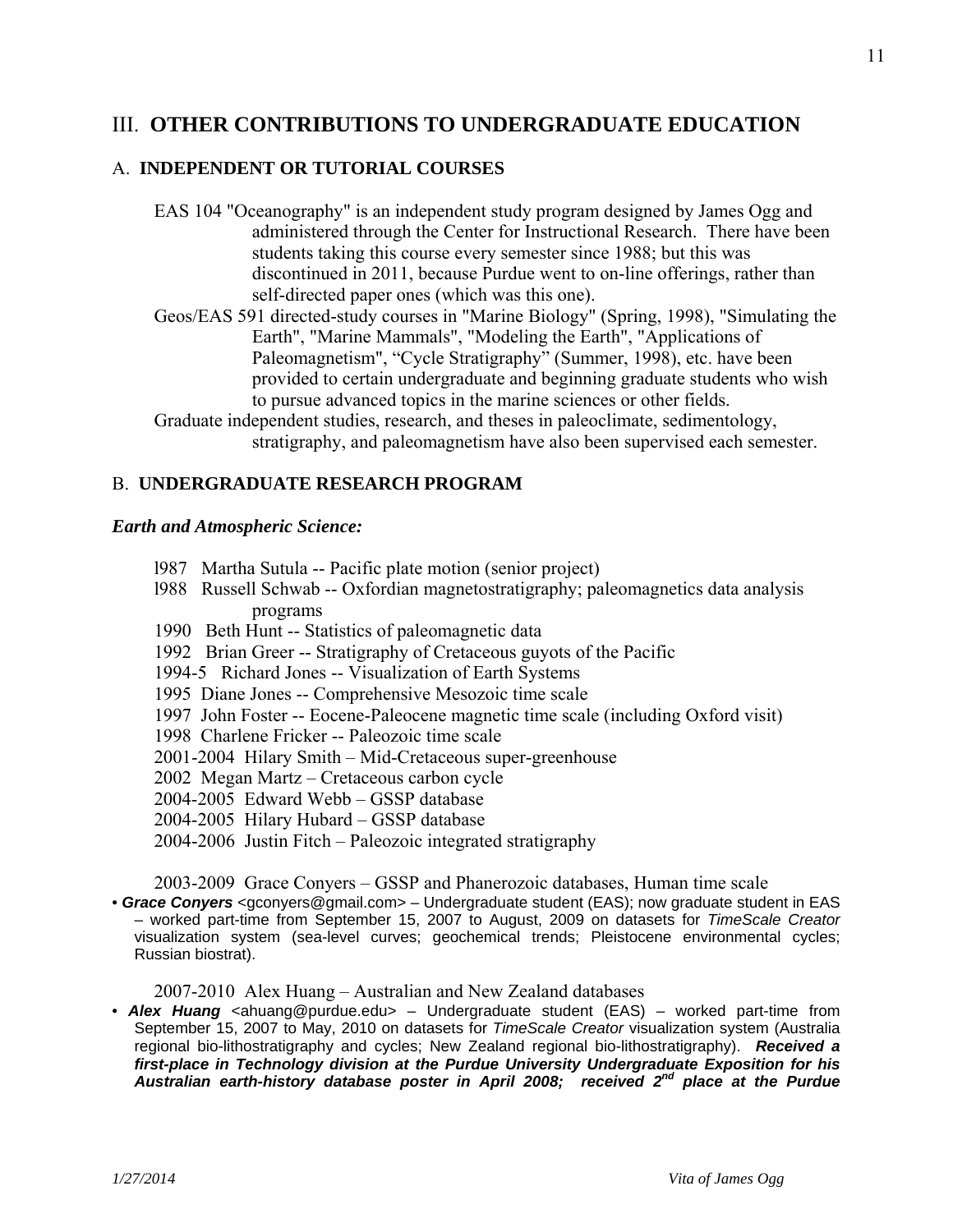#### *University Undergraduate Exposition for his dinosaur-evolution database poster in April 2009*. SUPPORT – Half from main grant, half from Purdue Summer Undergrad Research Foundation.

2008-2008 Jessica Griffin – Arctic and North Sea databases

• Jessica Griffin <griffijd@purdue.edu> – Undergraduate student (EAS) now Purdue graduate student Fall 2008 onwards – worked part-time from May 15, 2008 to present on datasets for *TimeScale Creator* visualization system; including Arctic regions, and Austria-Germany regional biolithostratigraphy and cycles.

2008-2009 Frederick Chu – Phanerozoic genera (32,000) database

• *Frederick Chu* <frederick.chu.m@gmail.com> -- Undergraduate student (liberal arts) working part-time from August 2008 to August, 2009 on datasets for TimeScale Creator, including Cenozoic oxygenisotope curves, large igneous provinces, microfossil datums, ranges of marine genera (30,000; updated from Sepkoski compilation), Gulf of Mexico biostratigraphy, and other sets.

2008-2011 Jen Hui Chen – Russian and India databases; Canada transects

• *Jien Hui Chen* <chen106@purdue.edu> – Undergraduate student (computer science) – worked parttime from September 15, 2007 to May 2010 on datasets for *TimeScale Creator* visualization system (mainly Russian regional biostratigraphy for entire Phanerozoic), and on New Zealand and Canada transects.

2008-2009 Kyle Johansen – TS-Creator website

• *Kyle Johansen* <kjohanse@purdue.edu>-- Undergraduate student (nuclear engineering) working on TS-Creator website and New Zealand datasets; Dec 2008-Dec 2009.

2008-2009 Josh Vipat – India and Mideast databases

• **Josh Vipat** <avipat@purdue.edu>-- Undergraduate student (EAS) working on India and on Middle East datapacks. Dec 2008 – August 2009.

2009-2010 Shawn Dedeker -- Indiana and Canada datapacks

• *Shawn Dedeker* <sdedeker@purdue.edu>-- Undergraduate student (EAS) working part-time on Indiana and Canada datapacks for Earth history; August, 2009 to March, 2010.

2009-2009 Tyler Chishollm – New Zealand transects

• *Tyler Chisholm* <tschisho@purdue.edu>-- Undergraduate student (EAS) working part-time on New Zealand transect datapack; August, 2009 to Dec, 2009 (then left for NASA internship).

2009-2011 Jon Boening – Canada datapacks; Russian stratigraphy

• **Jon Boening** <jbuening@purdue.edu> -- Undergraduate student working part-time from August 2009 to present on datasets for TimeScale Creator, especially for Canada Arctic. His poster in Spring 2010 Purdue University Undergraduate Exposition (Mar, 2010) on the Canada datapacks was selected for participation in the Dean of Science's Advisory Committee meeting in April, 2010.

 *Jon's Purdue Undergrad Research poster (Mar, 2010) on the Canada datapacks was selected for participation in the Dean of Science's Advisory Committee meeting in April, 2010* 

2010-2010 Brenton Chentik – New Zealand datapack

• **Brenton Chentik** <bchentni@purdue.edu>-- Undergraduate work-study student (EAS) working parttime on New Zealand transect and Canada datapacks for Earth history; Jan, 2010 to April, 2010.

 2010-2010 Micah Chase – Transect database conversion system (manual, etc.) 2010-2010 Chris Stewart – Russian stratigraphy datapack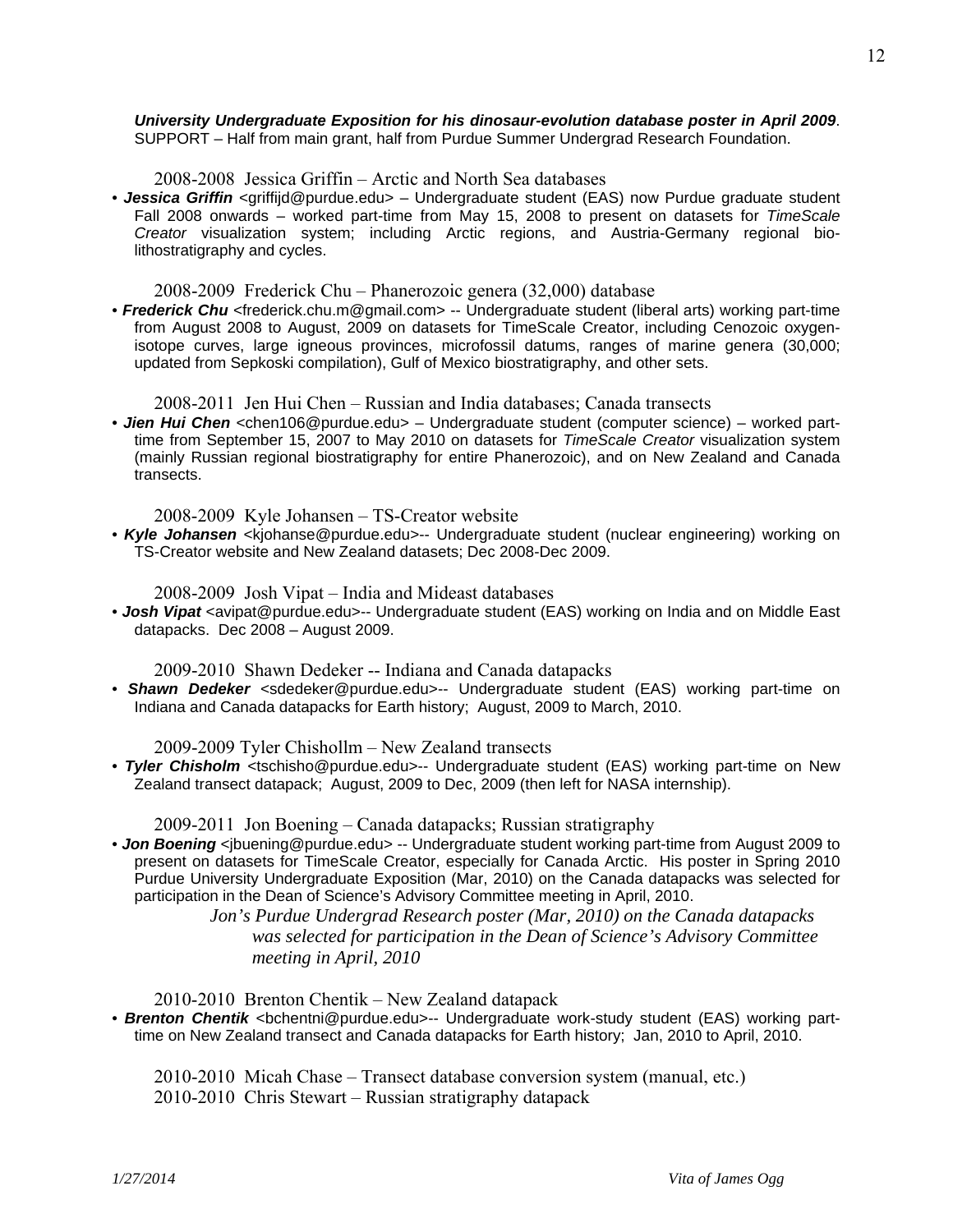2010-2011 Colleen Klockow – Ancient civilization datapack

• **Colleen Klockow** <clockow@purdue.edu> -- Undergraduate student (EAS) working part-time from Jan 2010 on a human-history database, including civilization episodes and climate cycles.

## 2010-2010 Juan Herrera

- **Juan Herrera** <isherrer@purdue.edu> -- Graduate student (PhD program EAS) working with me on applying our new cycle-time scale to Late Jurassic sequence stratigraphy. We discovered that the famous Dorset "type sequences" are 400-kyr oscillations; and have a poster on this exciting understanding of the cause of such sequences at the Jurassic Congress (early Aug, 2010). Dec, 2009 to Aug, 2010, and probably longer as we prepare the publications.
	- 2010-2011 Kristen Werling Canada Arctic datapack
	- 2010-2012 Justin Pflug New Zealand transect datapack; foram-evolution; North Sea transect suite
	- 2011-2011 Dane Dudley New Zealand transect datapack
	- 2011-2011 Jane Block Belgium datapack; vertebrate evolution
	- 2011-2012 Cecilia Shaver Indian plate and Middle East datapacks; Libya
	- 2011-2012 Ashley Murray Mayan-collapse module
	- 2011-2012 Hugo Chuan SE Asia datapack
	- 2012-2014 Justin Wright USA shale-oil stratigraphy
	- 2012-2012 Alex Torres Denmark stratigraphy

## *With College of Engineering (Vertical Integrated Projects; etc.)*

2004-2009 Adam Lugowski – TimeScale Creator JAVA software system

- Adam Lugowski <alugowski@gmail.com> Graduate Student (Univ. Calif. Santa Barbara) worked part-time from September 15, 2007 to Dec, 2009 on *TimeScale Creator* visualization system for displaying stratigraphic data, including cycle-stratigraphy sections and astronomical tuning of geologic stages. Accomplished a related display system for *PaleoStrat*; which was intended to serve as our archive of cycle stratigraphy datasets. Worked with me at Geoscience Australia (Canberra), mid-May to mid-June 2008 and mid-May to end-June 2009, on enhancing stratigraphic column options and regional transects. SUPPORT – Majority of NSF supplemental grant for his time/travel for the PaleoStrat project, plus part of the main grant for his software assistance/enhancement.
- 2008-2009 Brendon Caulkins -- dynamic website for Earth-history (VIP project)
- **Brendon Caulkins** < bcaulkin@purdue.edu>-- Undergraduate student (engineering) working on dynamic website for Earth-history reference data and on TS-Creator programming from August, 2008 to Dec, 2009.
- 2008-2009 Catherine Brown -- dynamic website for Earth-history (VIP project)
- **Catherine Brown** <kateb@purdue.edu>-- Undergraduate student (computer science) working on dynamic website for Earth-history reference data and on TS-Creator programming from August, 2008 to Dec, 2009.
- 2009-2009 Sophia Dafinon -- dynamic website for Earth-history (VIP project) *Sophia Dafinon* <sdafinon@purdue.edu>-- Undergraduate student (computer science) working only four months on dynamic website for Earth-history reference data and on TS-Creator programming from August, 2009 to Dec, 2009.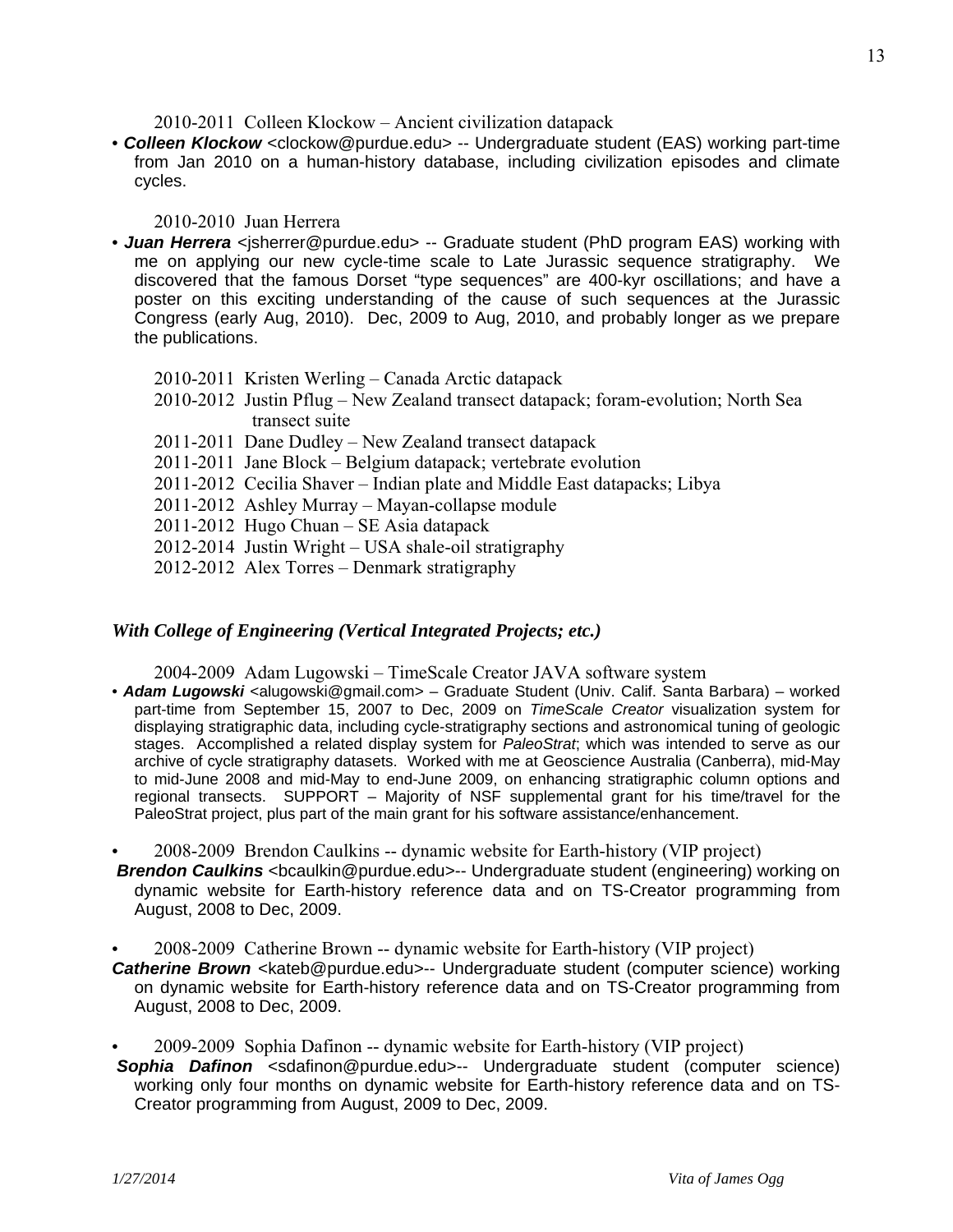- 2010-2010 Bradley Van Dyk Geographic user interface
- **Bradley Van Dyk** <bradvandyke@gmail.com>-- Undergraduate computer student working during summer 2010 to make a geographic user-interface for accessing cycle-stratigraphy and other locality-specific columns within the TS-Creator system; May, 2010 to Sept, 2010.
	- 2010-2011 Kee Shen Quah– Web-based user interface
	- 2011-2012 Andrew Balmos Web-based user interface
	- 2010-2014 Nag Varun Chunduru "Google Earth-type" zoom system; Depth-age conversion routines; international-language system for global use, on-line datapack makers, data-mining for Earth history (he is very good!)
	- 2014-2015 Zsika Philips Web-based user interface

## **Undergraduate Instructional staff partially supported on current NSF grant or on Digital TimeScale funding; 2008-current:**

**2009-2014 Aaron Ault** <ault@purdue.edu> -- Teaching assistant (College of Engineering), August 2008-present; of which we paid 15% of his salary. Supervised the computer science/engineering students ("VIP project") working on dynamic websites and geographic interfaces for the Earth-history information systems.

"Publications" -- Mainly, their compilations are immediately installed on the public education and research-reference websites of the International Subcommission on Stratigraphic Information – *www.tscreator.org*; OR *https://engineering.purdue.edu/Stratigraphy/tscreator*/; OR *http://stratigraphy.science.purdue.edu*/)

- POSTERS by Undergrads (as first-author):
	- SHELL-Day (2011) at Purdue had 5 of these by Justin Pflug, Cecilia Shaver, Nag Varun Chunduru, and Gangi Palem
		- GSA-Annual meeting (Minneapolis, Nov'11) had a group poster (the above undergrads, plus Andrew Balmos)
		- SHELL-Day at Purdue (Sept'12) had 5 posters by Justin Pflug, Cecilia Shaver, Nag Varun Chunduru, and Gangi Palem
		- GSA-Annual meeting (Nov'12) had a group poster (the same above undergrads, plus Andrew Balmos)
- C. **OUTREACH ACTIVITIES** (K-12; general undergraduate; and geoscience public) *only 2007-2008 is summarized below*.

## *1. Printed Material on Earth's History*

 Since 2004, largely as part of our role in the International Commission on Stratigraphy then with the Geologic TimeScale Foundation, we (Jim Ogg & Gabi Ogg) have concentrated on global distribution of free or "at cost" teaching resources for Earth History. Funding for production of these products have been sponsored by a consortium of petroleum companies (ExxonMobil, ChevronTexaco, BP, Statoil, Shell, ENI, Conoco), Australian National University, Geoscience Australia, the International Union of Geological Sciences (IUGS, headquartered in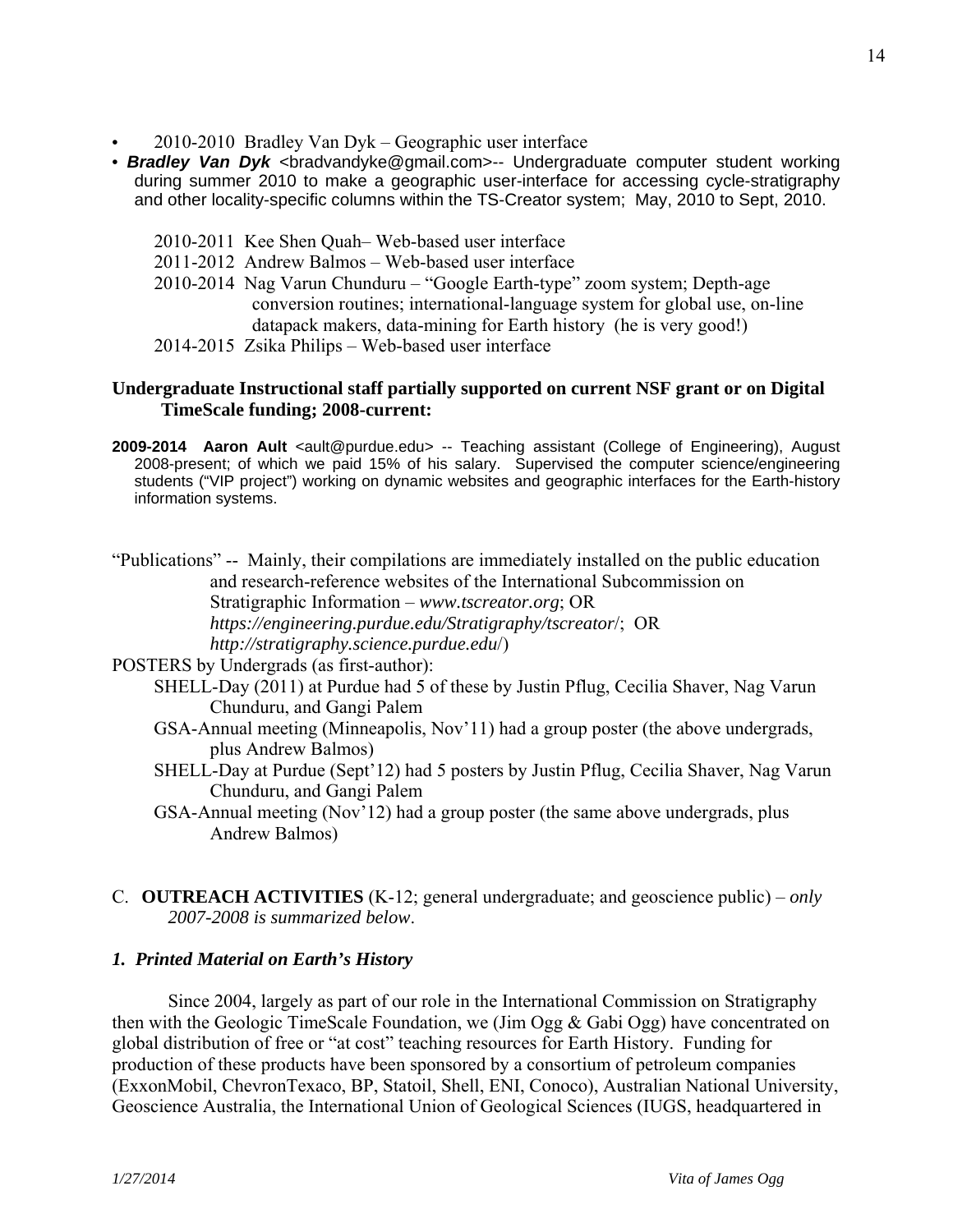Norway) and EAS/Purdue. Some are joint products to be distributed by UNESCO (Commission for Geologic Map of the World).

- Poster "*History of the Earth*" (geologic time scale, life-through-time, and global reconstructions). This was one of our contributions for the United Nations 2008 "International Year of Planet Earth". The target audiences are secondary schools.
	- 500 copies were printed/distributed in March-April 2007 through Australian National University (who funded it)
	- 2000 copies were printed/distributed in summer 2007 through Geoscience Australia (who funded it).
	- 3000 were printed/distributed in Nov'07-May'08 through EAS/Purdue (funded by EAS, with partial support from IUGS) – 500 at GSA 2007, 300 at AGU, 300 for Indiana geoscience teachers conference, 500 at GSA 2008, and 1000 intended for national distribution through AGI or NAGT.
	- Another printing with both English and French versions will be done by IUGS and the UNESCO Commission for the Geologic Map of the World for the United Nations 2008 "International Year of Planet Earth". I am invited to Paris (March, 2008) to prepare this with the UNESCO commission.
- Poster "*A Geologic Time Scale 2008*" (3x2 feet; prepared and printed in coordination with UNESCO Commission for the Geologic Map of the World). The first printing was sold out at the International Geological Congress (Oslo, August, 2008).
- *Australian Geo-History on-line (and on CD)* this is a version of the geological *Time-Scale Creator* that we developed with Geoscience Australia (the Australian geological survey) during 2008-09. In addition to the standard international suite, this version contains lithologic columns (about 500) of all Australian Phanerozoic basins, with each formation hot-linked into the GA Oracle database. Images of paleogeographic, facies and tectonic maps (about 200) are also hot-linked into online text of Australian history. The suite also includes reference wells for all major oil-gas reservoirs. This system is intended to be a model to put the geology of other continents "on-line", and we are coordinating the next phase with the UNESCO Commission for the Geologic Map of the World.
- *Human Time Scale Creator* this is a version of the geological Time-Scale Creator that has records of all major cultures, prehistoric tool "zones", ice core data and other environmental data. This is for an entirely different audience, and the first version will be released for audience testing in Spring 2008. This was developed by one of my undergrad research assistants.
- Chart "*International Divisions of Geologic Time*" is freely available through the International Commission of Stratigraphy website (*www.stratigraphy.org*). [During 2006, this was also in Chinese translation in a review journal in that country]. This chart is now included in Encyclopedia Britannica and other reference/textbooks.
- Chart "*Geologic Time Scale 2004*" (A3-sized). During late 2007, a new printing was sponsored by Idemitsu.
- Plastic card "*International Geologic Time Scale*". During 2007 through 2009, new versions were sponsored by Neftex, Chevron, ExxonMobil, ConocoPhilips, ENI and Aramco. The versions printed by ExxonMobil and Chevron are distributed to their employees and interviewed students.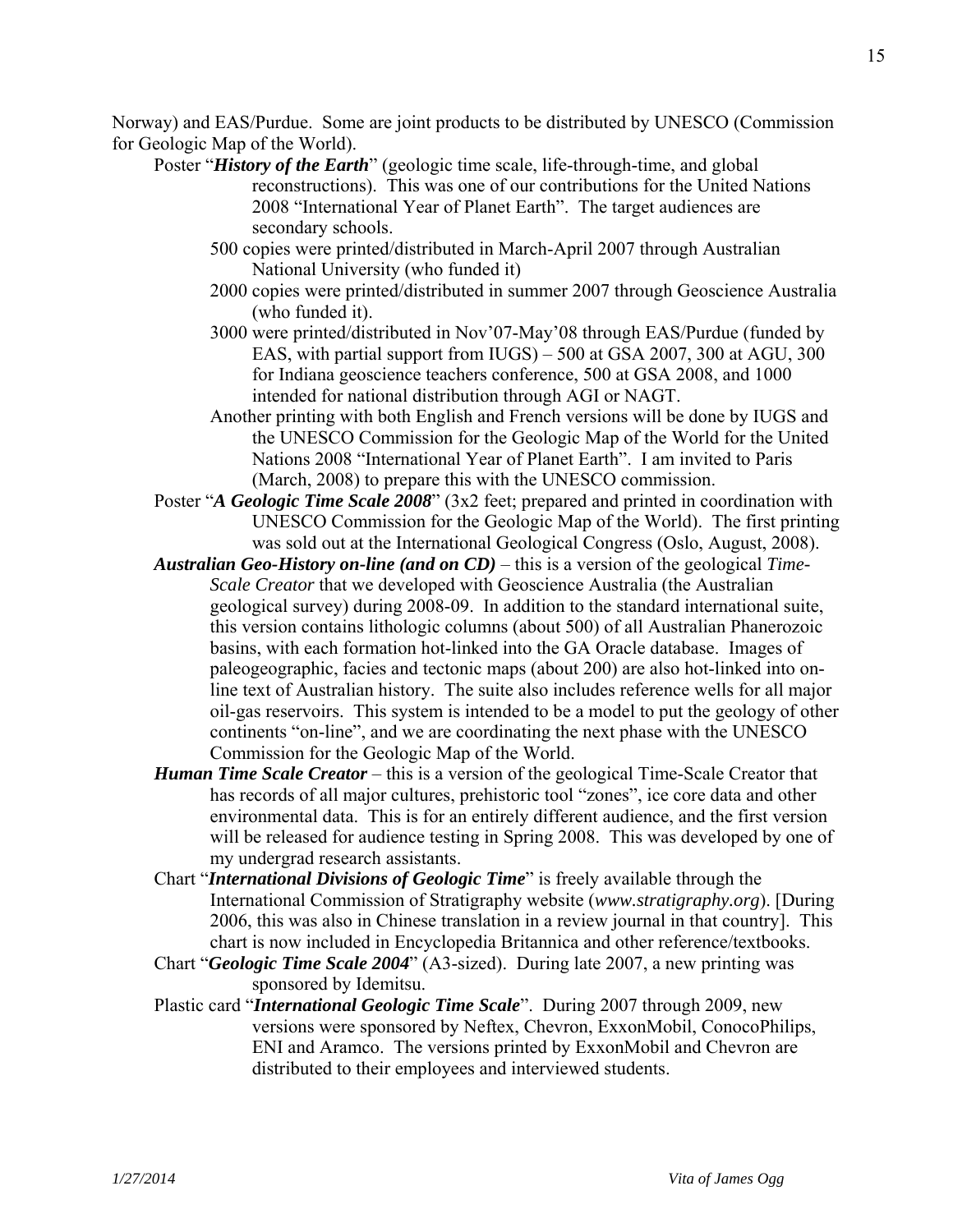Mousepad "*International Divisions of Geologic Time*". We produced a new version for the 2008 "International Year of Planet Earth"; which was printed/distributed through the UNESCO Commission for the Geologic Map of the World. We produced another version in summer 2009 with Geoscience Australia. Bookmark "*International Geologic Time Scale*" (2004)

## **2. Earth history visualization and datapacks** *[Extract of annual report to International Commission on Stratigraphy]*

 "*TimeScale Creator*" (Version 1 *released in November, 2005; Version 2 in September, 2006; Version 3 in March, 2007; Version 4 in March, 2008; Version 4.2 released in Jan'10; Version 5.2 in Jan'11; Version 5.4 in Mar'12; Version 6.0 in Sept'12; along with an industrial "Time-Scale Creator Pro" for each release*). This is our continuously-expanding "flagship" database-visualization system with hyperlinks to our stratigraphic-information website at Purdue (http://stratigraphy.science.purdue.edu). The major "versions" are a new software package, but database updates/enhancements are mounted approximately every three months.

 Current suite of "*TimeScale Creator*": Version 5.4 of this free JAVA suite developed at Purdue University was released in March, 2012; and Version 6 with the GTS2012 age models was released in Sept, 2012. This is a continuously expanding database-visualization system with hyperlinks to our stratigraphic-information and other websites. The internal database contains approximately 30,000 biologic, magnetic and other major events in Earth's history (*status in Nov'11*), plus an extensive set of geochemical and sea-level curves. This and other datasets are collaborations among the SSI group, ICS chairs who are participating in the GTS2012 projects, Purdue University and many data providers. Database updates/enhancements are mounted approximately every three months. The user selects the interval of time, chooses the type of data to be displayed, and this windows into Earth's history appears on the screen, or can be downloaded as an SVG or PDF file for use in popular graphics programs. On-line "quick-start", tutorials, exercises and a manual (*200-page PDF with full training examples and exercises released in May'12*) provide independent training in usage and developing one's own datasets for insertion. Additional manuals explain how people can enter their own datasets, transects, geographic interfaces, cross-plots, etc.

 Version 5.0 (May 2011) includes capabilities for lithologic columns, images of paleogeographic maps, range charts, URL-hotlinks, geographic interface (both vertical perspective and "rectangular"), basin transect capability with floating labels and pop-ups, depthvs-time on-screen cross-plot capabilities followed by automated outcrop-to-time conversion routine (*which also converts geochem curves or other logs*), superimposed geochemistry curve system, enhanced "focus-in" capabilities, ability to display images within range-charts or within pop-up windows, auto-priority display option to avoid overcrowding and many other features. We worked with PaleoStrat and with the GeoBiodiversity database teams to install systems to display their outcrop information for on-line users.

 In summer, 2011, our supported computer-science students prepared a web-based prototype to augment the current JAVA download version. They are working in spring 2012 to release this after running user-interface tests with selected volunteers.

 In 2011, we presented workshops to educational and research audiences in Houston (microfossil conference hosted by Chevron), Norway (workshop on regional stratigraphy) and Venezuala (PDVSA presentation and one-day workshop) on how to utilize the educational exercises, create one's own datasets, and apply the datapacks for geoscience research. Posters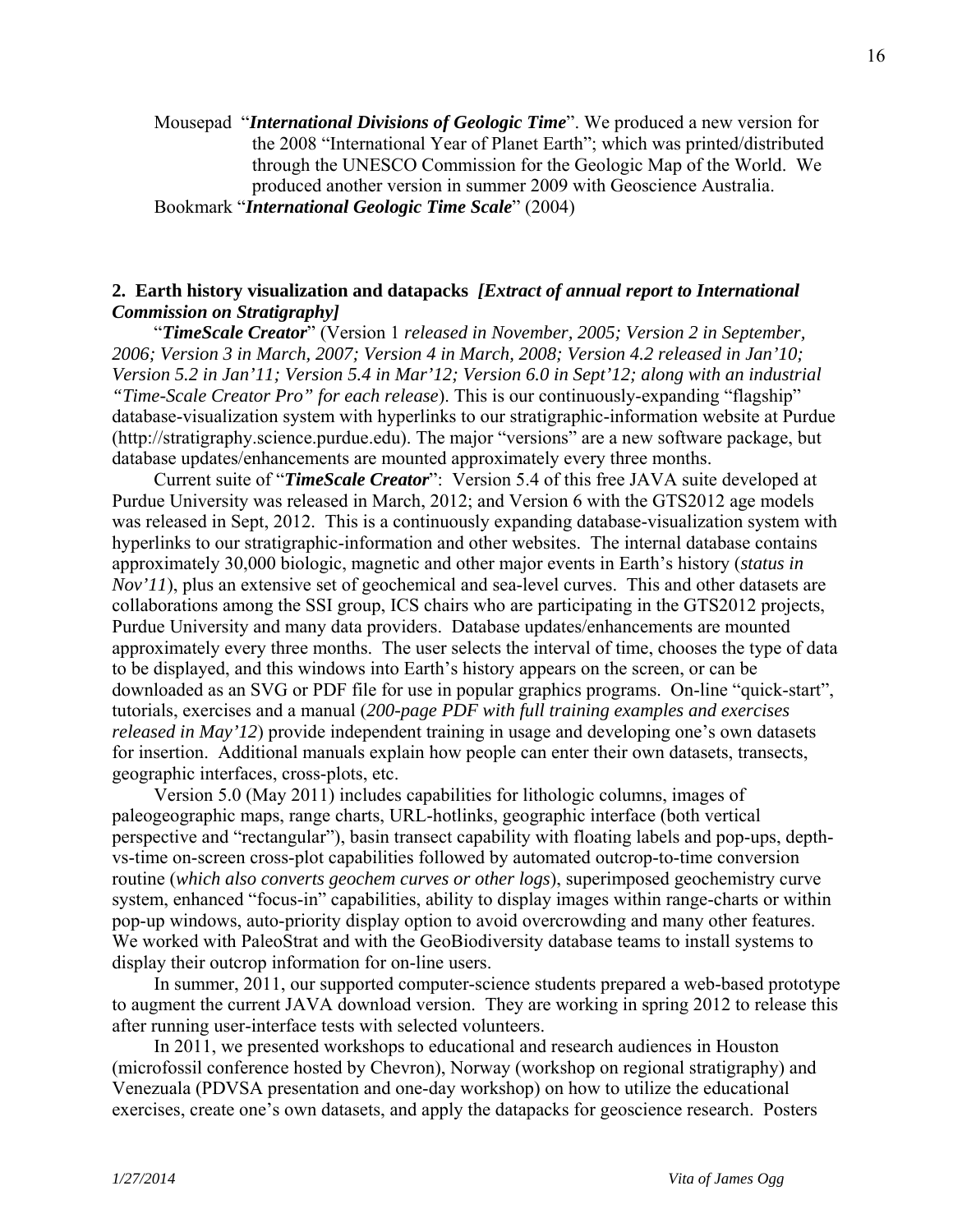and talks were presented at Geol. Soc. Amer. meeting (Oct, 2011), Shell Energy Day (Sept, 2011) and other venues.

#### *Regional Lexicon-linked databases and Other datapacks (2009-11 and ongoing 2012)*

 NOTE: All regional visualization suites produced directly with geological surveys are freely available as datapacks through the SSI/TSC websites and as special pre-packaged TS-Creator versions through the websites of the individual geological surveys. All of the following projects were put on-line during 2009-2011 or are nearly completed for mounting for early 2012:

- **Australian Geo-History** this was greatly enhanced in 2009-10 with Geoscience Australia (the Australian geological survey). In addition to all types of Australian biostratigraphy with full references of calibrations, the datapack has a comprehensive array of lithologic columns (about 200) of all Australian Proterozoic and Phanerozoic basins and subbasins (and even finer detail in some regions), with each formation hot-linked into the GA Oracle database. Images of paleogeographic maps, tectonic maps and facies maps (about 50 of each) provide visual columns on Australian history, and are also hot-linked to additional on-line summaries. The suite also includes reference wells for all major oil-gas reservoirs (hot-linked to appropriate databases). There are over 9000 events/datums/formations. This extensive system is intended to be a model to put the geology of other continents "on-line".
- **New Zealand Geo-History**  In collaboration with the NZ Geological and Nuclear Sciences (their geological survey), an extensive (ca. 3000 entries) array now includes the main and all secondary biostratigraphic events and ranges for this region. Palynology events are linked to the NZ-hosted pollen-spore database. Lithostratigraphy and transects was added in 2010 for half of the New Zealand basins, and the entire region will be completed in 2011.
- **British Isles Lithostratigraphy**. An extensive (ca. 2000 entries) array includes the Phanerozoic of all British basins, and has been vetted by the British Geological Survey. All formations are tied to the Lexicon of BGS.
- **Belgium Lithostratigraphy**. This was a joint project with the Belgium stratigraphic commission (Dr. Van den Bergh, coordinator).
- **Russian Biostratigraphy**. An extensive (7000 entries) array includes most biostratigraphic zones and major bioevents for all regions of Russia through the entire Phanerozoic. The suite was provided by T. Koren' (All-Russian Geological Research Institute), and is based on her institutes book and extensive charts.
- **Russian Lithostratigraphy (NE Russia)**. Dr. T. Koren' and her institute has provided an detailed compilation of Phanerozoic stratigraphy for NE Russia (ca. 80 columns for each system). The SSI has translated most of these charts, and the dataset will be mounted in early 2012. It is planned that this program with the All-Russian Geological Research Institute will eventually include syntheses for all of the Russian basins.
- **Russian Hydrocarbon Basins Lithostratigraphy**. This set was mainly compiled from Siberian, Caspian and other regional reports of the U.S. Geological Survey.
- NOTE: All three of these Russian datasets will be enhanced in 2011 in coordination with colleagues at the Academy of Science (with their funding provided by BP-Russia).
- **Canada Geo-History**. A collaboration with the Geological Survey of Canada (G. Nowlan, coordinator) has completed approximately 200 stratigraphic columns spanning the Phanerozoic of interior Canada and its Arctic islands, plus an extensive Arctic transect. This project was distributed in mid-2011 for vetting before mounting for public use.
- **China Geo-History**. An initial set of major biostratigraphic zonations (all major fossil groups) and of the lithostratigraphy for most major Chinese basins was completed during the summer of 2010 in collaboration with Nanjing's Institute for Stratigraphy and Paleontology. The GeoBiodiversity group in Nanjing is proceeding with a much more detailed version in late 2011.
- Gulf of Mexico Geo-History An extensive (ca. 2000 entries) suite integrates biostratigraphy/sequence stratigraphy charts of Shell (*provided by Mike Styzen*), of Dick Fillon (*formerly at Chevron*), of PaleoData, of the USA MMS, and lithostratigraphy columns from the Gulf of Mexico DNAG volume (*in turn, linked to the USGS Lexicon*).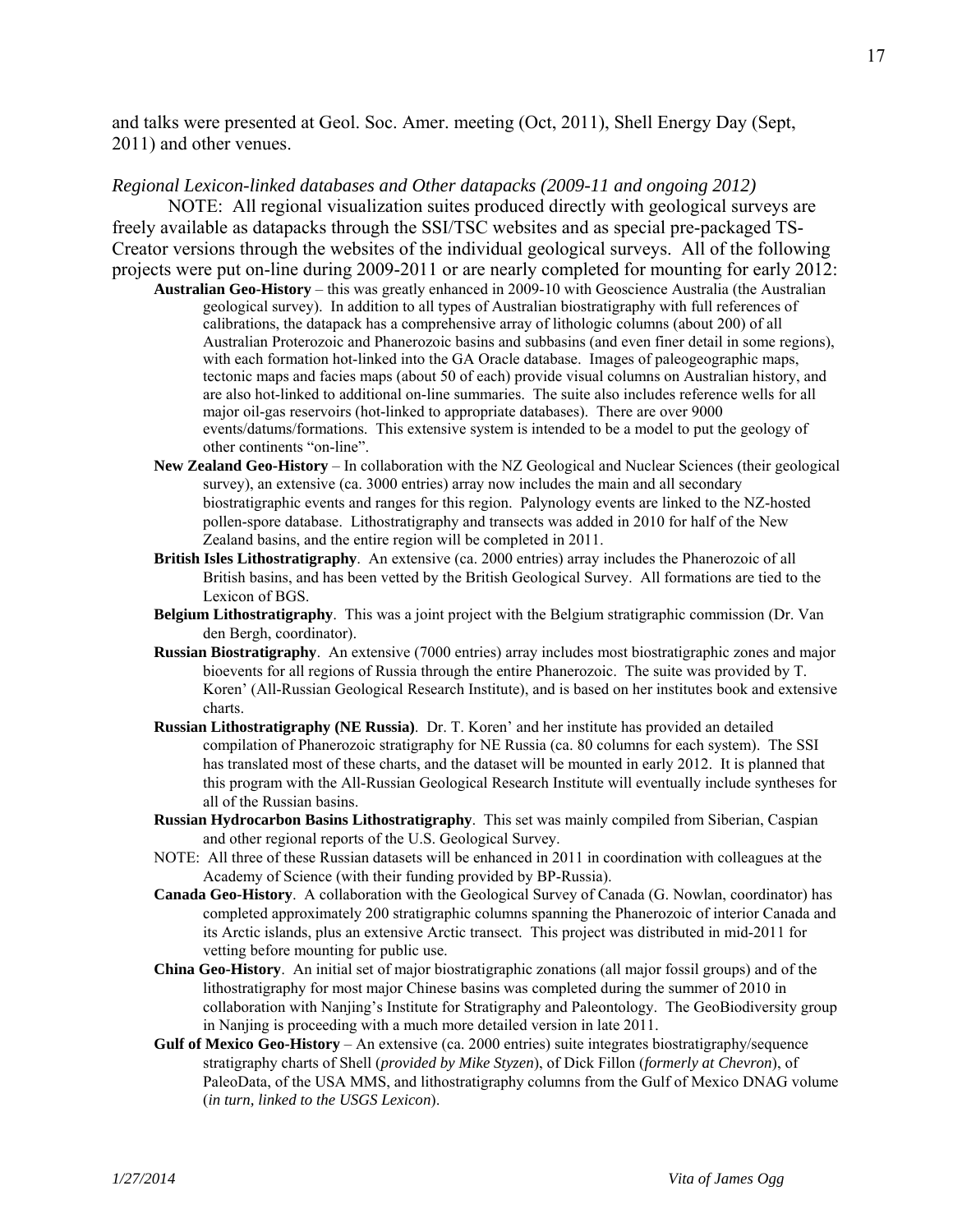**Svalbard and Norwegian Sea Lithostratigraphy**. All formations are tied to entries in Norlex.

- **Alaskan and other Arctic Hydrocarbon Basin Lithostratigraphy**. This includes conversions of many regional reports of the U.S. Geological Survey.
- **Marine Genera ranges**. This is based on the Sepkoski (2002) compilation, as revised and updated by Leif Tapanila. A user selects from 30,000 genera according to phylum and orders.
- **Austria Lithostratigraphy**. This is based on charts produced by the Austrian stratigraphic commission and includes the Phanerozoic of basins and mountain belts. The dataset will put on-line in conjunction with the publication of the extensive book *Geology of Austria* (W. Piller et al.) by the Austria Stratigraphic Commission. Simultaneously, they will complete the on-line Lexicon for inter-linking.
- **Germany Lithostratigraphy** . This includes the Phanerozoic of basins and mountain belts, and is based on charts produced by the German stratigraphic commission. The initial data entry was completed and awaits review from the BGR and German Commission on Stratigraphy. All formations are linked to the German stratigraphic on-line Lexicon.
- **India-Pakistan-Burma and Adjacent Regions Lithostratigraphy**. This datapack includes the Phanerozoic of all onshore and offshore basins and mountain belts of the Indian subcontinent, and is based on charts produced by Rao et al (2007). Details on formations (and links) are from publications and the Indian directorate for hydrocarbons.
- **Middle East Lithostratigraphy** This is based on charts produced by GeoArabia and includes the Phanerozoic of basins and mountain belts. ExxonMobil and Qatar Petroleum have offered to aid in enhancing this public database.

 The *TimeScale Creator* visualization package, developed as a joint Purdue computerscience and geoscience program (free JAVA package and database suite at: *www.tscreator.org*; OR *https://engineering.purdue.edu/Stratigraphy/tscreator*/), has been progressively enhanced during the past three years. The supporting datasets include a global set (ca. 300 columns; ca. 25,000 events plus geochemical and climatic records of ca. 50,000 values), Phanerozoic evolution of major genera (ca. 30,000 genera), extensive regional biostratigraphy and lithostratigraphy suites developed in collaboration with different geological surveys (Australia, Canada, Russia, New Zealand, Norway, Britain, etc.) and other regional groups (Gulf of Mexico, Middle East, India, etc.).

 A new "TS-Creator Lite" web-based system was developed by the Computer-Engineering undergraduate team in Fall, 2010; and will have a dedicated ECN server in 2011 to serve a global eduational audience. A geographic interface for regional datapacks was developed as part of this service.

 These projects are mainly supported by donations from geological surveys and petroleum companies, partly via the Geologic TimeScale Foundation.

#### **3. Web sites (***public outreach***)**

- *www.tscreator.org* = Download site for the free *TimeScale Creator* JAVA system global database (about 25,000 datums; plus geochem curves) and regional datapacks (e.g., Australia, New Zealand, Arctic, Gulf of Mexico, India, etc.) -- with a flexible visualization system.
- *http://stratigraphy.science.purdue.edu* = Former website of the ICS *Subcommission for Stratigraphic Information* (J. Ogg, chair 2008-2012), and now hosted by the **Geologic TimeScale Foundation**. This is the central location for authoritative information on the divisions of geologic time, regional stages, time scales (via the TimeScale Creator), etc. [The main ICS website at *www.stratigraphy.org*, which formerly contained these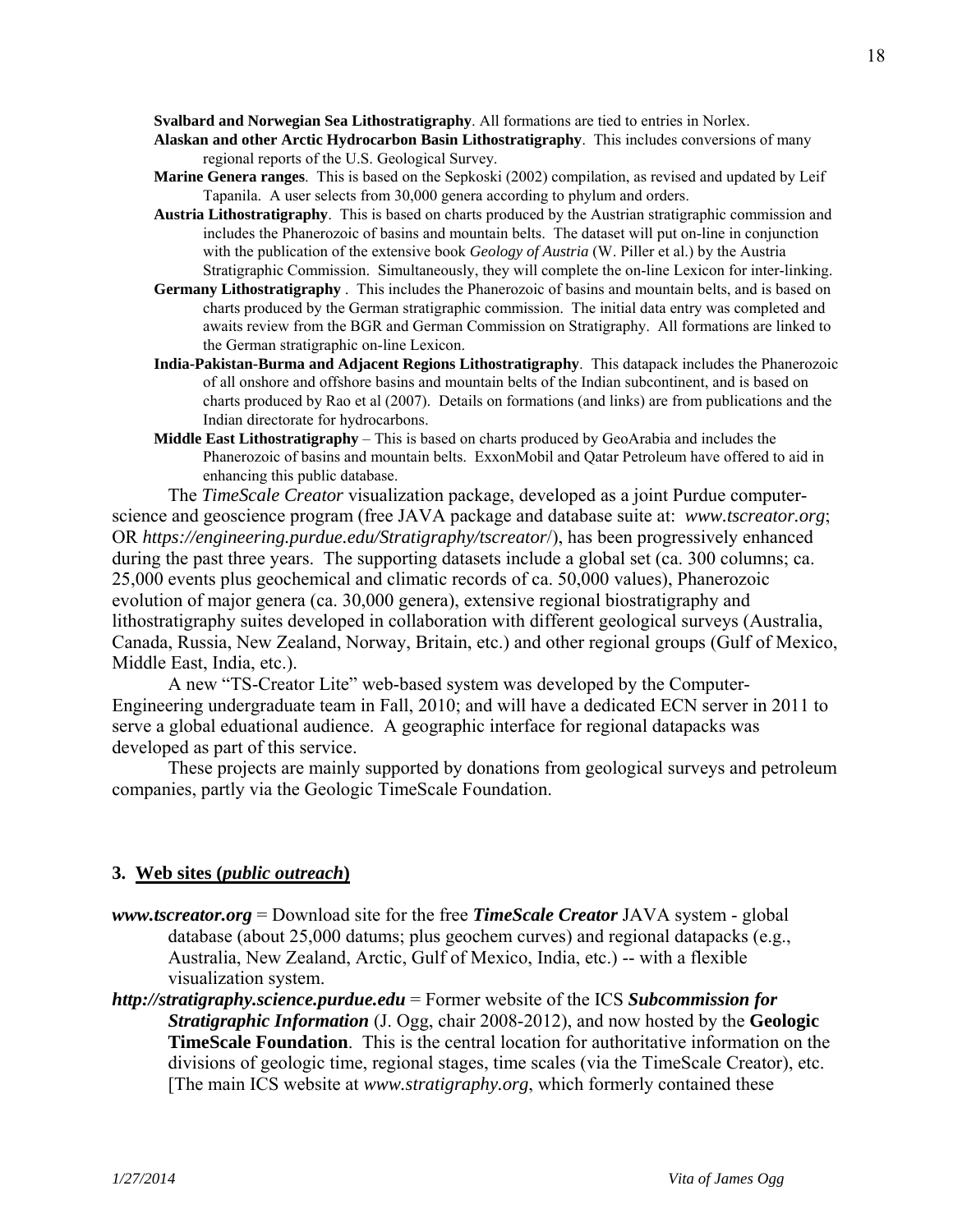subcommission products, is now under other leadership with content that is more specific to ICS activities.]

*http://www.eas.purdue.edu/paleomag/* = Paleomag software designed for both research and undergraduate-level instruction. A student-oriented tutorial and sample instructional-lab is included.

#### *4. Direct involvement with K-12 Schools*

 November, 2009 – co-led 3-day field trip to Mammoth Cave region (full bus of high school students; with Dave Collins of West Lafayette High School)

 Spring 2007, I was part of "Researching with Scientists" program of CSIRO (Australia). As part of this program, I supervised 3 high-school students on database projects related to our "*TimeScale Creator*" and "*Human TimeScale Creator*" systems and joint work with climate cycles.

 Spring 2007 -- "*Climate Change and Egypt*" presentations to Lyneham High School and to Canberra Girls High School, Canberra, Australia

#### **Other Public Outreach**

- 2010 "*Oil !!*", Mini-course (total of 12 hours) series, Wabash Area Lifetime Learning Association (WALLA), Morton Center, West Lafayette *(ca. 50 people attended)* (Mar-Apr., 2010)
- 2013 "The Switch", Jim Ogg served as moderator and discussion at Lilly Nature Center for a showing of "SWITCH: Global Energy Understanding" for a local community audience (about 55 people). This new video co-sponsored by Geol. Soc. Amer. and Amer. Assoc. Petroleum Geologists will be shown at Purdue on 15th April hosted by the Purdue Energy Forum.

#### *6. Media interviews:*

- (1) "*Time Lords*", Nature, May 2004 (v. 429; pg. 123-124) An article in which I was interviewed about the International Commission on Stratigraphy and standardization of the geologic time scale. (I also helped write the text.)
- (2) "*Geologic Time Gets a New Period*", BBC News, 17 May 2004 A short news article about our establishment of the Ediacaran Period (latest Precambrian; beginning at the end of Snowball Earth conditions). There was also a brief news item in the global broadcast edition.
- (3) Discover magazine, March 2007, on *Earth History* for their potential special issue accompanying "International Year of Planet Earth".
- (4) Science magazine, "*A Time War Over The Period We Live In*" (26 Jan, 2008; v. 319: 402-403) – interview with Richard Kerr on defining the Quaternary.
- (5) Phone interviews with Ottawa Citizen and the Current Science (both in Feb, 2008) about the Anthropocene (a proposed stage of the Holocene to encompass the past 200 years). The Ottawa Citizen article was picked up in several Canadian newspapers.
- (6) Science News magazine, "*Paleozoic Sealevels*" (Oct, 2008)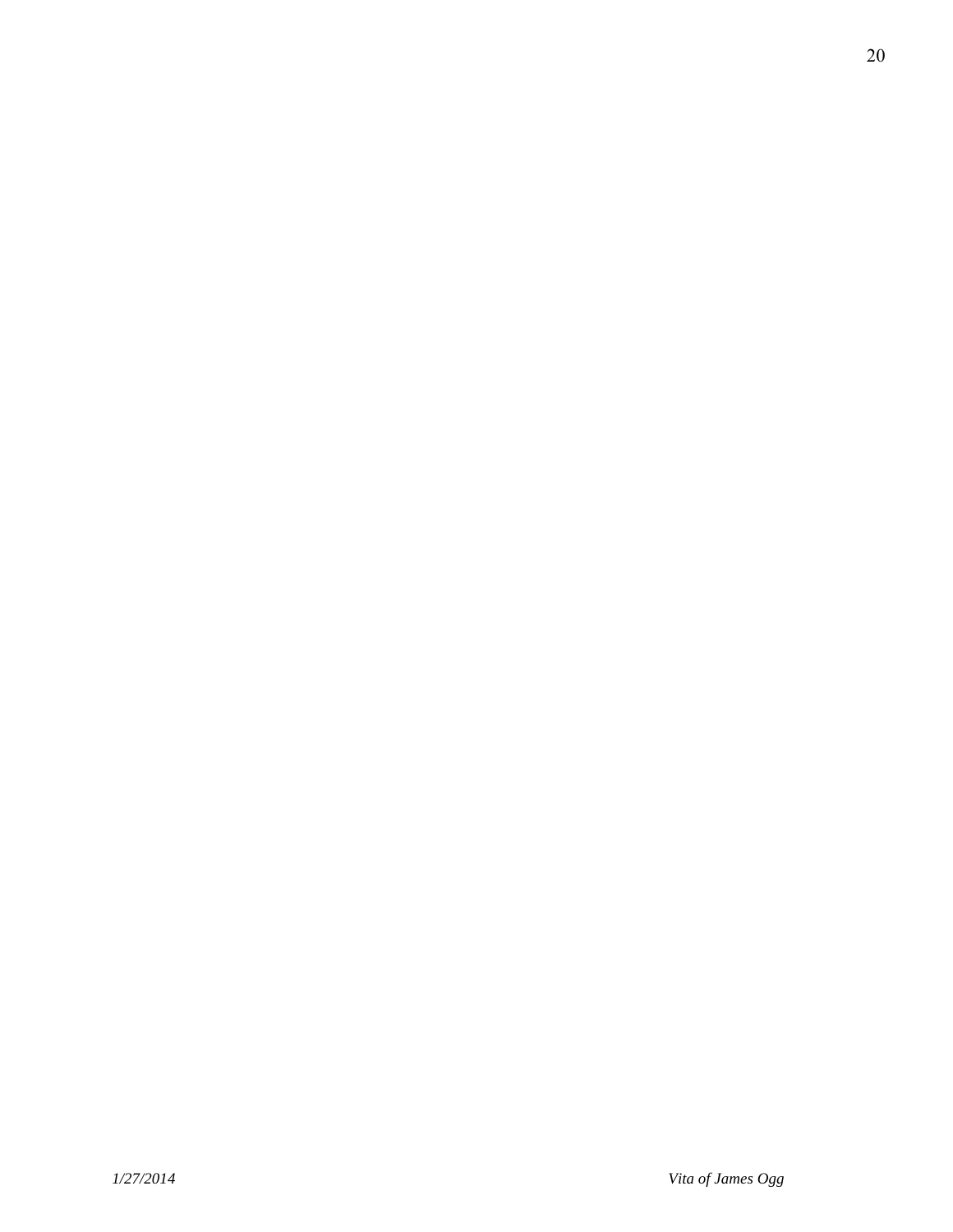## IV. **CREATIVE ENDEAVOR, RESEARCH AND SCHOLARSHIP**

## **A. Current Research Program –** *selected aspects*

**Main Goal** – Establishing a high-resolution time scale and database framework for understanding processes and linkages within the Earth system (climate, oceans, atmosphere, life, tectonics) throughout time.

## **A. Earth History databases and compilations (***TimeScale Creator, Concise Geological Time Scale 2008, Geologic TimeScale 2012 suite***); and International Commission on Stratigraphy**

 The *Concise Geological Time Scale 2008* was the main product of my 2006-07 academic sabbatical and research leave. This is a comprehensive review of all geological time divisions and the associated absolute (millions of years) time scale. As with the 2004 version, this program involves a large global network of geoscientists contributing their expertise. But, in contrast, this concise book is mainly authored by myself, with Gabi Ogg doing all the graphics.

 In my role as *Secretary General* of the International Commission on Stratigraphy (through 2008), I coordinated activities of 16 subcommissions (with over 500 members, and an annual budget of about \$50,000). These groups are responsible for deciding the global definitions of all geological stage divisions, for coordinating databases and standards for all types of stratigraphic methods, and for compiling a common international geological time scale and "code" for stratigraphy. Our ICS web site with a wealth of information is *http://stratigraphy.science.purdue.edu*; which is mainly compiled by myself and Gabi Ogg. This website has achieved success by providing authoritative free charts and continual "state-of-the-science" updates.

 Our major *TimeScale Creator* database and visualization system is explained under "Outreach" on the first pages of this report (see above). In 2007-09, we had an exciting collaboration with Geoscience Australia to digitize a summary of all of Australia's basin geology, including on-line linkages to their Oracle database for additional in-depth material. This will be a prototype for our efforts in the coming years to place all Earth history onto a convenient framework that is accessible to both the general public and to specialty researchers. In 2009, we began official programs with the New Zealand and the Canadian geological surveys for produce similar products; and are working with the Russians (Geol. Inst., St. Petersburg) and Chinese on other prototypes. At this point, everyone is delighted to contribute, and we give adequate credit (or blame) to all those who provide the data and correlations.

 Funding for these programs has been from NSF, IUGS and a consortium of petroleum companies and geological surveys.

## **B. Climate Cycles of the Mesozoic**

 Paleoclimate research has led to the realization that quasi-periodic oscillations in the Earth's orbit and axial tilt have been a major driving factor in past climate variations. In addition to their role in governing the Quaternary glacial episodes, these astronomical-forced oscillations have left their record in variations of surface climate and weathering, ocean circulation and productivity, and other features captured in the sedimentary record. Resolving this sedimentary 'metronome' from outcrops and cores has enabled a revolution in Earth system science. Global marine sequences, ocean anoxic events, and even biotic extinctions are connected with long-period astronomical modulations. Precise prediction of the superimposed fine-scale oscillations into the distant past is the basis for high-resolution calibration of the Cenozoic timescale, and is rapidly becoming the foundation for Mesozoic-Paleozoic scaling.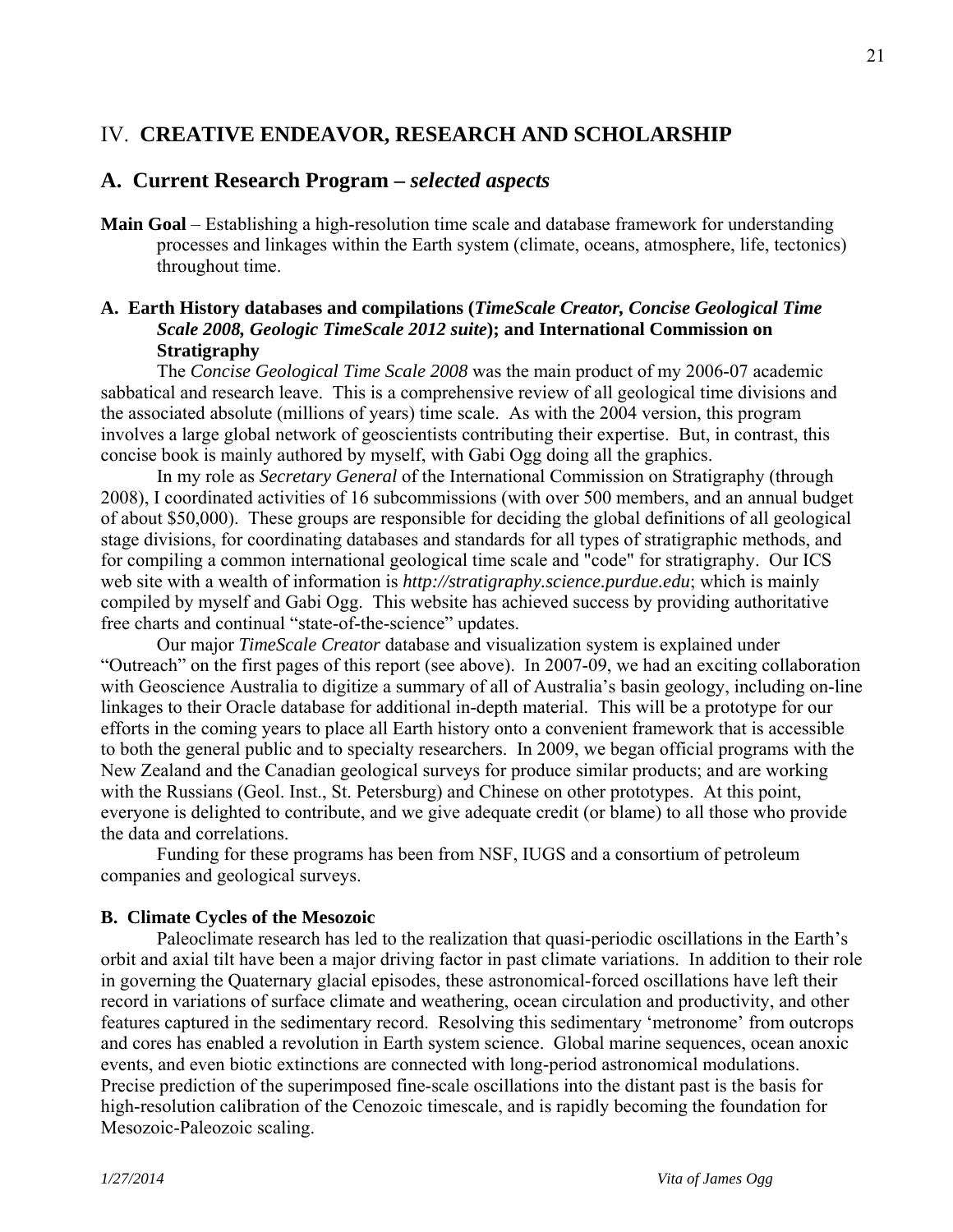This NSF-sponsored project to decipher past climate cycles from the geologic record and to use these to construct a ultra-high resolution time scale involves myself (for stratigraphy), Linda Hinnov (Johns Hopkins, for numerical analysis methods) and a team at Arizona State University (for on-line tool boxes that can be used by all geoscientists).

#### *Extract from NSF-project report (July 2012):*

 The goal of this project is to assemble astronomically forced stratigraphy into a continuous 'Astronomical Time Scale' (ATS) for the Mesozoic Era. Methods include statistical time series analysis of stratigraphic signals and goodness of fit tests to astronomical models, duplication of data from multiple global sites, high-resolution correlation to integrated bio-magneto-chemo-stratigraphy, and inter-calibration with high-precision geochronology. This was a group project with several other international colleagues. The Late Cretaceous C-Sequence of marine magnetic anomalies was cycletuned from ODP cores, and tied to the base-Cretaceous radio-isotopic dates. In collaboration with other colleagues, we derived a cycle-tuned spreading rate model for the Pacific M-Sequence and its pre-Kimmeridgian extension through Bajocian, thereby an age-model for Early Cretaceous through late Middle Jurassic ammonite and microfossil zones. Intervals of the Triassic and Early Jurassic were also cycle-scaled. The only remaining non-cycle-scaled "gaps" are a portion of the mid-Early Jurassic and the entire Middle Triassic.

## *Publications supported by this project*

 The main publication of the combined results is the Mesozoic time scales in the 2-volume *The Geologic Time Scale 2012* (Gradstein, Ogg, Schmitz, Ogg, with ca. 60 contributors, scheduled publication in May 2012; 2- volumes, ca. 1000 pages, Elsevier, \$100 full-color).

 In addition to co-coordinating the two-volume set, Jim Ogg is lead authors of 4 chapters (Geomagnetic polarity time scale by J.Ogg; The Triassic Period by J.Ogg; the Jurassic Period by J.Ogg and L.Hinnov, and The Cretaceous Period by J.Ogg and L.Hinnov).

## *Other selected publications (2010-2011) include:*

- Boulila, S., Galbrun, B., Hinnov, L.A., Collin, P.-Y., Ogg, J.G., Fortwengler, D., Marchand, D., 2010. Milankovitch and sub-Milankovitch forcing of the Oxfordian (Late Jurassic) Terres Noires Formation (SE France) and global implications. *Basin Research*, **22**: 712-732. DOI: 10.1111/j.1365- 2117.2009.00429.x
- Przybylski, P.A., Głowniak, E., Ogg, J.G., Ziółkowski, P., Sidorczuk, M., Gutowski, J., Lewandowski, M., 2010. Oxfordian magnetostratigraphy of Poland and its Sub-Mediterranean correlations. Earth and Planetary Science Letters, 289: 417-432. doi:10.1016/j.epsl.2009.11.030
- Ogg, J.G., Coe, A.L., Przybylski, P.A., Wright, J.K., 2010. Oxfordian magnetostratigraphy of Britain and its correlation to Tethyan regions and Pacific marine magnetic anomalies. *Earth and Planetary Science Letters*, **289**: 433-448. doi:10.1016/j.epsl.2009.11.031

## *Educational and Human Resources*:

 During the course of this data-intensive project at Purdue, a total of 15 undergraduate and 2 graduate students worked as research undergraduate assistants or as summer research projects with partial support from this NSF grant. One of them (Piotr Przbylski) used his analysis of the cycletuned Oxfordian scale for his PhD thesis, and is now employed at BP Houston.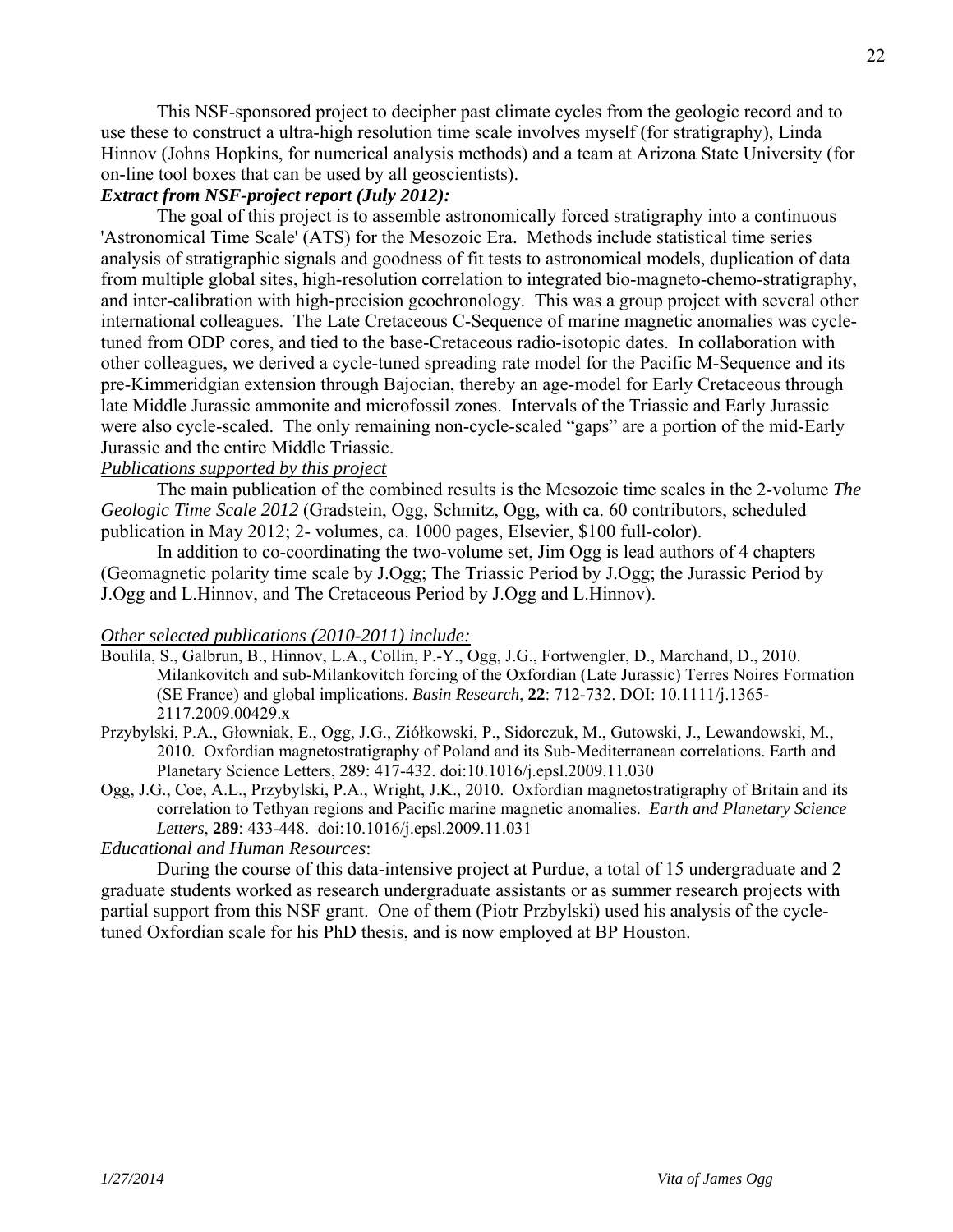## **B. PUBLICATIONS**

 James Ogg has published over 100 articles and coordinated 2 books as first or co-author on aspects of stratigraphy in refereed journals since 1986, and has contributed to over 70 chapters in Deep Sea Drilling Project and Ocean Drilling Program volumes.

**Citations** (Feb 2010, statistics): **h-index** = 21 (March, 2009; didn't get it for Mar 2010)

Lifetime *(unique articles citing one or more of mine)* = 2139 different articles (NOTE – many cite more than one of my papers, but these were counted as a single "citing article" for convenience). Total unique articles per year *(citing one or more of mine) -- I could not yet find out to easily extract totals for all individual citations.* 

```
 2010 (Jan-Feb) = 56 
 2009 = 195 (partial; Web-of-Science oddly kept crashing without showing results for 10 more of my articles)
 2008 = 202 
2007 = 1802006 = 1552005 = 1222004 = 852003 = 942002 = 872001 = 862000 = 811999 = 1031998 = 1001997 = 791996 = 65
```
Average citations per article =  $34$  (h-index =  $21$ )

Average over past four years = **over 170 per year** *[most are from my geological time scale papers].* 

 *NOTE: Books, including our including our major Geologic Time Scale 2004 book, and articles published in special volumes by AGU, GSA, SEPM or Ocean Drilling Program, are not included in the citation index. These books and special volumes incorporated a significant number of my publications during the past years.*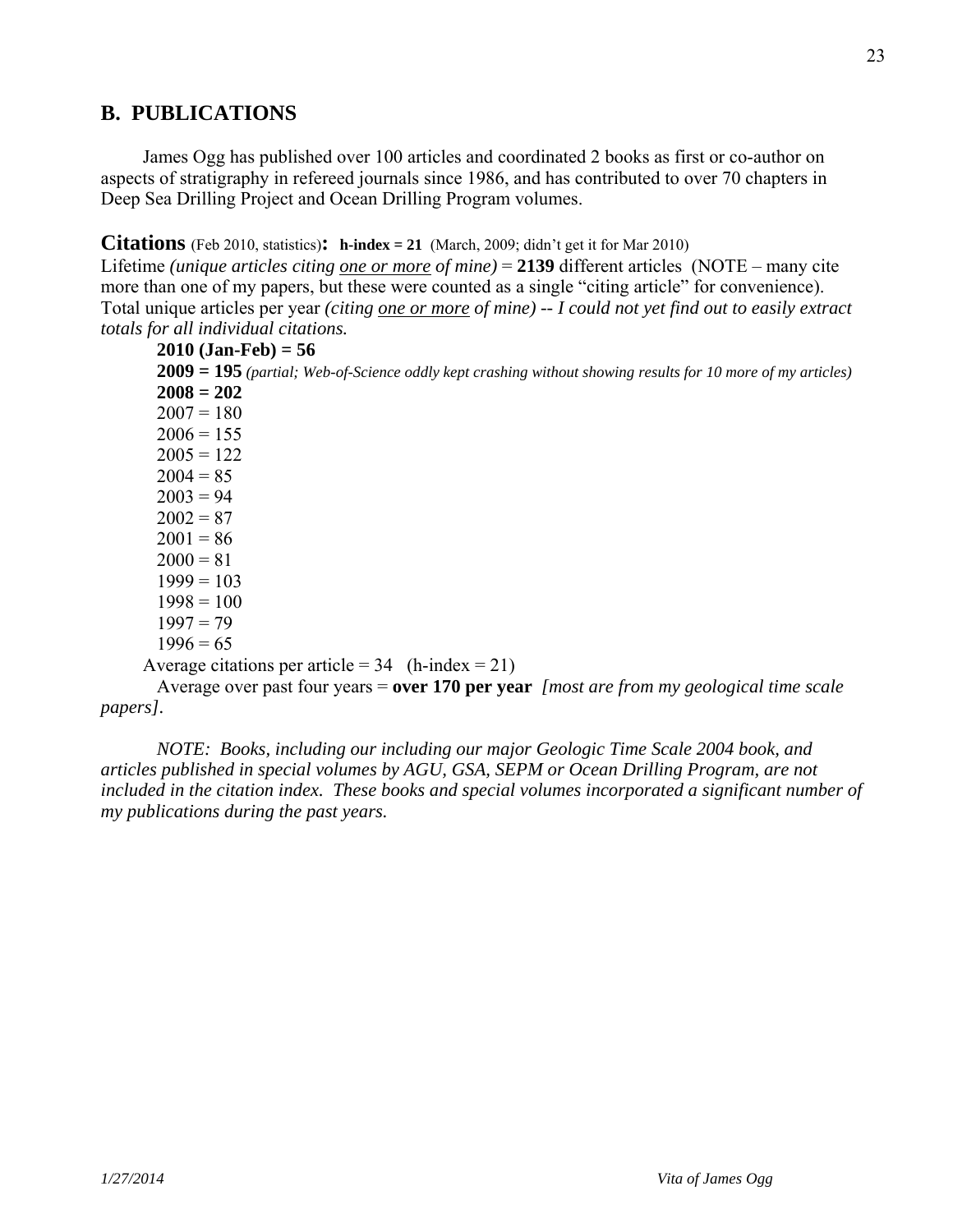## 1. **Refereed Articles and Books**

#### 1978

 Ogg, J.G., and J.A. Koslow (l978) The impact of Typhoon Pamela (l976) on Guam's coral reefs and beaches. Pacific Science, 32: l05-ll8.

## 1982

- Channell, J.E.T., J.G. Ogg, and W. Lowrie (l982) Geomagnetic polarity in the Early Cretaceous and Jurassic. Philos. Trans. Royal Society London, Ser.A., 306: l37-l46.
- Sheridan, R.E., et al. (l982) Early history of the Atlantic Ocean and gas hydrates on the Blake Outer Ridge: Results of the Deep Sea Drilling Project Leg 76. Geol. Soc. Amer. Bulletin, 93: 876-885.

## 1983

- Ogg, J.G. (l983) Magnetostratigraphy of Upper Jurassic and Lowest Cretaceous sediments, Deep Sea Drilling Project Site 534, western North Atlantic. Initial Reports Deep Sea Drilling Project, 76:  $685-697$ <sup>1</sup>
- Ogg, J.G., A.H.F. Robertson, and L. Jansa (l983) Jurassic sedimentation history of DSDP Site 534 (western North Atlantic) and of the Atlantic-Tethys seaway. Initial Reports Deep Sea Drilling Project, 76: 829-884.

 Leg 93 Scientific Party (l983) The continental rise off North America. Nature, 305: 386. 1984

- Ogg, J.G. (l984) Comment on "Magnetostratigraphy of the Jurassic-Cretaceous boundary in Maiolica limestone (Umbria, Italy)". Geology, l2: 70l-702.
- Ogg, J.G., M.B. Steiner, F. Oloriz, and J.M. Tavera (l984) Jurassic magnetostratigraphy, l. Kimmeridgian-Tithonian of Sierra Gorda and Carcabuey, southern Spain. Earth Planet. Sci. Lett., 7l: l47-l62.

(This article was also reprinted in SIO Contributions, l985)

 Leg 93 Scientific Party (l984) DSDP drills margin and studies paleoclimate. Geotimes, Apr. l984: l6-l8.

#### 1985

- Leg l03 Shipboard Scientific Party (authored by J. Ogg) (l985) Evolution of a passive margin. Nature 3l7: ll5-ll6.
- Leg l03 Scientific Party (l986) ODP Leg l03 drills into rift structures. Geotimes 3l: l5-l7.
- Van Hinte, et al. (1985) DSDP Site 603: First deep (>100-m) penetration of the continental rise along the passive margin of eastern North America. Geology 13: 392-396.
- Van Hinte, et al., (1985) Deep-sea drilling on the upper continental rise off New Jersey, DSDP Sites 604 and 605. Geology 13: 397-400.
- Boillot, G., et al. (l985) Resultats preliminaires de la campagne l03 du Joides Resolution (Ocean Drilling Program) au large de la Galice (Espagne): sedimentation et distension pendant le "rifting" d'une marge stable; hypothese d'une denudation tectonique du manteau superieur. Comptes Rendu Acad. Sciences Paris, 30l, Ser. II no.9: 627-632.

 $\overline{a}$ 

<sup>1</sup> . The journal, *Initial Reports of the Deep Sea Drilling Project*, and its successor, *Scientific Results, Ocean Drilling Program*, are refereed journals with 2 or 3 anonymous reviewers, plus an extensive "in house" review for all articles. Rejection rate for manuscripts is approximately 20%, according to the stated policy of the Ocean Drilling Program chief editor. The "Initial" is a carry-over from the original publication purpose during the l960's and no longer is valid. Indeed, official regulations prohibit participants on these international drilling programs from submitting their research publications to any other outside journal unless *Scientific Results, Ocean Drilling Program*, has rejected such papers.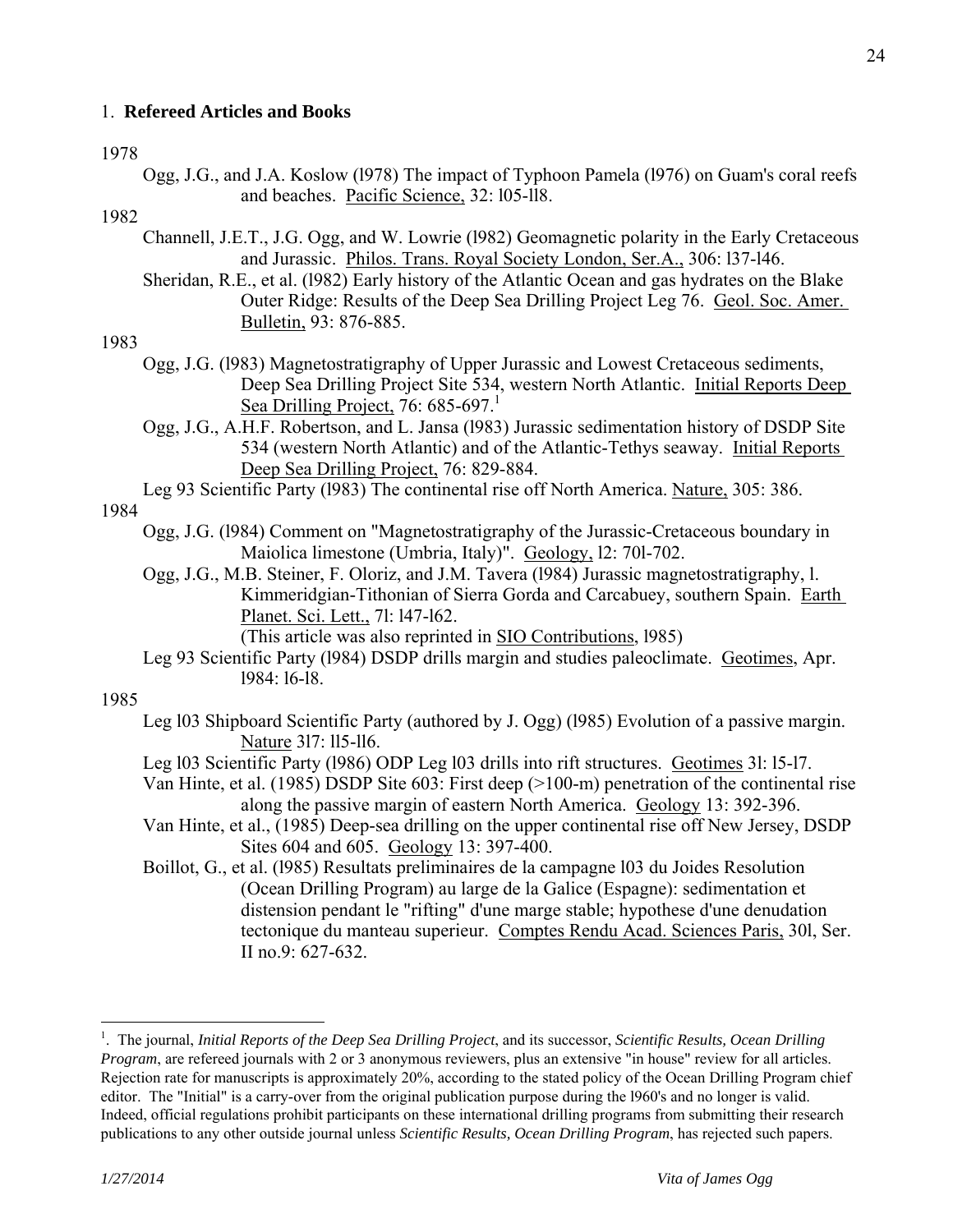- Ogg, J.G. (l986) Paleolatitudes and magnetostratigraphy of Cretaceous and lower Tertiary sediments, DSDP Site 585, Mariana Basin, western Central Pacific. Initial Reports Deep Sea Drilling Project, 89: 629-645.
- Ogg, J.G., and W. Lowrie (l986) Magnetostratigraphy of the Jurassic-Cretaceous boundary. Geology, l4: 547-550.
- Comas, M.C., et al. (1986) El margen Atlantico Iberico al W de Galicia. Evolution en regimen extensional y sedimentacion (resultados preliminares del Leg l03, Ocean Drilling Program). Estudios Geologicos.
- Boillot, G., et al. (l986) Amincissement de la Croute Continentale et Denudation Tectonique du Manteau Superieur Sous Les Marges Stables: A La Recherche D'Un Modele - L'Exemple de la Marge Occidentale de la Galice (Espagne). Bull. Centres Rech. Explor.-Prod. Elf-Aquitaino, l0: 95-l04.
- Boillot, G., et al. (1986) Tectonic Denudation of the Upper Mantle Along Passive Margins: A Model Based on Drilling Results (ODP Leg l03, Western Galicia Margin, Spain). Tectonophysics, 132: 335-342.
- Steiner, M.B., J.G. Ogg, G. Melendez, and L. Sequieros (l986) Jurassic magnetostratigraphy, 2. Middle-Late Oxfordian of Aguilon, Iberian Cordillera, northern Spain. Earth Planet. Sci. Lett., 76: l5l-l66.
- Lowrie, W., and J.G. Ogg (l986) A magnetic polarity time scale for the Early Cretaceous and Late Jurassic. Earth Planet. Sci.Lett., 76: 34l-349.
- Wise, S.W., Jr., et al. (l986) Mesozoic-Cenozoic clastic depositional environments revealed by DSDP Leg 93 drilling on the continental rise off the eastern United States. North Atlantic Palaeoceanography, (Summerhayes, C.P. and N.J. Shackleton, editors.), Geol. Soc. Special Publ., 21: 35-66.
- Robertson, A.H.F., and J.G. Ogg (l986) Palaeoceanographic setting of the Callovian North Atlantic. North Atlantic Palaeoceanography, (Summerhayes, C.P. and N.J. Shackleton, editors.), Geol. Soc. Special Publ., 21: 283-298.

#### 1987

- Ogg, J.G. (l987) Early Cretaceous magnetic polarity time scale and the magnetostratigraphy of DSDP Sites 603 and 534, western Central Atlantic. Init. Repts. Deep Sea Drilling Project, 93: 849-888.
- Ogg, J.G., J. Haggerty, M. Sarti, and U. von Rad (l987) Lower Cretaceous pelagic sediments of DSDP Site 603, western North Atlantic -- synthesis. Init. Repts. Deep Sea Drilling Project, 93: 1305-1331.
- Steiner, M.B., J.G. Ogg and J. Sandoval (1987) Jurassic magnetostratigraphy, 3. Bajocian-Bathonian of Carcabuey, Sierra Harana and Campillo de Arenas, (Subbetic Cordillera, southern Spain). Earth Planet. Sci. Lett., 82: 357-372.
- Steiner, M.B., and J.G. Ogg (1987) Oxfordian magnetic polarity pattern -- reply to comment by R.E. Sheridan and K.A. Suydam. Earth Planet. Sci. Lett., 85: 323-325.
- Haggerty, J.A., M. Sarti, U. von Rad, J.G. Ogg, and D.A. Dunn (l987) Post-Neocomian sedimentological history of the lower (New Jersey) continental rise, DSDP Site 603. Init. Repts. Deep Sea Drilling Project, 93: l285-l304.

1988

 Ogg, J.G., M. Company, M.B. Steiner and J.M. Tavera (1988) Magnetostratigraphy across the Berriasian-Valanginian stage boundary (Early Cretaceous) at Cehegin (Murcia Province, southern Spain). Earth Planet. Sci. Lett., 87: 205-215.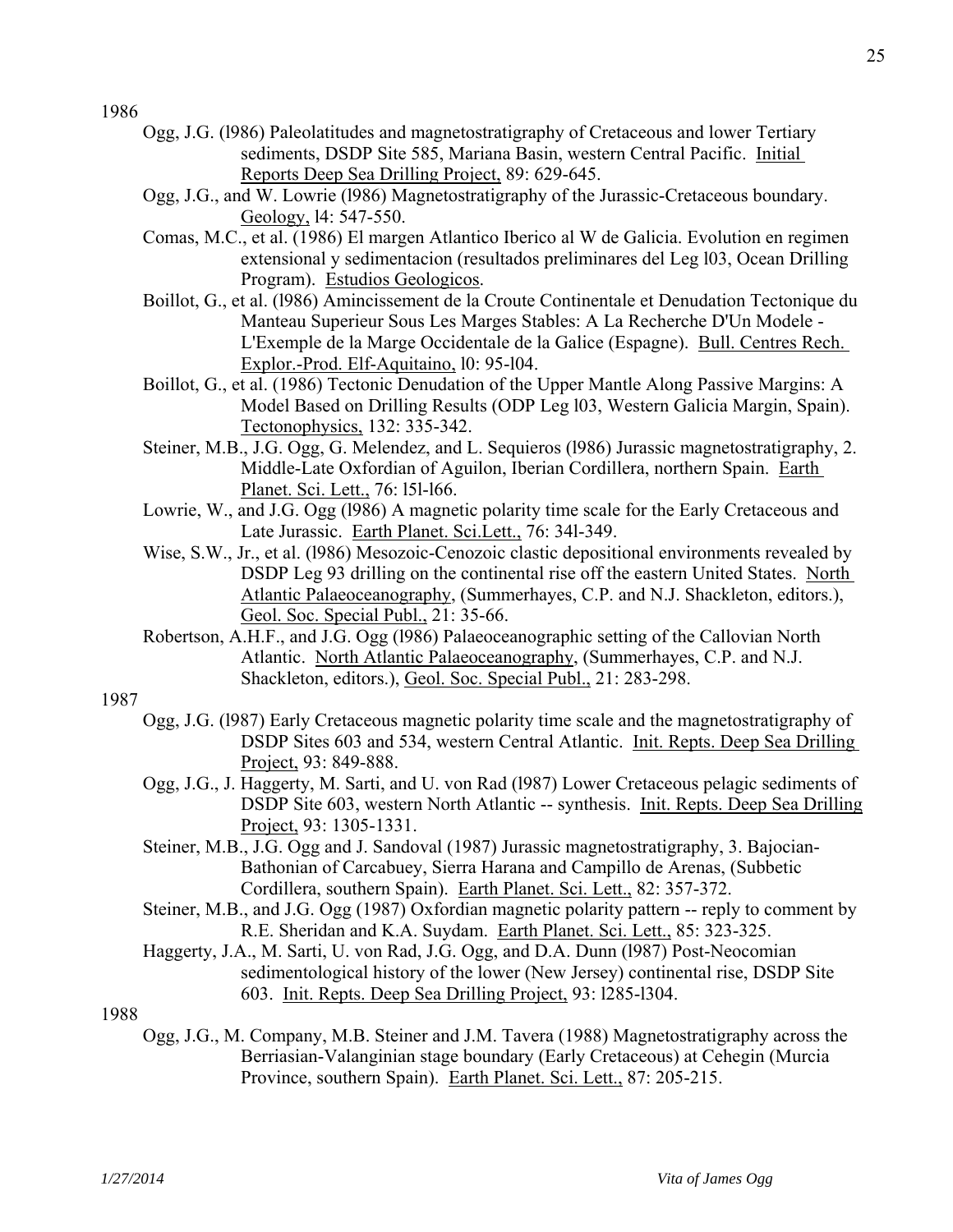- Gradstein, F. et al. (1988) Sea level history. Science, 241: 599-601.
- Moullade, M. et al. (1988) Ocean Drilling Program Leg 103 biostratigraphic synthesis. Proceedings Ocean Drilling Program, Scientific Results, 103: 685-695.
- Leg 123 Shipboard Scientific Party (1988) Sedimentology of the Argo and Gascoyne abyssal plains, NW Australia: report on Ocean Drilling Program Leg 123 (Sept.1-Nov.1, 1988). Carbonates and Evaporites, 3: 201-212.

- Steiner, M.B., J.G. Ogg, Z.-K. Zhang and S.-W. Sun (1989) The Late Permian/Early Triassic magnetic polarity time scale and plate motions of South China. J Geophys. Research, 94: 7343-7363.
- Leg 123 Scientific Drilling Party (1989) Ocean Drilling Program investigates Indian Ocean origins. Geotimes, March 1989: 16-19.
- Tarduno, J.A., W.V. Sliter, T.J. Bralower, M. McWilliams, I. Premoli-Silva and J.G. Ogg (1989) M-sequence reversals recorded in DSDP sediment cores from the western Mid-Pacific Mountains and Magellan Rise. Geol. Soc. Amer. Bull., 101: 1306- 1316.
- Gradstein, F. et al. (1989) Indian Ocean spreading began in Early Cretaceous -- results of ODP Leg 123. Nature

## 1990

- Molinie, A.J., and J.G. Ogg (1990) Sedimentation rate curves and discontinuities from sliding window spectral analysis of logs. The Log Analyst, 31: 370-374. [With reprint in Lamont Borehole Group Logging Manual].
- Ogg, J.G., J. Wieczorek, M.B. Steiner, and M. Hoffmann (1990) Jurassic magnetostratigraphy: 4. Early Callovian through Middle Oxfordian of Krakow Uplands (Poland). Earth Planet. Sci. Lett., 104: 289-303.
- Lancelot, Y., et al. (1990) Ocean Drilling Program: ancient crust on Pacific Plate. Nature, 345: 112.

## 1991

- Ogg, J.G., R.W. Hasenyager, W.A. Wimbledon, J.E.T. Channell, and T.J. Bralower (1991) Magnetostratigraphy of the Jurassic-Cretaceous boundary interval -- Tethyan and English faunal realms. [*Invited paper*] Cretaceous Research, 12: 455-482.
- Ogg, J.G., and M.B. Steiner (1991) Early Triassic magnetic polarity time scale -- Integration of magnetostratigraphy, ammonite zonation and sequence stratigraphy from stratotype sections Canadian Arctic Archipelago). Earth Planet. Sci. Lett., 107: 69-89.
- Gradstein, F.M., M.R. Gibling, M. Sarti, U. von Rad, J.W. Thurow, J.G. Ogg, L.F. Jansa, M.A. Kaminski and G.E.G. Westermann (1991). Mesozoic Tethyan strata of Thakkhola, Nepal: Evidence for the drift and breakup of Gondwana. Palaeogeography, Palaeoclimatology, Palaeoecology, 88: 193-218.

## 1992

 Ogg, J.G., K. Kodama, and B.P. Wallick (1992) Lower Cretaceous magnetostratigraphy and paleolatitudes off northwest Australia, ODP Site 765 and DSDP Site 261, Argo Abyssal Plain, and ODP Site 766, Gascoyne Abyssal Plain. Proceedings Ocean Drilling Program, Scientific Results, 123, 523-548.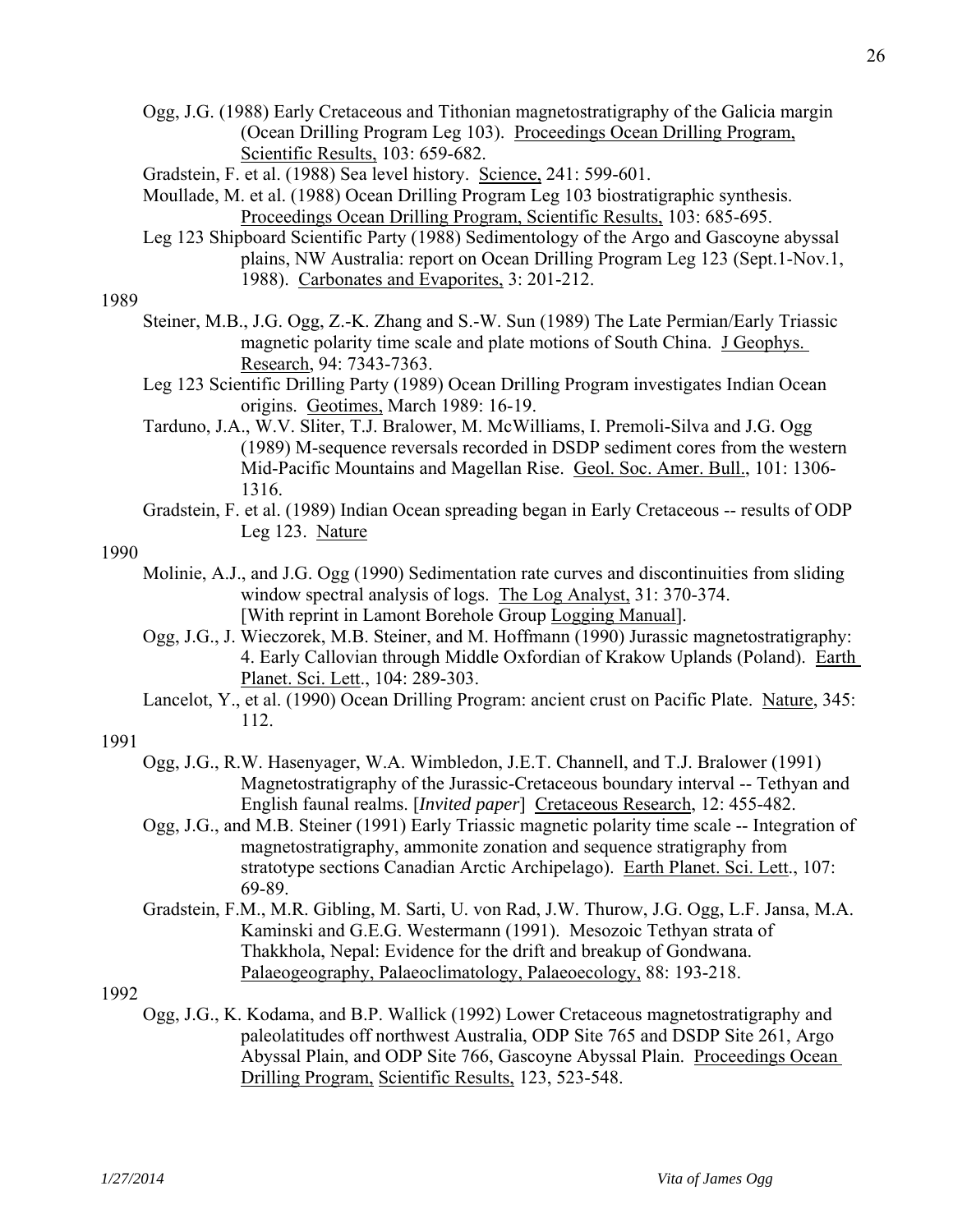- Kodama, K. and J.G. Ogg (1992) Motion of the Australian Plate from sediment paleoinclinations, Early Cretaceous through Holocene. Proceedings Ocean Drilling Program, Scientific Results, 123, 549-554.
- Ogg, J.G., and A.J. Molinie (1992) Formation MicroScanner imagery of Lower Cretaceous and Jurassic sediments from the Western Pacific (Site 801). Proceedings Ocean Drilling Program, Scientific Results, 129: 671-691.
- Ogg, J.G., S.M. Karl, and R.J. Behl (1992) Jurassic through Early Cretaceous sedimentation history of the central Equatorial Pacific and of Sites 800 and 801. Proceedings Ocean Drilling Program, Scientific Results, 129: 571-613.
- Molinie, A.J., and J.G. Ogg (1992) Milankovitch Cycles in Upper Jurassic and Lower Cretaceous radiolarites of the Equatorial Pacific: Spectral analysis and sedimentation rate curves. Proceedings Ocean Drilling Program, Scientific Results, 129: 529-547.
- Kaminski, M.A., P.O. Baumgartner, P.R. Bown, D.W. Haig, A. McMinn, M.J. Moran, J. Mutterlose and J.G. Ogg (1992) Magnetobiostratigraphic synthesis of Leg 123: Sites 765 and 766 (Argo Abyssal Plain and lower Exmouth Plateau). Proceedings Ocean Drilling Program, Scientific Results, 123: 717-737.
- Gradstein, F.M., Z. Huang, D. Merrett and J.G. Ogg (1992) Probabilistic zonation of early Cretaceous microfossil sequences, Atlantic and Indian oceans, with special reference to Leg 123. Proceedings Ocean Drilling Program, Scientific Results, 123, 759-777.
- Gradstein, F.M., U. von Rad, M.R. Gibling, L.F. Jansa, M.A. Kaminski, I.-L. Kristiansen, J.G. Ogg, U. Röhl, M. Sarti, J.W. Thurow, G.E.G. Westermann and J. Wiedmann (1992) Stratigraphy and depositional history of the Mesozoic continental margin of Central Nepal. Geol. Jahrbuch, B77, 3-141.

- Ocean Drilling Program Leg 144 Shipboard Scientific Party [written by James Ogg] (1993) Insight on the formation of Pacific guyots from ODP Leg 144. Eos, 74: 358-359 & 366.
- Ogg, J.G., F.M. Gradstein, J.A. Dumoulin, M. Sarti, and P. Bown (1993) Sedimentary history of the Tethys margins of Eastern Gondwana during the Mesozoic. In: Synthesis of Results from Scientific Drilling in the Indian Ocean (Duncan, R.A,.D.K. Rea, R.B. Kidd, U. von Rad, and J.K Weissel; Eds.), Geophys. Monograph (Amer. Geophys. Union, Washington, D.C.), 70: 203-224
- Ogg, J.G. (1993) Jurassic magnetic-polarity time scale. In: The Jurassic of the Circum-Pacific (G.E.G.Westermann, Ed.), World and Regional Geology series #3, Cambridge University Press (Cambridge, England), 12-13.
- Huang, Z., J.G. Ogg and F.M. Gradstein (1993) A quantitative study of Lower Cretaceous cyclic sequences from the Atlantic Ocean and the Vocontian Basin (SE France). Paleoceanography, 8: 275-291.
- Gradstein, F.M., Z. Huang, I.L. Kristiansen and J.G. Ogg (1993) Optimum microfossil sequences and cyclic sediment patterns in Early Cretaceous pelagic strata. Canadian J. Earth Sci., 30: 391-411.
- Arnaud-Vanneau, A., G.F. Camoin, et al. (1993) Les édifices carbonatés des atolls et guyots du Pacifique nord-occidental: Résultats préliminaires du Leg ODP 144. Comptes Rendus Acad. Sci. Paris, 317, II: 947-954.
- Larson, R.L., et al. (1993) Highly permeable and layered Jurassic oceanic crust in the western Pacific. Earth Planet. Sci. Lett., 119: 71-83.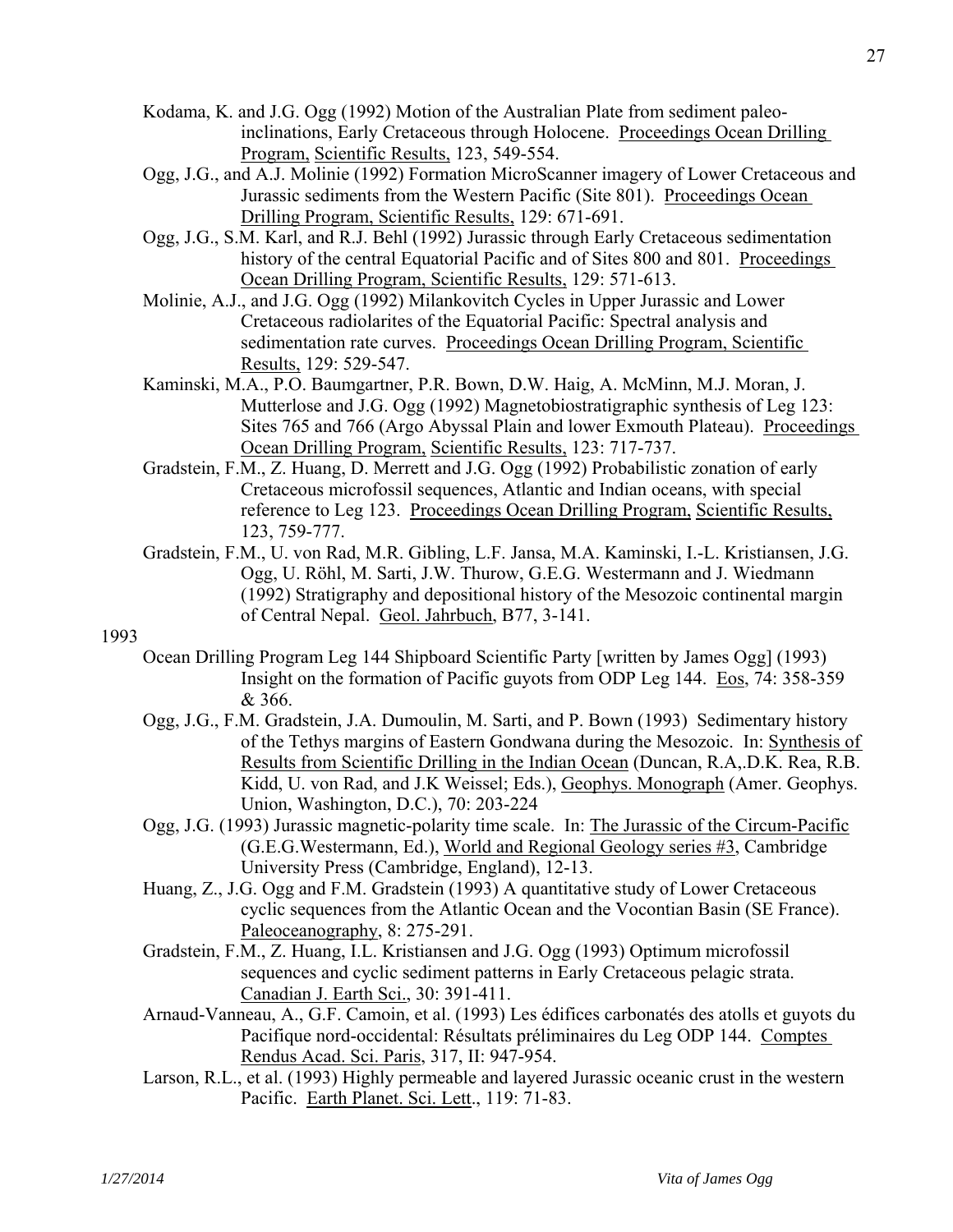- Ogg, J.G., and U. von Rad (1994) The Triassic of the Thakkhola (Nepal). II: Paleolatitudes and comparison with other Eastern Tethyan margins of Gondwana. Geol. Rundshau, 83: 107-129.
- Gradstein, F.M., F. Agterberg, J.G. Ogg (corresponding author), J. Hardenbol, P. van Veen, J. Thierry, and Z. Huang (1994). A Mesozoic time scale. J. Geophys. Res., 99: 24051-24074.
- U. von Rad, S. Dürr, Ogg, J.G., and J. Wiedmann (1994) The Triassic of the Thakkhola (Nepal). I: Stratigraphy and paleoenvironment of a north-east Gondwanan rift margin. Geol. Rundshau, 83: 76-106.
- Ogg, J.G., R.W. Hasenyager II, and W.A. Wimbledon (1994) Jurassic-Cretaceous boundary: Portland-Purbeck magnetostratigraphy and possible correlation to the Tethyan faunal realm. Géobios, M.S. 17: 519-527.

- Ogg, J.G. (1995) Magnetic polarity time scale of the Phanerozoic. In: Global Earth Physics: A Handbook of Physical Constants (Ahrens, T.J., Ed.) AGU Reference Shelf, 1: 240- 270.
- Ogg, J.G., G.F. Camoin and A. Arnaud-Vanneau (1995) Limalok Guyot: Depositional history of the Paleogene carbonate platform from downhole logs at Site 871 (lagoon). ODP Sci. Results, 144: 233-253, and back-pocket figure.
- Ogg, J.G. (1995) MIT Guyot: Depositional history of the Cretaceous carbonate platform from downhole logs at Site 878 (lagoon). ODP Sci. Results, 144:337 -359, and backpocket figure.
- Ogg, J.G., G.F Camoin and L. Jansa (1995) Takuyo-Daisan Guyot: Depositional history of the Cretaceous carbonate platform from downhole logs at Site 879 (outer rim). ODP Sci. Results, 144: 361-380, and back-pocket figure.
- Camoin, G.F, A. Arnaud-Vanneau, D.D. Bergersen, M. Colonna, P. Ebren, P. Enos, and J.G. Ogg (1995) Anatomy and evolution of the inner perimetr ridge (Sites 874 and 877) of a Campanian-Maastrichtian atoll-like structure (Wodejebato Guyot; Marshall Islands). ODP Sci. Results, 144: 271-294.
- Lincoln, J.M., P. Enos, and J.G. Ogg (1995) Stratigraphy and diagenesis of the carbonate platform at Site 873, Wodejebato Guyot. ODP Sci. Results, 144: 255-269.
- Lincoln, J.M., P. Enos, G.F. Camoin, J.G. Ogg, and D.D. Bergersen (1995) Geologic history of Wodejebato Guyot. ODP Sci. Results, 144: 769-787.
- Arnaud-Vanneau, A., D.D. Bergersen, G.F. Camoin, P. Ebren, J.A. Haggerty, J.G. Ogg, I. Premoli Silva, and P.R. Vail (1995) A model for depositional sequences and sytems tracts on small, mid-ocean carbonate platforms: examples from Wodejebato (Sites 873-877) and Limalok (Site 871) Guyots. ODP Sci. Results, 144: 819-840.
- Gradstein, F.M., F. Agterberg, J.G. Ogg (corresponding author), J. Hardenbol, P. van Veen, J. Thierry, and Z. Huang (1995). A Triassic, Jurassic and Cretaceous time scale. In: Geochronology, Time Scales and Global Stratigraphic Correlation (W. Berggren, J. Hardenbol and D. Kent, editors), SEPM Spec. Publ. 54: 95-126.
- 1996
	- Ogg, J.G., and J. Gutowski (1996) Oxfordian and lower Kimmeridgian magnetic polarity time scale. In: Advances in Jurassic Research (A.C. Riccardi, editor), Transtec Publications Ltd. (Zurich, Switzerland), GeoResearch Forum, v. 1-2: 406-414.
	- Röhl, U., and J.G. Ogg (1996) Aptian-Albian sea level history from guyots in the western Pacific, Paleoceanography, 11: 595-624, 1996.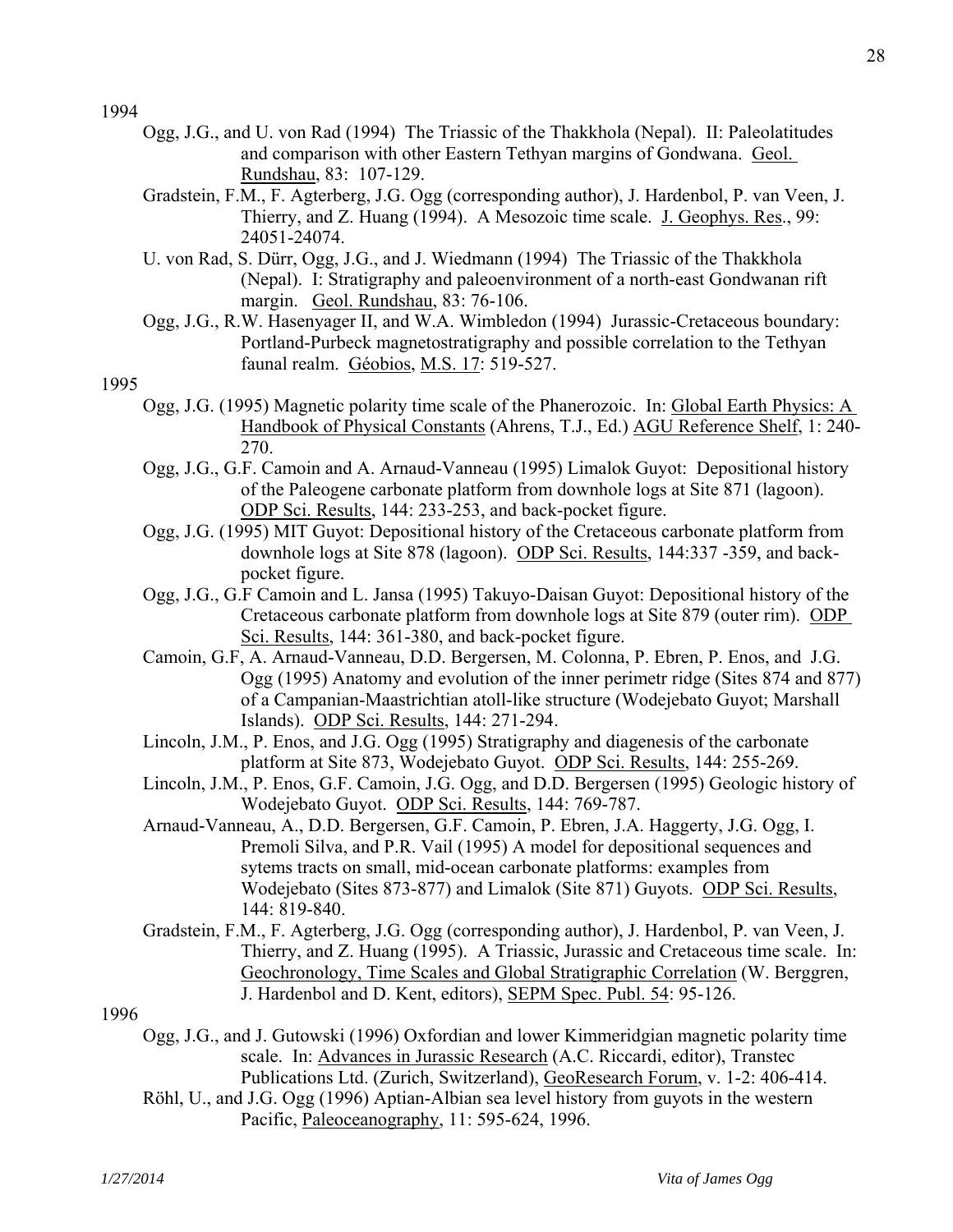- Gradstein, F.M., and J.G. Ogg (1996) A Phanerozoic Time Scale. Episodes*,* 19: 5-9, *plus foldout wall chart*.
- Erba, E., with contributions by Aguaro, R., Avram, E., Barboschkin, E.J., Bergen, J., Bralower, T.J., Cecca, F., Channell, J.E.T., Coccioni, R., Company, M., Delanoy, G., Erbacher, J., Herbert, T.D., Hoedemaeker, P., Kakabadze, M., Leereveld, H., Lini, A., Mikhailova, I.A., Mutterlose, J., Ogg, J.G., Premoli Silva, I., Rawson, P.F., von Salis, K., and Weissert, H., 1996. The Aptian Stage. Bulletin de l'Institut Royal des Sciences Naturelles de Belgique, Sciences de la Terre, **66** — Supplement, 31-43.

- Kroon, D., Norris, R.D., Klaus, A., and ODP Leg 171B Scientific Party (1998). Drilling the Blake Nose: the search for evidence of extreme Paleogene-Cretaceous climates and extraterrestrial events. Geology Today, Nov-Dec 1998: 222-226.
- Röhl, U. and J.G. Ogg (1998) Aptian-Albian eustatic sea levels. Reefs and Carbonate Platforms in the Pacific and Indian Oceans (G.F. Camoin, D.D. Bergersen, and P.J. Davies, editors), Spec. Publs. Int. Ass. Sediment, 25: 95-136.
- Oglesby, R.J., and J.G. Ogg (1998) The effect of large fluctuations in obliquity on climates of the Late Proterozoic. Paleoclimates, 2: 293-316.
- Ogg, J.G. (1998) Mesozoic (Cretaceous, Jurassic, Triassic) geomagnetic polarity time scales. *In* Mesozoic and Cenozoic Stratigraphy of European Basins (de Graciansky, P.C., J. Hardenbol, T. Jacquin, and P.R. Vail, eds.), SEPM Special Publication 60, 768, 776, 778-779. and associated chart columns of Mesozoic and Cenozoic Sequence Chronostratigraphic Framework of European Basins.

## 1999

- Kroon, D., Norris, R.D., Klaus, A., and ODP Leg 171B Scientific Party (1999). Variability of extreme Paleogene-Cretaceous climates: evidence from Blake Nose (ODP 171B). In: Reconstructing Ocean History: A Window into the Future (Abrantes, F., and A. Mix, eds), Plenum Press (London), pp. 295-319.
- Gradstein, F.M., Ogg, J.G., Agterberg, F., Hardenbol, J., and Backstrom, S., 1999. On the Cretaceous time scale. Neues Jahrbuch für geologie und Palaeontologie, Abhandlungen, 212: 3-14.

## 2000

 Gradstein Felix M; Ogg James G., 2000. Reflections on the geological time scale. Acta Palaeontologica Romaniae, 2: 7-14.

- Röhl, U., J.G. Ogg, T. Geib, and G. Weber (2001). Astronomical calibration of the Danian time scale. In: Western North Atlantic Paleogene and Cretaceous Palaeoceanography (Kroon, D., Norris, R.D. & Klaus, A., ed.), Geol. Soc. London Spec. Publ.: **183**:163-183.
- Ogg, J.G., and Bardot, L., (2001). Aptian through Eocene magnetostratigraphic correlation of the Blake Nose Transect (Leg 171B), Florida Continental Margin. *In:* Blake Nose Paleoceanographic Transect (Kroon, D., Norris, R.D., and Klaus, A., eds), Proceedings Ocean Drilling Program, Scientific Results, 171B, chap. 9: 1-59 (plus 3 figure pages, core description appendix, etc.). *[Also available on-line from <http://www-odp.tamu.edu/ publications/ 171B\_SR/ chap\_09/ chap\_09.htm> in PDF or HTML format.]*
- Gradstein, F., and Ogg, J., 2001. Perspectives on the geological time scale for the 21st century. Episodes. 24: 8.
- Mahoney, J.J., Fitton, J.G., Wallace, P.J., and Shipboard Scientists, (2001). Basement drilling of the Ontong Java Plateau, Sites 1183-1187. Proceedings of the Ocean Drilling Program,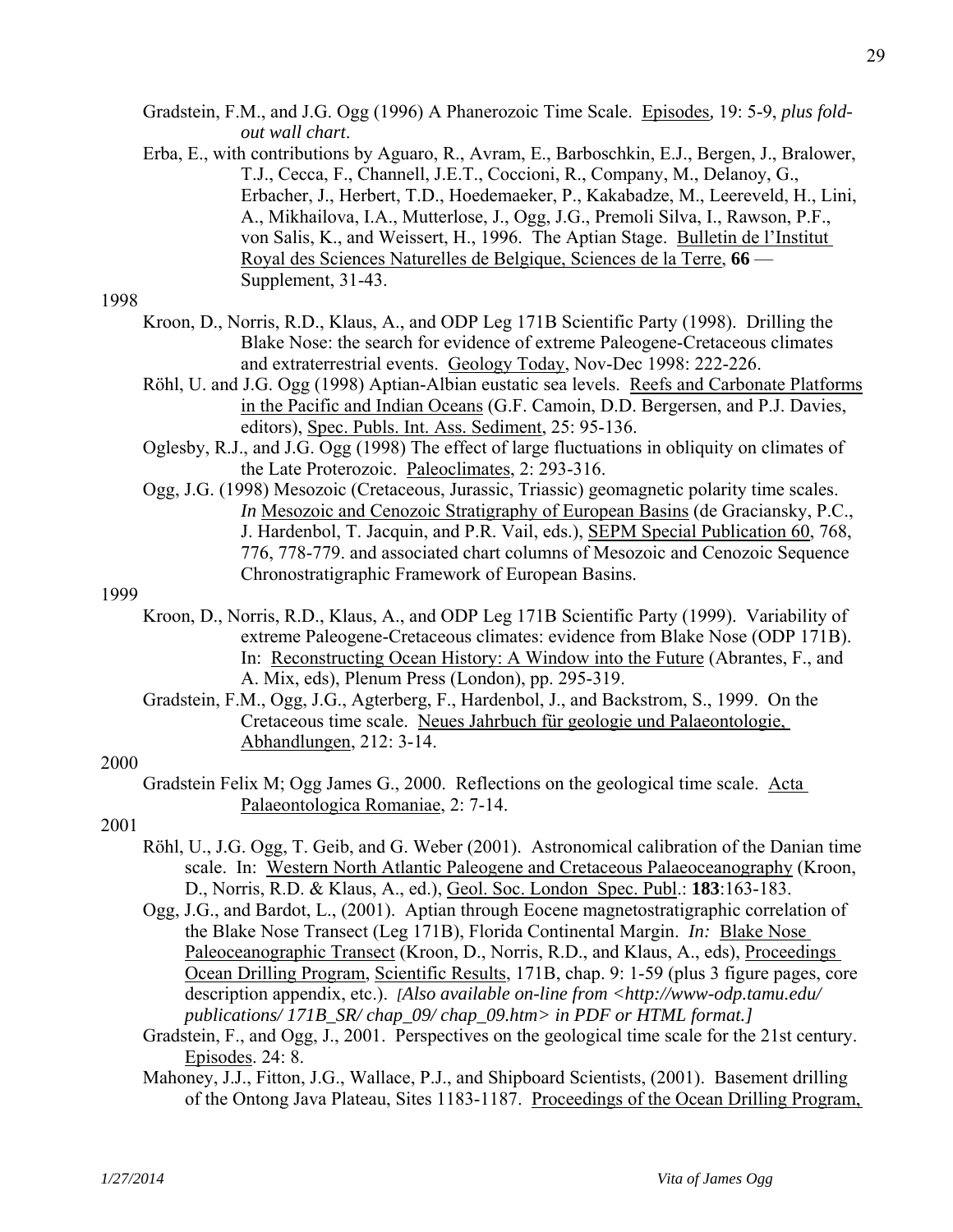Initial Reports, volume 192: 640 pp. *[Also available from World Wide Web: <http://www-odp.tamu.edu/publications/ 192\_IR/192ir.htm> in PDF or HTML format.]*

- 2002 2003
	- Zhang, C., and Ogg, J.G. (2003). An integrated paleomagnetic analysis program for stratigraphy labs and research projects. Computers in Geoscience, 29: 613-625
	- Röhl, U., Norris, R.D., and Ogg, J.G. (2003). Cyclostratigraphy of Late Paleocene and Early Eocene sediments at Blake Nose Site 1051 (western North Atlantic. In: Causes and Consequences of Globally Warm Climates in the Early Paleogene (edited by Wing, S.L., Gingerich, P.D., Schmitz, B., and Thomas, E.), Geol. Soc. Amer. Special Paper, 369: 567- 588
	- Gradstein Felix M; Finney Stanley C; Lane Richard; Ogg James G. 2003. ICS on stage. Lethaia. 36: 371-377.

## 2004

- Gradstein, F.M., Ogg, J.G., Smith, A.G., Bleeker, W., and Lourens, L.J. (2004). A new geologic time scale, with special reference to the Precambrian and Neogene", Episodes,  $27: 83 - 100$ .
- Ogg, J.G. (2004). Introduction to concepts and proposed standardization of the term "Quaternary", Episodes, 27: 125-126.
- Gradstein, F.M., and Ogg, J.G. (2004). Geologic Time Scale 2004 why, how, and where next? Lethaia, 37: 175-181.
- Ogg, J.G. (2004). Status of divisions of the International Geologic Time Scale. Lethaia, 37: 183-199.
- Walsh, S.L., Gradstein, F.M., and Ogg, J.G. (2004) History, philosophy, and application of the Global Stratotype Section and Point (GSSP), Lethaia, 37: 201-218.
- Erbacher, J., Mosher, D., Malone, M., and the ODP Leg 207 Scientific Party (*Ogg is one of these*). Drilling probes past carbon cycle perturbations on the Demerara Rise. Eos, 85: 57-63.

## *2004 – BOOK coordinator:*

 Gradstein, F.M., Ogg, J.G., and Smith, A.G. (coordinators), Agterberg, F.P., Bleeker, W., Cooper, R.A., Davydov, V., Gibbard, P., Hinnov, L.A., House, M.R. (†), Lourens, L., Luterbacher, H-P., McArthur, J., Melchin, M.J., Robb, L.J., Shergold, J., Villeneuve, M., Wardlaw, B.R., Ali, J., Brinkhuis, H., Hilgen, F.J., Hooker, J., Howarth, R.J., Knoll, A.H., Laskar, J., Monechi, S., Powell, J., Plumb, K.A., Raffi, I., Röhl, U., Sanfilippo, A., Schmitz, B., Shackleton, N.J., Shields, G.A., Strauss, H., Van Dam, J., Veizer, J., van Kolfschoten, Th., and Wilson, D., (2004). Geologic Time Scale 2004. Cambridge University Press, ~550 pages.

## *plus author or co-author of several chapters (all reviewed):*

- Gradstein Felix M; Ogg James G; Smith A G., 2004. Chronostratigraphy; linking time and rock. In: A Geologic Time Scale 2004. [Gradstein, F.M., Ogg, J.G., and Smith, A.G., editors; Cambridge University Press] Pages 20-46.
- Ogg James G; Smith Alan G., 2004. The geomagnetic polarity time scale. In: A Geologic Time Scale 2004. [Gradstein, F.M., Ogg, J.G., and Smith, A.G., editors; Cambridge University Press] Pages 63-86.
- Ogg James G. , 2004. The Triassic period. In: A Geologic Time Scale 2004. [Gradstein, F.M., Ogg, J.G., and Smith, A.G., editors; Cambridge University Press] Pages 271-306.
- Ogg James G. , 2004. The Jurassic period. In: A Geologic Time Scale 2004. [Gradstein, F.M., Ogg, J.G., and Smith, A.G., editors; Cambridge University Press] Pages 307-343.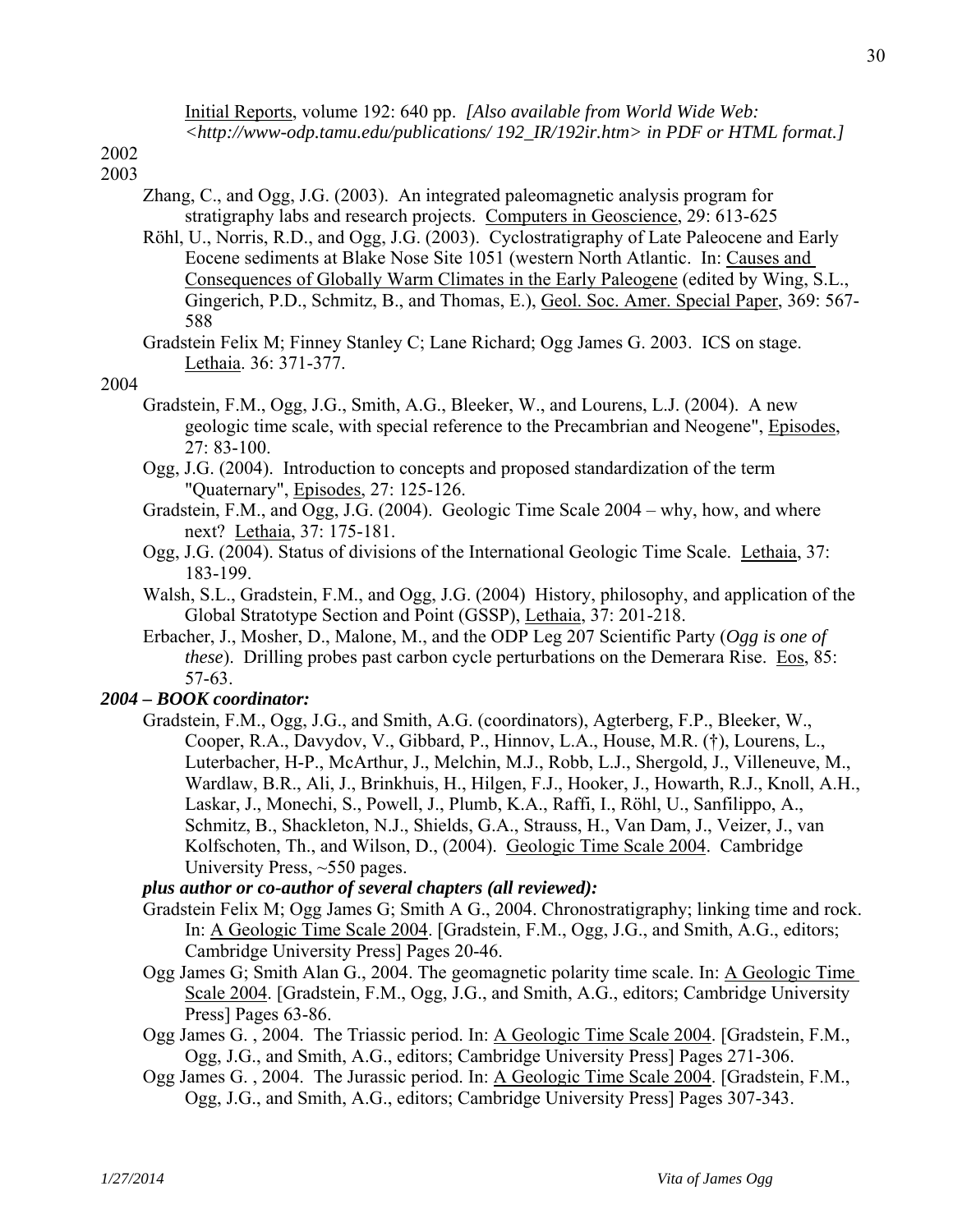- Ogg James G; Agterberg Frits P; Gradstein Felix M., 2004. The Cretaceous period. In: A Geologic Time Scale 2004. [Gradstein, F.M., Ogg, J.G., and Smith, A.G., editors; Cambridge University Press] Pages 344-383.
- Luterbacher Hans Peter; Ali Jason R; Brinkhuis Henk; Gradstein Felix M; Hooker Jerry J; Monechi Simonetta; Ogg James G; Powell James; Roehl Ursula; Sanfilippo Annka; Schmitz Birger, 2004. The Paleogene period. In: A Geologic Time Scale 2004. [Gradstein, F.M., Ogg, J.G., and Smith, A.G., editors; Cambridge University Press] Pages 384-408.
- Gradstein Felix M; Ogg James G; Smith Alan G. , 2004. Construction and summary of the geologic time scale. In: A Geologic Time Scale 2004. [Gradstein, F.M., Ogg, J.G., and Smith, A.G., editors; Cambridge University Press] Pages 455-464.
- Gradstein Felix M; Ogg James G. , 2004.. Recommended color coding of stages. In: A Geologic Time Scale 2004. [Gradstein, F.M., Ogg, J.G., and Smith, A.G., editors; Cambridge University Press] Pages 465-468.

- Gradstein F M; Ogg J G., 2005. Time scale. In: Encyclopedia of Geology, [Cocks, L., Robin, M., and Plimer, I.R., editors; Elsevier Publ.]; Volume 5, Pages 503-520.
- Danelian, T., et al (Ogg is one of the 28 alphabetical-listed authors), 2005. Résultats preliminaries sur la sedimentation pélagique de l'Atlantique tropical au Crétacé et au Tertiaire (plateau de Demerara, Leg ODP 207). Comptes Rendus Geoscience, 337: 609- 616.

## 2006

- Ogg, J.G.,, and Gradstein, F.M. (2006). TS-Creator Chronostratigraphic database and visualization. Cenozoic-Mesozoic-Paleozoic integrated stratigraphy and user-generated time scale graphics and charts. Episodes, 29: 65-66.
- Gradstein Felix; Ogg James, (2006). Chronostratigraphic data base and visualisation; Cenozoic-Mesozoic-Paleozoic integrated stratigraphy and user-generated time scale graphics and charts. GeoArabia. 11; issue 3: 181-184.
- Sikora, P., Ogg, J.G., Gary, A., Cervato, C., Gradstein, F., Huber, B.T., Marshall, C., Stein, J.A., and Wardlaw, B, (2006). An integrated chronostratigraphic data system for the 21st Century. In: Introduction to Geoinformatics and the Digital Earth (A.K. Sinha and Chaitan Baru, editors), Geological Society of America Special Paper., 397: 53-61.
- Wierzowski, A., Coe, A.L., Hounslow, M.W., Matyja, B.A., Ogg, J.G., Page, K.N., Wierzbowski, H., and Wright, J.K. (2006). A potential stratotype for the Oxfordian/Kimmeridgian boundary: Staffin Bay, Isle of Skye, U.K. Volumina Jurassica, 4: 17-33.

- Hinnov, L.,A., and Ogg, J.G., (2007). Cyclostratigraphy and the astronomical time scale. Stratigraphy, 4: 239-251.
- Van Couvering, J.A., and Ogg, J.G., (2007). The future of the past: Geological time in the digital age. Stratigraphy, 4: 253-257.
- Sun, Zhiming, Hounslow, M.W., Pei, J., Zhao, L., Tong, J., and Ogg, J.G. (2007). Magnetostratigraphy of the West Pingdingshan section, Chaohu, Anhui Province: relevance for base-Olenekian GSSP selection. Albertiana, 36: 22-32.
- Mosher, D.C., Erbacher, J., et al (27 authors). Demerara Rise: Equatorial Cretaceous and Paleogene Paleoceanographic Transect, Western Atlantic. Proceedings of the Ocean Drilling Program, v. 207: 38 printed pages, CD-ROM, and other articles on-line.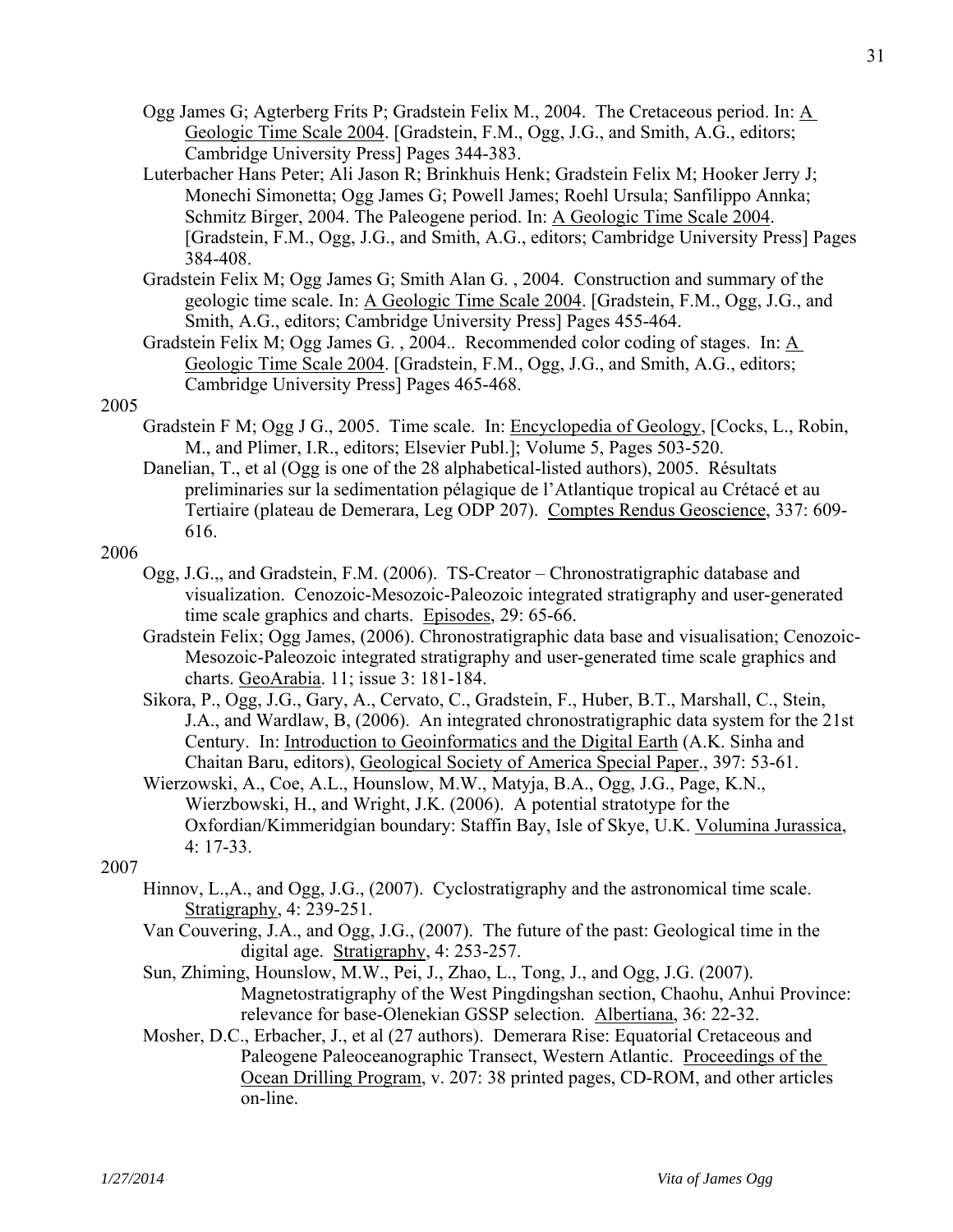Suganuma, Y., and Ogg, J.G. (on-line in 2006; but for the 2007 volume above). Campanian through Eocene magnetostratigraphy of Sites 1257–1261, ODP Leg 207, Demerara Rise (western equatorial Atlantic). In: Mosher, D.C., Erbacher, J., and Malone, M.J. (Eds.), Proc. ODP, Sci. Results, 207: 1-48. [Online]. Available from World Wide Web: <http://www-odp.tamu.edu/publications/207\_SR/102/102.htm> doi:10.2973/odp.proc.sr.207.102.2006.

#### *2008 – BOOK:*

- Ogg, J.G., Ogg, G., and Gradstein, F.M. (2008). *Concise Geologic Time Scale*. Cambridge University Press, 177 pages.
	- NOTE: In **2011**, a Japanese-language version was produced.

#### 2008

- Gradstein, F.M., Ogg, J.G., and Van Kranendonk, M. (2008). On the Geologic Time Scale 2008. Newsletters of Stratigraphy, 43: 5-13.
- Ogg, J.G., and Pillans, B., (2008). Establishing the Quaternary as a formal international period/system. Episodes, 31:230-233.

#### 2009

 Ogg, J., and Przybylski, P., 2009. Jurassic Chronostratigraphic Database and the TimeScale Creator Visualization System. *Volumina Jurassica*, 7: 175-179. Online at: http://voluminajurassica.org/pdf/Vol\_VII\_175-179.pdf.

#### 2010

- Przybylski, P.A., Ogg, J.G., Wierzbowski, A., Coe, A.L., Hounslow, M.W., Wright, J.K., Atrops, F., Settles, E., 2010. Magnetostratigraphic correlation of the Oxfordian-Kimmeridgian Boundary. *Earth and Planetary Science Letters*, 289: 256-272. doi:10.1016/j.epsl.2009.11.014.
- Przybylski, P.A., Głowniak, E., Ogg, J.G., Ziółkowski, P., Sidorczuk, M., Gutowski, J., Lewandowski, M., 2010. Oxfordian magnetostratigraphy of Poland and its Sub-Mediterranean correlations. *Earth and Planetary Science Letters*, 289: 417-432. doi:10.1016/j.epsl.2009.11.030
- Ogg, J.G., Coe, A.L., Przybylski, P.A., Wright, J.K., 2010. Oxfordian magnetostratigraphy of Britain and its correlation to Tethyan regions and Pacific marine magnetic anomalies. *Earth and Planetary Science Letters*, 289: 433-448. doi:10.1016/j.epsl.2009.11.031
- Boulila, S., Galbrun, B., Hinnov, L.A., Collin, P.-Y., Ogg, J.G., Fortwengler, D., Marchand, D., 2010. Milankovitch and sub-Milankovitch forcing of the Oxfordian (Late Jurassic) Terres Noires Formation (SE France) and global implications. *Basin Research*, **22**: 712-732. DOI: 10.1111/j.1365-2117.2009.00429.x

## *2012 – BOOK:*

- Gradstein, F.M, Ogg, J.G., Schmitz, M.D., Ogg, G.M. (coordinators), 2012. The Geologic Time Scale 2012. Boston, USA: Elsevier, 2 volumes plus chart, 1176 pp.
	- [*Note: contributors include: Agterberg, F.P., Anthonissen, D.E., Becker, T.R., Catt, J.A., Cooper, R.A., Davydov, V.I., Gradstein, S.R., Henderson, C.M., Hilgen, F.J., Hinnov, L.A., McArthur, J.M., Melchin, M.J., Narbonne, G.M., Paytan, A., Peng, S., Peucker-Ehrenbrink, B., Pillans, B., Saltzman, M.R., Simmons, M.D., Shields, G.A., Tanaka, K.L., Vandenberghe, N., Van Kranendonk, M.J., Zalasiewicz, J., Altermann, W., Babcock, L.E., Beard, B.L., Beu, A.G., Boyes, A.F., Cramer, B.D., Crutzen, P.J., van Dam, J.A., Gehling, J.G., Gibbard, P.L., Gray, E.T., Hammer, O., Hartmann, W.K., Hill, A.C., Paul F. Hoffman, P.F., Hollis, C.J., Hooker, J.J., Howarth, R.J., Huang, C., Johnson, C.M., Kasting, J.F., Kerp, H., Korn, D., Krijgsman, W., Lourens, L.J., MacGabhann, B.A., Maslin, M.A., Melezhik, V.A.,*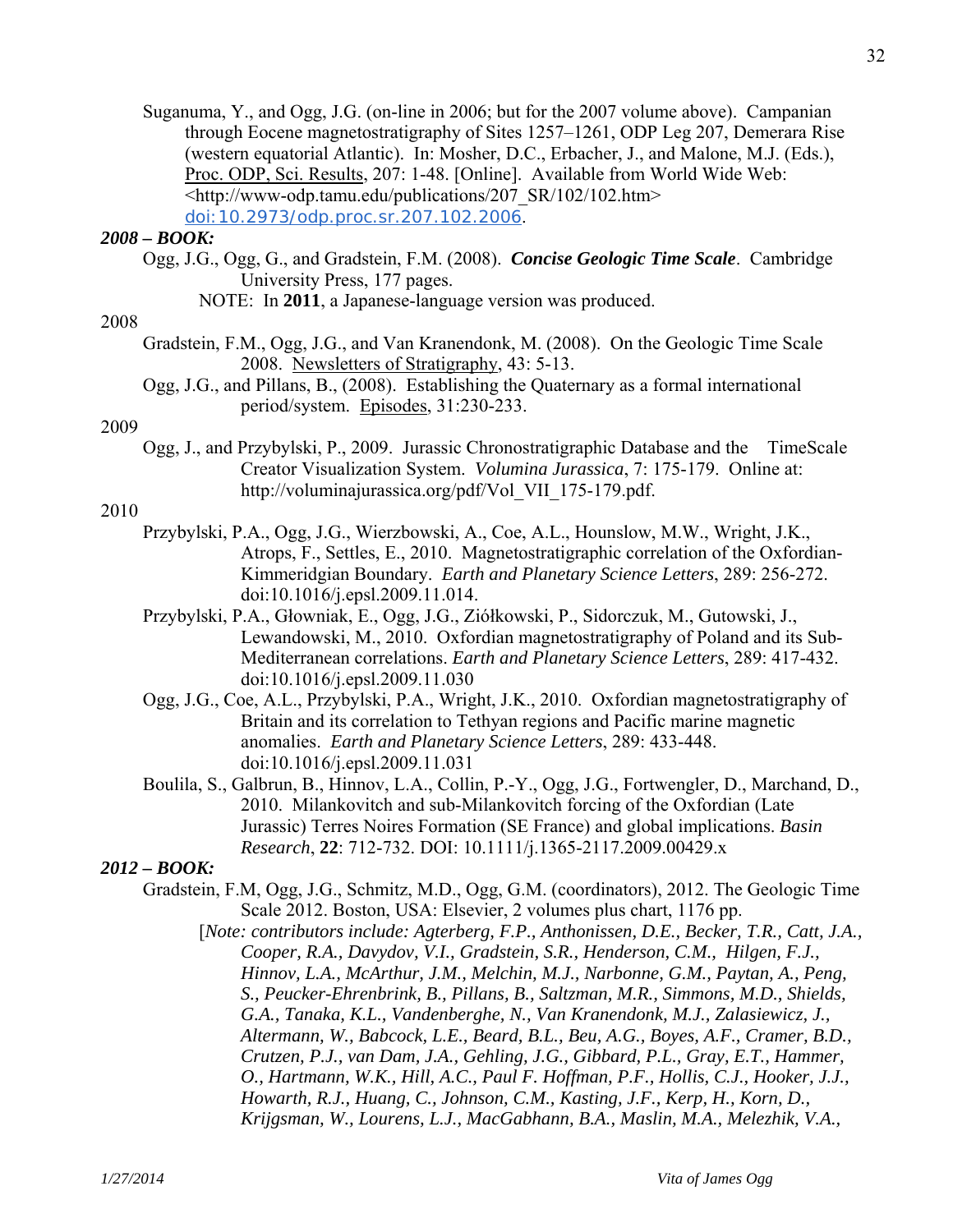*Nutman, A.P., Papineau, D., Piller, W.E., Pirajno, F., Ravizza, G.E., Sadler, P.M., Speijer, R.P., Steffen, W., Thomas, E., Wardlaw, B.R., Wilson, D.S., and Xiao, S*.]

#### 2012 – Book chapters:

- Gradstein, F.M., and Ogg, J.G., 2012. The Chronostratigraphic Scale. In: *The Geologic Time Scale 2012* (Gradstein, F.M., Ogg, J.G., Schmitz, M.D., and Ogg, G.M., editors), Elsevier Publ.: pg. 31-42.
- Ogg, J.G., 2012. Geomagnetic Polarity Time Scale. In: *The Geologic Time Scale 2012* (Gradstein, F.M., Ogg, J.G., Schmitz, M.D., and Ogg, G.M., editors), Elsevier Publ.: pg. 85-114.
- Ogg, J.G., 2012. Triassic. In: *The Geologic Time Scale 2012* (Gradstein, F.M., Ogg, J.G., Schmitz, M.D., and Ogg, G.M., editors), Elsevier Publ.: pg. 681-730.
- Ogg, J.G., and Hinnov, L.A., 2012. Jurassic. In: *The Geologic Time Scale 2012* (Gradstein, F.M., Ogg, J.G., Schmitz, M.D., and Ogg, G.M., editors), Elsevier Publ.: pg. 731- 792.
- Ogg, J.G., and Hinnov, L.A., 2012. Cretaceous. In: *The Geologic Time Scale 2012* (Gradstein, F.M., Ogg, J.G., Schmitz, M.D., and Ogg, G.M., editors), Elsevier Publ.: pg. 793- 854.
- Vandenberge, N., Hilgen, F.J., and Speijer, R.P. (with Ogg, J.G., contributor) 2012. The Paleogene Period. In: *The Geologic Time Scale 2012* (Gradstein, F.M., Ogg, J.G., Schmitz, M.D., and Ogg, G.M., editors), Elsevier Publ.: pg. 855-922.
- Anthonissen, D.E., and Ogg, J.G., Cenozoic and Cretaceous Biochronology of Planktonic Foraminifera and calcareous nannofossils. In: *The Geologic Time Scale 2012* (Gradstein, F.M., Ogg, J.G., Schmitz, M.D., and Ogg, G.M., editors), Elsevier Publ.: pg.1083-1128.

## 2012 -- Articles

- Gradstein, F.M., Ogg, J.G., and Hilgen, F.J. (2012). On The Geologic Time Scale. *Newsletters in Stratigraphy*, **45**: 171-188 (with poster).
- Gradstein, F.M., Ogg, J.G., Schmitz, M., and Ogg, G.M. (2013) The Geologic Time Scale 2012 (with poster). *Geoarabia*, v. 18: 203.

#### 2013

 Ogg, J.G., and Deconinck, J.F. (2013). Chemostratigraphy, Magnetostratigraphy, Chronology, Palaeoenvironments and Correlations: Overview. *Ciéncias de Terra* (UNL), 18: 69-72

#### In-prep:

- Rachel Gipe [=my grad student], James Ogg and Angela Coe, (*in prep for EPSL*) "Magnetostratigraphy of the Callovian (upper Middle Jurassic) and calibration of the Pacific M-sequence of magnetic anomalies"
- Bardot, L.P., and J.G. Ogg (*in prep for Geology*). Paleolatitude changes for North America for the period 120-35 Ma deduced from sediments from Blake Nose, Northwest Atlantic.
- Ogg, J.G., MacLeod, K.G., H. Naruse, and W. van der Werff (*in prep for Paleoceanography*) Rise and Fall of the CCD -- Cretaceous trends in carbonate compensation depth from the tropical Pacific.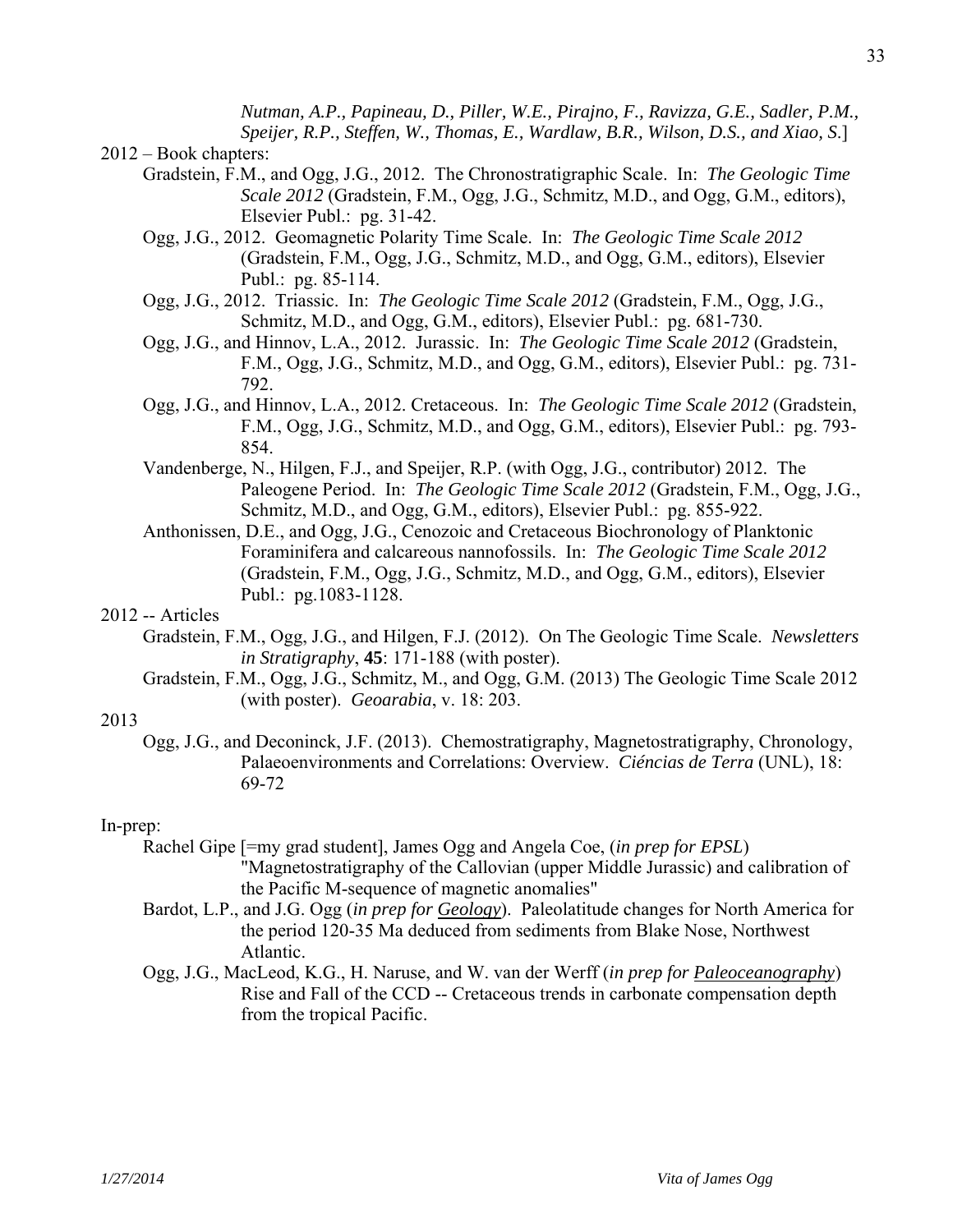#### 2. **Book Chapters, Symposium Papers And Technical Reports**

(non-refereed)

#### **THESIS**:

 Ogg, J.G. (l98l) Sedimentology and Paleomagnetism of Jurassic Pelagic Limestones: "Ammonitico Rosso" Facies. Doctoral dissertation, Scripps Institution of Oceanography, University of California at San Diego, 2l2 pages

#### 1981

- Ogg, J.G. (1981) Middle and Upper Jurassic sedimentation history of the Trento Plateau (Northern Italy). Rosso Ammonitico Symposium Proceedings (A. Farinacci and S. Elmi, editors), Edizioni Tecnoscienza, Rome: 479-503.
- Ogg, J.G. (1981) Middle and Late Jurassic condensed facies on the Trento Plateau. Complex Basins of the Calcareous Alps and Paleomargins (A. Bosellini, et al.) Abhandl. Geol. B.-A., 34: 314-318.

#### 1983

 Ogg, J.G. (1983) (paleomagnetics and sedimentology sections) Site 533: Blake Outer Ridge. (Shipboard Scientific Party). Init. Repts. Deep Sea Drilling Project 76: 35-140.

 Ogg, J.G. (1983) (paleomagnetics and sedimentology sections) Site 534: Blake-Bahama Basin. (Shipboard Scientific Party). Init. Repts. Deep Sea Drilling Project 76: 140-340.

#### 1984

 Ogg, J.G. (1984) Jurassic magnetostratigraphy. Circum-Pacific Jurassic Research Group Report #2 (G.E.G. Westermann, ed.) International Geological Correlation Project #171, publ. by McMaster University, Hamilton, Ontarios: 21-24.

 Ogg, J.G., and M.B. Steiner (1984) Jurassic magnetic polarity time scale: current status and compilation. International Symposium on Jurassic Stratigraphy, Erlangen, Sept. 1- 8, 1984. (O. Michelson and A. Zeiss, eds.), Geological Survey of Denmark, Copenhagen, v.3: 777-794.

#### 1985

 Ogg, J.G., and M.B. Steiner (1985) Jurassic magnetic polarity time scale: current status and compilation. I.G.C.P. Project #171: Circum-Pacific Jurassic (G.E.G. Westermann, coord.) Special Paper No. 8, publ. by McMaster Univ., Hamilton, Canada: 17 pp.

#### 1986

- Ogg, J.G., and W. Lowrie (1986) Magnetostratigraphic definition for the Jurassic-Cretaceous boundary. I.G.C.P. Project #171: Circum-Pacific Jurassic (G.E.G. Westermann, coord.) Special Paper No. 16, published by McMaster Univ., Hamilton, Canada: 12 pp.
- Ogg, J.G. (1986) (paleomagnetics section) Site 585: Mariana Basin, western Pacific. (Shipboard Scientific Party). Init. Repts. Deep Sea Drilling Project, 89: 29-155.
- Ogg, J.G. (1986) (paleomagnetics section) Site 462: Nauru Basin, western Pacific. (Shipboard Scientific Party). Init. Repts. Deep Sea Drilling Project, 89: 157-211.
- Ogg, J.G. (1986) (paleomagnetics section) Site 586: Ontong Java Plateau. (Shipboard Scientific Party). Init. Repts. Deep Sea Drilling Project, 89: 213-281.

1987

 Ogg, J.G. (1987) (paleomagnetics, and contributor to sedimentology sections) Site 603: Lower continental rise off eastern North America. (Shipboard Scientific Party). Init. Repts. Deep Sea Drilling Project, 93: 25-276.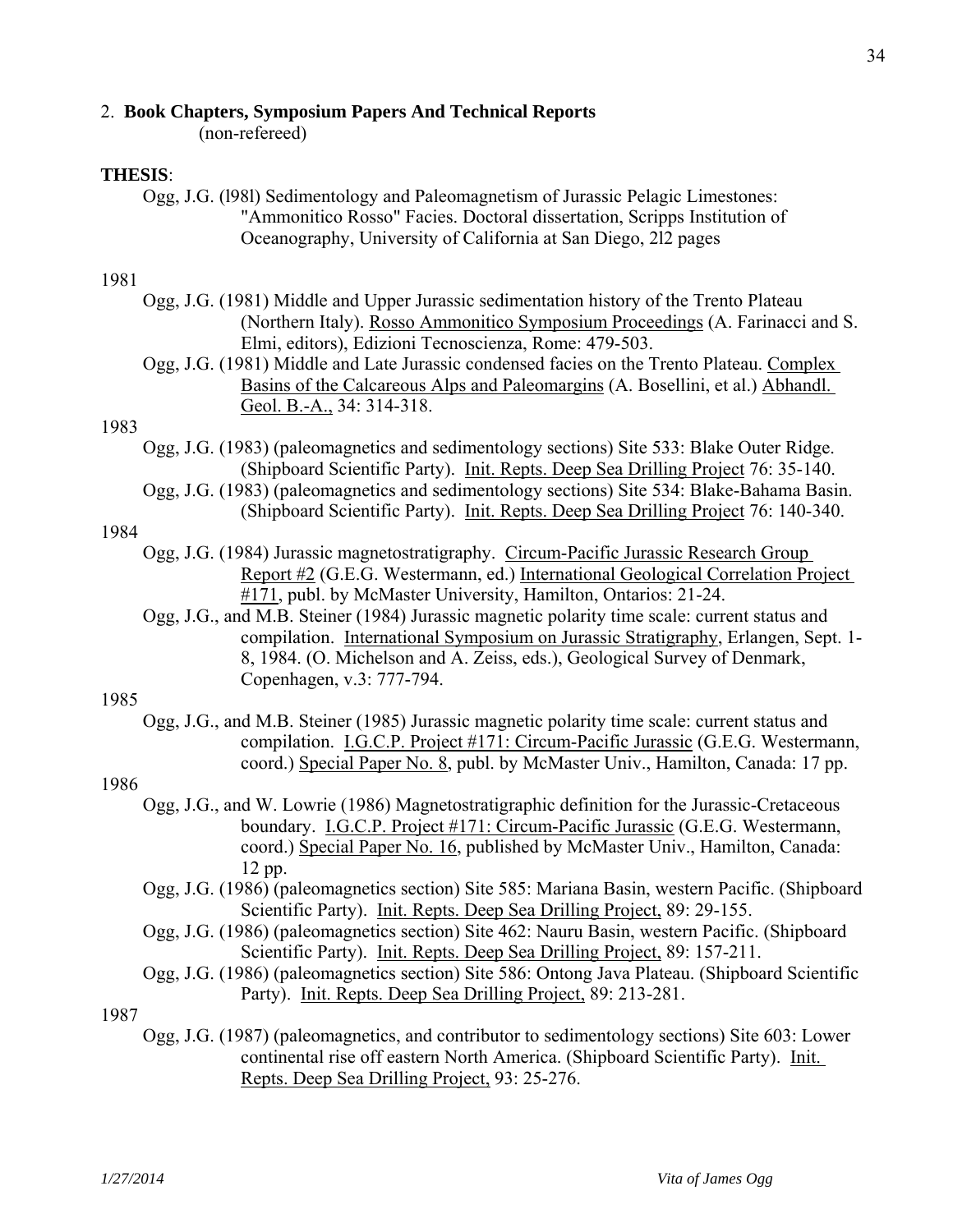- Ogg, J.G. (1987) (paleomagnetics, and contributor to sedimentology sections) Site 604 and 605: Upper continental rise off eastern North America. (Shipboard Scientific Party). Init. Repts. Deep Sea Drilling Project, 93: 277-413.
- Ogg, J.G. (1987) (paleomagnetics section) Introduction, objectives and principal results: Ocean Drilling Program Leg 103, West Galicia Margin; and Explanatory Notes. (Shipboard Scientific Party). Proceedings Ocean Drilling Program, 103A: 3-40.
- Ogg, J.G. (1987) (paleomagnetics section) Site 637: West Galicia Margin. (Shipboard Scientific Party). Proceedings Ocean Drilling Program, 103A: 123-220.
- Ogg, J.G. (1987) (paleomagnetics section) Site 638: West Galicia Margin. (Shipboard Scientific Party). Proceedings Ocean Drilling Program, 103A: 221-408.
- Ogg, J.G. (1987) (paleomagnetics section) Site 639: West Galicia Margin. (Shipboard Scientific Party). Proceedings Ocean Drilling Program, 103A: 409-532.
- Ogg, J.G. (1987) (paleomagnetics section) Site 640: West Galicia Margin. (Shipboard Scientific Party). Proceedings Ocean Drilling Program, 103A: 533-570.
- Ogg, J.G. (1987) (paleomagnetics section) Site 641: West Galicia Margin. (Shipboard Scientific Party). Proceedings Ocean Drilling Program, 103A: 571-652.

- Ogg, J.G., and M.B. Steiner (1988) Late Jurassic and Early Cretaceous magnetic polarity time scale. Second International Symposium on Jurassic Stratigraphy, Lisbon, Sept., 1987 (R. Rocha, ed.): 1125-1138.
- Ogg, J.G., and M.B. Steiner (1988) Magnetostratigraphy of the Callovian and Oxfordian. Second International Symposium on Jurassic Stratigraphy, Lisbon, Sept., 1987 (R. Rocha, ed.): 1113-1124.
- Steiner, M.B., and J.G. Ogg (1988) Early and Middle Jurassic magnetic polarity time scale. Second International Symposium on Jurassic Stratigraphy, Lisbon, Sept., 1987 (R. Rocha, ed.): 1097-1111.

## 1989

 Lost Ocean Expedition (Gradstein, F.M., and 8 others) (1990) Mesozoic Stratigraphy of Thakkhola, central Nepal. Centre for Marine Geology, Special Report no.1: (Dalhousie University, Halifax): 115pp.

- Ogg, J.G., and K. Kodama (1990) (Sediment paleomagnetics section) Site 765: Argo Abyssal Plain, northwestern Australia. (Shipboard Scientific Party). Proceedings Ocean Drilling Program, Initial Reports, 123: 130-140.
- Kodama, K. and J.G. Ogg (1990) (Basement paleomagnetism section) Site 765: Argo Abyssal Plain, northwestern Australia. (Shipboard Scientific Party). Proceedings Ocean Drilling Program, Initial Reports, 123: 201-209.
- Ogg, J.G., and K. Kodama (1990) (Sediment paleomagnetics section) Site 766: Gascoyne Abyssal Plain, northwestern Australia. (Shipboard Scientific Party). Proceedings Ocean Drilling Program Initial Reports, 123: 297-300.
- Kodama, K. and J.G. Ogg (1990) (Igneous rock paleomagnetism section) Site 766: Gascoyne Abyssal Plain, northwestern Australia. (Shipboard Scientific Party). Proceedings Ocean Drilling Program, Initial Reports, 123: 324-329.
- Shipboard Sedimentologists (1990) (Lithostratigraphy and sedimentology section) Site 800: Pigafetta Basin, western Pacific. (Shipboard Scientific Party). Proceedings Ocean Drilling Program, Initial Reports, 129: 33-89.
- Ogg, J.G. (1990) (Lithostratigraphy and sedimentology section) Site 801: Pigafetta Basin, western Pacific. (Shipboard Scientific Party). Proceedings Ocean Drilling Program, Initial Reports, 129: 91-170.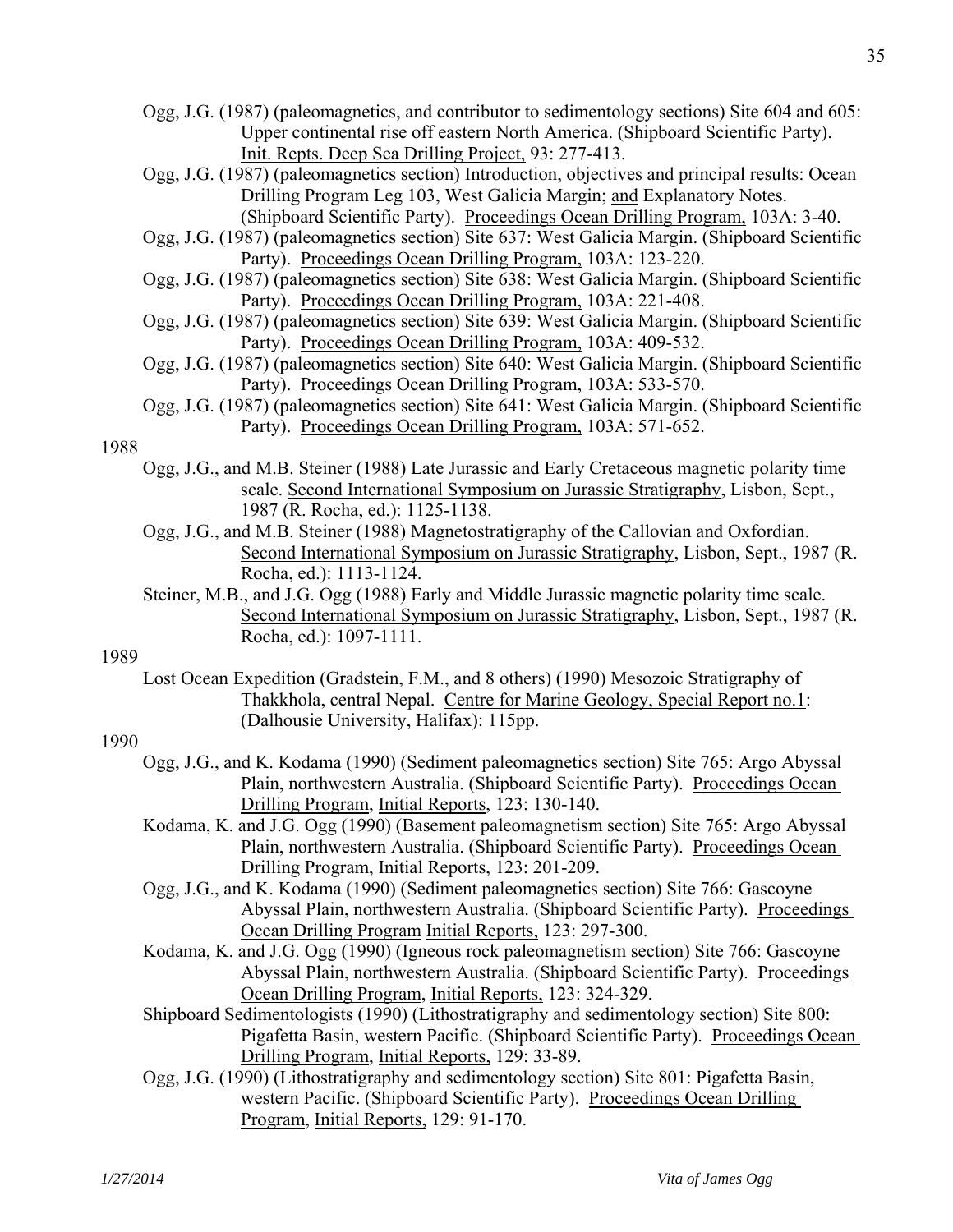Ogg, J.G. and M.B. Steiner (1991) Early Triassic magnetic polarity time scale -- Integration of magnetostratigraphy, ammonite zonation and sequence stratigraphy from stratotype sections Canadian Arctic Archipelago). Earth Planet. Science Express 1: III-V.

## 1993

- Ogg, J.G., R. Larson, and J. Ladd (1993) (downhole measurements and seismic stratigraphy section) Site 871: Limalok (Harrie) Guyot, southern Marshall Islands. (Shipboard Scientific Party). Proceedings Ocean Drilling Program, Initial Reports, 144: 77- 85, 91-103.
- Ogg, J.G., R. Larson, and J. Ladd (1993) (downhole measurements and seismic stratigraphy section) Site 872: Lo-En Guyot, northern Marshall Islands. (Shipboard Scientific Party). Proceedings Ocean Drilling Program, Initial Reports, 144: 137-138.
- Ogg, J.G., R. Larson, and J. Ladd (1993) (downhole measurements and seismic stratigraphy section) Site 873: Wodejebato (Sylvania) Guyot, northern Marshall Islands. (Shipboard Scientific Party). Proceedings Ocean Drilling Program, Initial Reports, 144: 188-207.
- Ogg, J.G., R. Larson, and J. Ladd (1993) (downhole measurements and seismic stratigraphy section) Site 874: Wodejebato (Sylvania) Guyot, northern Marshall Islands. (Shipboard Scientific Party). Proceedings Ocean Drilling Program, Initial Reports, 144: 238-244, 246-253.
- Ogg, J.G., R. Larson, and J. Ladd (1993) (downhole measurements and seismic stratigraphy section) Sites 875/876: Wodejebato (Sylvania) Guyot, northern Marshall Islands. (Shipboard Scientific Party). Proceedings Ocean Drilling Program, Initial Reports, 144: 280-285.
- Ogg, J.G., R. Larson, and J. Ladd (1993) (downhole measurements and seismic stratigraphy section) Site 877: Wodejebato (Sylvania) Guyot, northern Marshall Islands. (Shipboard Scientific Party). Proceedings Ocean Drilling Program, Initial Reports, 144: 309-312.
- Larson, R., J.G. Ogg, and J. Ladd (1993) (downhole measurements and seismic stratigraphy section) Site 801: Pigafetta Basin, western Pacific. (Shipboard Scientific Party). Proceedings Ocean Drilling Program, Initial Reports, 144: 316-329.
- Ogg, J.G., R. Larson, and J. Ladd (1993) Site 878: Massachusetts Institute of Technology (MIT) Guyot, Wake Group, western Pacific . (Shipboard Scientific Party). Proceedings Ocean Drilling Program, Initial Reports, 144: 377-412.
- Ogg, J.G., R. Larson, and J. Ladd (1993) (downhole measurements and seismic stratigraphy section) Site 879: Takuyo-Daisan (Seiko) Guyot, Japanese Seamounts. (Shipboard Scientific Party). Proceedings Ocean Drilling Program, Initial Reports, 144: 432- 441.

1996

 Gradstein, F.M., F.P. Agterberg; J.G. Ogg, S. Backstrom, and J. Hardenbol (1996) Recent developments in the Cretaceous time scale. Berichte aus dem Sonderforschungsbereich, 313 "Veraenderungen der Umwelt: der Noerdliche Nordatlantik". 76: 43-50.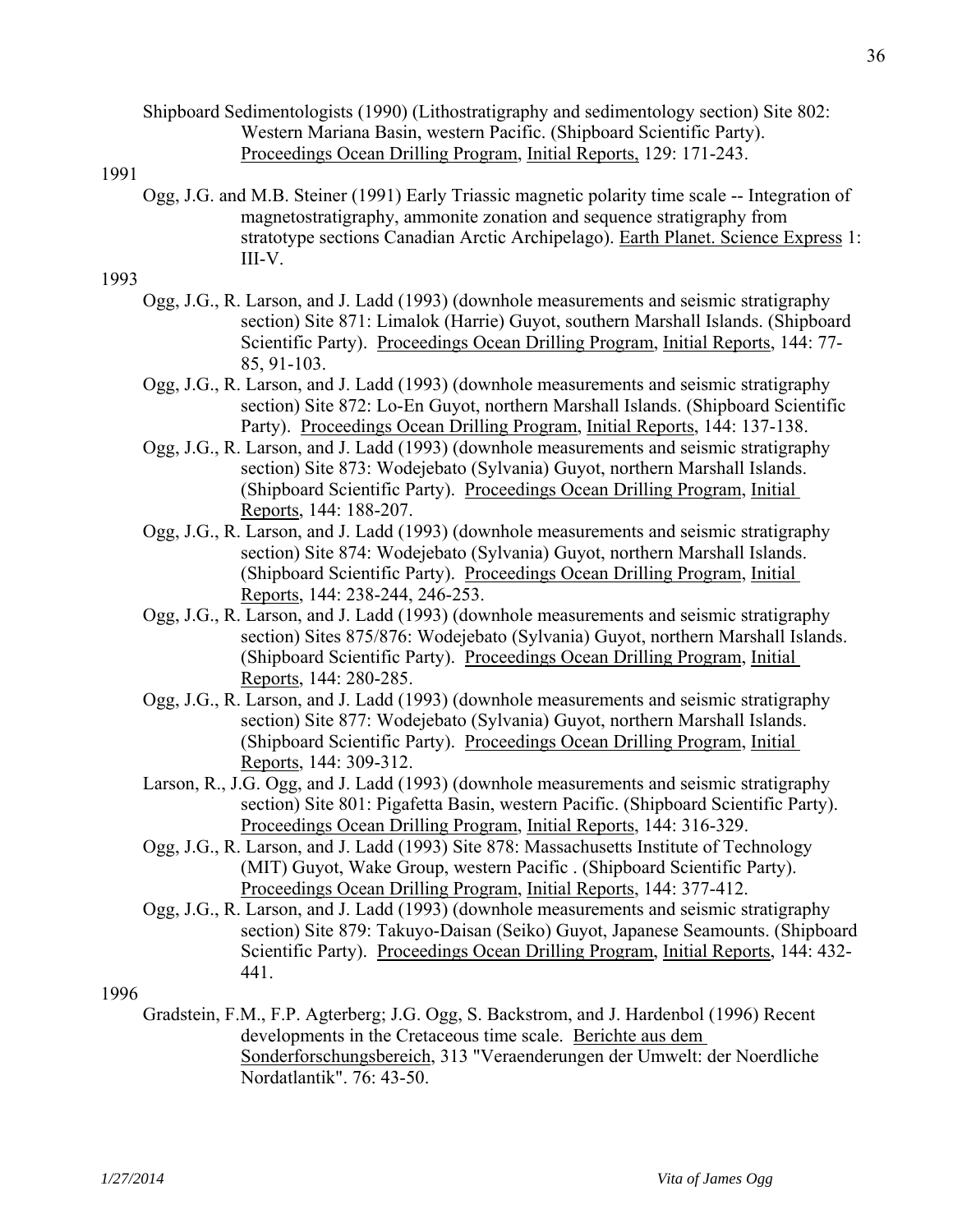Von-Rad, U.; J.G. Ogg; and F.M. Gradstein (1996) Triassic paleogeography of the eastern Tethys (Nepal, Indian Ocean). Berichte aus dem Sonderforschungsbereich, 313 "Veraenderungen der Umwelt: der Noerdliche Nordatlantik". 76: 79-83.

#### 1997

 Norris, R.D., Kroon, D., et al. (20 authors) (1997). Critical boundaries in Earth's history and the K-T boundary. JOIDES Journal, 23 (1): 1-3, 1997.

## 1998

- Ogg, J.G., L. Bardot, and J. Foster (1998) Site 1049 (paleomagnetism section). *In:* Blake Nose Paleoceanographic Transect (Kroon, D., R.D. Norris, A. Klaus and Shipboard Scientists), Proceedings Ocean Drilling Program, Initial Reports, 171B: 70-75.
- L. Bardot, Ogg, J.G., and J. Foster (1998) Site 1050 (paleomagnetism section). *In:* Blake Nose Paleoceanographic Transect (Kroon, D., R.D. Norris, A. Klaus and Shipboard Scientists), Proceedings Ocean Drilling Program, Initial Reports, 171B: 132-138.
- Ogg, J.G., L. Bardot, and J. Foster (1998) Site 1051 (paleomagnetism section). *In:* Blake Nose Paleoceanographic Transect (Kroon, D., R.D. Norris, A. Klaus and Shipboard Scientists), Proceedings Ocean Drilling Program, Initial Reports, 171B: 196-204.
- L. Bardot, Ogg, J.G., and J. Foster (1998) Site 1052 (paleomagnetism section). *In:* Blake Nose Paleoceanographic Transect (Kroon, D., R.D. Norris, A. Klaus and Shipboard Scientists), Proceedings Ocean Drilling Program, Initial Reports, 171B: 274-282.
- Ogg, J.G., L. Bardot, and J. Foster (1998) Site 1053 (paleomagnetism section). *In:* Blake Nose Paleoceanographic Transect (Kroon, D., R.D. Norris, A. Klaus and Shipboard Scientists), Proceedings Ocean Drilling Program, Initial Reports, 171B: 329-333.

#### 1999

 Norris, R.D., Kroon, D., et al. (20 authors) (1999). Variability of extreme Cretaceous-Paleogene climates; evidence from Blake Nose (ODP Leg 171B). In: Reconstructing ocean history; a window into the future [Abrantes, F., and Mix, A.C., editors]. Pages 295-319. 1999.

- Ocean Drilling Program Leg 192 Scientific Party (2001). Basement drilling of the Ontong Java Plateau: preliminary report. Ocean Drilling Program Publications. *[Available from World Wide Web: <http://www-odp.tamu.edu/publications/192\_prel /192toc.html>, or download (18.5 Mb PDF file).]* – *[this is a reviewed publication, and the printed version is considered a citable publication, according to ODP; however, I think the full volume published in late 2001 superceded article.]*
- Shipboard Scientific Party (2001) Leg 192 Summary. *In:* Basement Drilling of the Ontong Java Plateau (Mahoney, J.J., Fitton, J.G., Wallace, P.G., and Shipboard Scientists), Proceedings Ocean Drilling Program, Initial Reports, 192, chap. 1: 1-75.
- MacLeod, H. Naruse, J.G. Ogg, and W. van der Werff (2001) Explanatory Notes (lithostratigraphy section). *In:* Basement Drilling of the Ontong Java Plateau (Mahoney, J.J., Fitton, J.G., Wallace, P.G., and Shipboard Scientists), Proceedings Ocean Drilling Program, Initial Reports, 192, ch. 2: 6-10.
- Ogg, J.G., K.G. MacLeod, H. Naruse, and W. van der Werff (2001) Site 1183 (lithostratigraphy and sedimentation history section). *In:* Basement Drilling of the Ontong Java Plateau (Mahoney, J.J., Fitton, J.G., Wallace, P.G., and Shipboard Scientists), Proceedings Ocean Drilling Program, Initial Reports, 192, chap. 3: 4-21 (plus 20 figure pages, core description appendix, etc.).
- MacLeod, K.G., W. van der Werff, H. Naruse, and J.G. Ogg (2001) Site 1184 (lithostratigraphy and sedimentation history section). *In:* Basement Drilling of the Ontong Java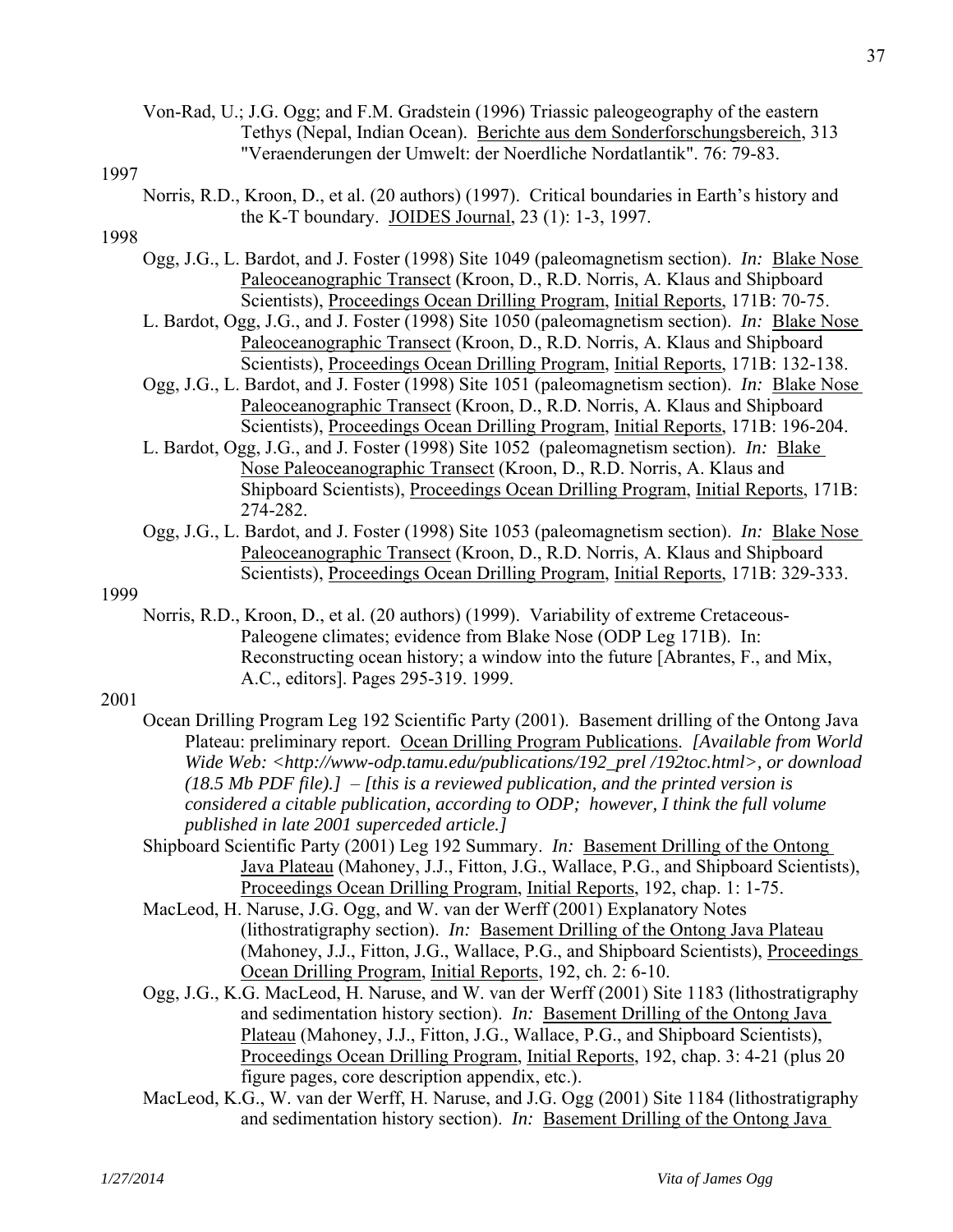Plateau (Mahoney, J.J., Fitton, J.G., Wallace, P.G., and Shipboard Scientists), Proceedings Ocean Drilling Program, Initial Reports, 192, chap. 4: 4-11 (plus 22 figure pages, core description appendix, etc.).

- Naruse, H., J.G. Ogg, K.G. MacLeod, and W. van der Werff (2001) Site 1185 (lithostratigraphy and sedimentation history section). *In:* Basement Drilling of the Ontong Java Plateau (Mahoney, J.J., Fitton, J.G., Wallace, P.G., and Shipboard Scientists), Proceedings Ocean Drilling Program, Initial Reports, 192, chap. 5: 5-7 (plus 8 figure pages, core description appendix, etc.).
- Ogg, J.G., K.G. MacLeod, H. Naruse, and W. van der Werff (2001) Site 1186 (lithostratigraphy and sedimentation history section). *In:* Basement Drilling of the Ontong Java Plateau (Mahoney, J.J., Fitton, J.G., Wallace, P.G., and Shipboard Scientists), Proceedings Ocean Drilling Program, Initial Reports, 192, chap. 6: 4-12 (plus 19 figure pages, core description appendix, etc.).
- MacLeod, K.G., W. van der Werff, H. Naruse, and J.G. Ogg (2001) Site 1187 (lithostratigraphy and sedimentation history section). *In:* Basement Drilling of the Ontong Java Plateau (Mahoney, J.J., Fitton, J.G., Wallace, P.G., and Shipboard Scientists), Proceedings Ocean Drilling Program, Initial Reports, 192, chap. 7: 3-5 (plus 3 figure pages, core description appendix, etc.).

2002

 Ogg, J.G., and Chronos steering committee (2002). Integration of Chronostratigraphic Databases for the  $21^{st}$  Century. NSF Workshop report (posted at NSF website) – submitted.

- Shipboard Scientific Party, 2004. Leg 207 summary. In Erbacher, J., Mosher, D.C., Malone, M.J., et al., Proc. ODP, Init. Repts., 207: College Station, TX (Ocean Drilling Program), 1–89. doi:10.2973/odp.proc.ir.207.101.2004
- Ogg, J.G., and Suguwara, Y. (paleomagnetic section) in: Shipboard Scientific Party, 2004. Explanatory notes. In Erbacher, J., Mosher, D.C., Malone, M.J., et al., Proc. ODP, Init. Repts., 207: College Station, TX (Ocean Drilling Program), 1–94. doi:10.2973/odp.proc.ir.207.102.2004
- Shipboard Scientific Party, 2004. Site survey and underway geophysics: Demerara Rise, Leg 207. In Erbacher, J., Mosher, D.C., Malone, M.J., et al., Proc. ODP, Init. Repts., 207: College Station, TX (Ocean Drilling Program), 1–8. doi:10.2973/odp.proc.ir.207.103.2004
- Ogg, J.G., and Suguwara, Y. (paleomagnetics section) in: Shipboard Scientific Party, 2004. Site 1257. In Erbacher, J., Mosher, D.C., Malone, M.J., et al., Proc. ODP, Init. Repts., 207: College Station, TX (Ocean Drilling Program), 1–111. doi:10.2973/odp.proc.ir.207.104.2004
- Ogg, J.G., and Suguwara, Y. (paleomagnetic section) in: Shipboard Scientific Party, 2004. Site 1258. In Erbacher, J., Mosher, D.C., Malone, M.J., et al., Proc. ODP, Init. Repts., 207: College Station, TX (Ocean Drilling Program), 1–117. doi:10.2973/odp.proc.ir.207.105.2004
- Ogg, J.G., and Suguwara, Y. (paleomagnetic section) in: Shipboard Scientific Party, 2004. Site 1259. In Erbacher, J., Mosher, D.C., Malone, M.J., et al., Proc. ODP, Init. Repts., 207: College Station, TX (Ocean Drilling Program), 1–110. doi:10.2973/odp.proc.ir.207.106.2004
- Ogg, J.G., and Suguwara, Y. (paleomagnetic section) in: Shipboard Scientific Party, 2004. Site 1260. In Erbacher, J., Mosher, D.C., Malone, M.J., et al., Proc. ODP, Init. Repts.,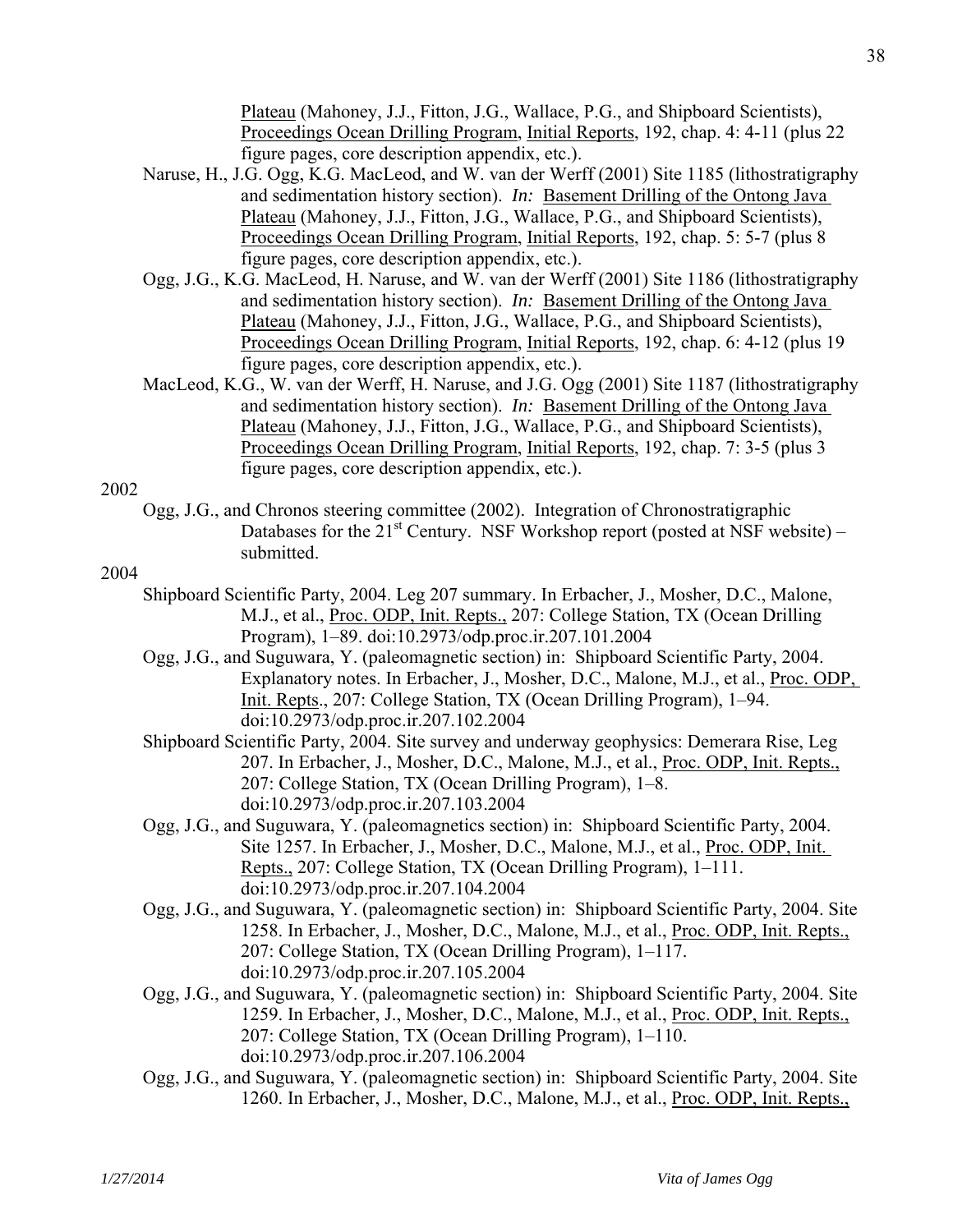207: College Station, TX (Ocean Drilling Program), 1–113. doi:10.2973/odp.proc.ir.207.107.2004

- Ogg, J.G., and Suguwara, Y. (paleomagnetic section) in: Shipboard Scientific Party, 2004. Site 1261. In Erbacher, J., Mosher, D.C., Malone, M.J., et al., Proc. ODP, Init. Repts., 207: College Station, TX (Ocean Drilling Program), 1–103. doi:10.2973/odp.proc.ir.207.108.2004
- Meyers, P.A., Forster, A., Sturt, H., and Shipboard Scientific Party, 2004. Microbial gases in black shale sequences on the Demerara Rise. In Erbacher, J., Mosher, D.C., Malone, M.J., et al., Proc. ODP, Init. Repts., 207: College Station, TX (Ocean Drilling Program), 1–18. doi:10.2973/odp.proc.ir.207.109.2004
- Forster, A., Sturt, H., Meyers, P.A., and Shipboard Scientific Party, 2004. Molecular biogeochemistry of Cretaceous black shales from the Demerara Rise: preliminary shipboard results from Sites 1257 and 1258, Leg 207. In Erbacher, J., Mosher, D.C., Malone, M.J., et al., Proc. ODP, Init. Repts., 207: College Station, TX (Ocean Drilling Program), 1–22. doi:10.2973/odp.proc.ir.207.110.2004
- Mosher David C; Erbachger Jochen; Malone Mitchell J; Berti Debora; Bice Karen; Bostock Helen; Brumsack Hans; Danelian Taniel; Forster Astrid; Glatz Christine; Heidersdorf Felix; Henderiks Jorijntje; Janecek Thomas; Junium Christopher; Le Callonnec Laurence; MacLeod Ken; Meyers Phil; Mutterlose Joerg; Nishi Hiroshi; Norris Richard; Ogg James; O Regan Matthew; Rea Brice; Sexton Philip; Stuart Helen; Suganuma Yusuke; Thurow Juergen; Wilson Paul A; Wise Sherwood Jr.. 2004. ODP Leg 207; causes and consequences of carbon cycle perturbations during the Cretaceous to Paleogene greenhouse; Demerara Rise, western Equatorial Atlantic. Ocean Drilling Program, Leg 207. JOIDES Journal. 30; 1, Pages 3-7.

#### 2008

Ramamurthy, K., Spanias, A., Hinnov, L.A., and Ogg, J. (2008), On the use of J-DSP in Earth systems, *Proceedings of the American Society of Engineering Education*.

#### 3. **Published Abstracts or Summaries**

#### 1979

 Ogg, J.G. (l979) Origins of pelagic nodular limestones. Geol. Soc. Amer. Abstr.with Program ll: 489.

## 1980

Ogg, J.G. (l980) Upper Jurassic magnetostratigraphy from Northern Italy. EOS 6l: 2l6.

- 1981
	- Ogg, J.G., J.E.T. Channell, P.O. Baumgartner, and E.L. Winterer (l98l) Magnetostratigraphy of Oxfordian and Kimmeridgian cherts and siliceous limestones of northern Italy. International Assoc. Geomagnetics and Aeronatutics 4th Scientific Assembly, Abstr. and Program, Edinburgh, Scotland, Aug. 3-l5, l98l, IAGA Bulletin 45 (IUGG Publ. Office, Paris).

## 1982

 Steiner, M.B. and J.G. Ogg (l982) The Jurassic polarity sequence - l. EOS 63: 9l9. Gradstein, F.J. Exton and J.G. Ogg (l982) Jurassic chronology and paleoceanography of Atlantic basins. 3rd North American Paleontological Convention (Abstract volume), Montreal, Aug. 5-7, l982.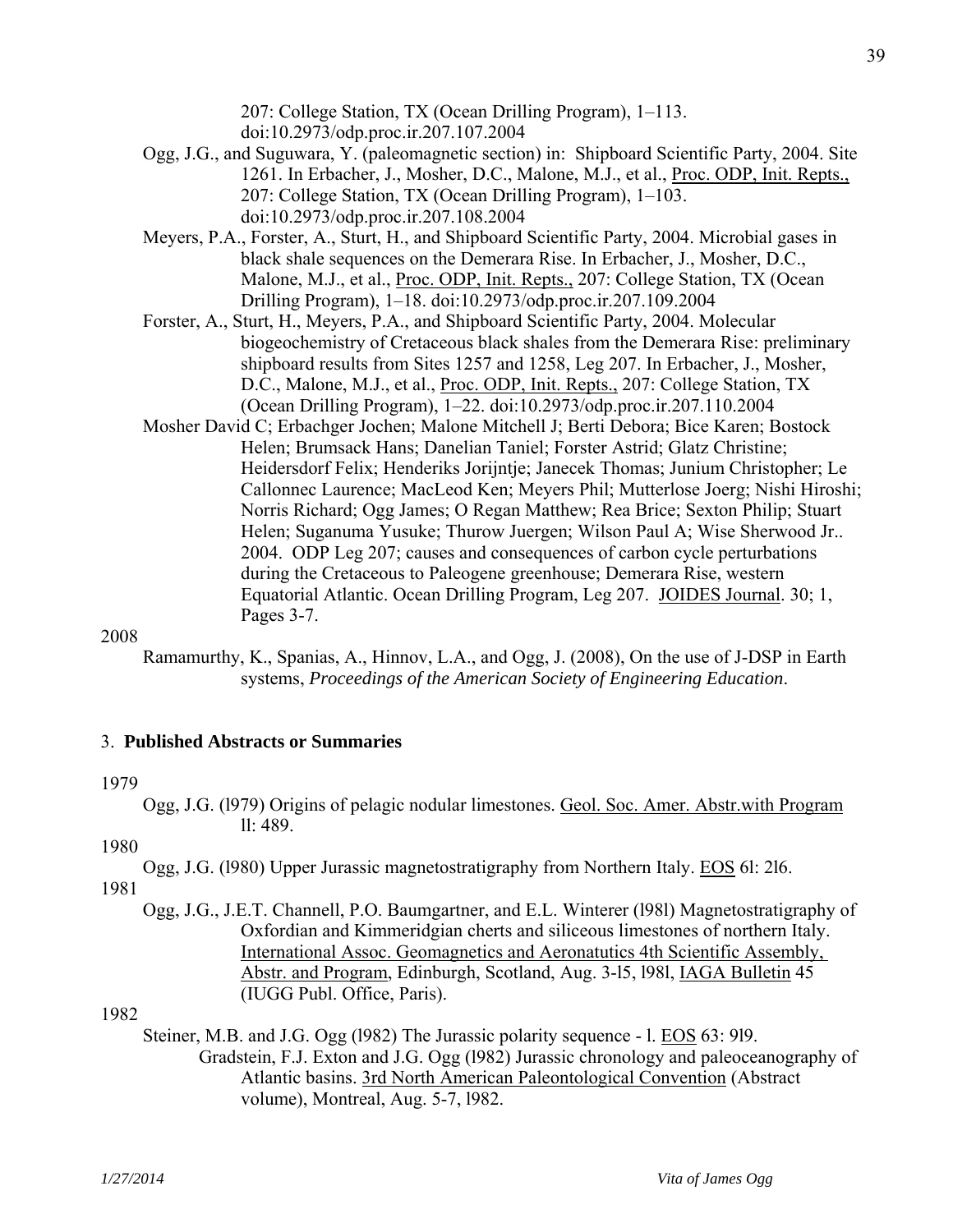- Steiner, M.B. and J.B. Ogg (l983) Jurassic magnetic polarity time scale. EOS 64: 689
- Czajkowski, J., J.R. Arnold, and J.G. Ogg (l982) Cosmic spherules from the Jurassic Period, electron microprobe study. Meteoritics l7: 20l.
- Czajkowski, J., P. Englert, A. Bosellini, and J.G. Ogg (l983) Cobalt enriched hardgrounds -- New sources of ancient extraterrestrial materials. Meteoritics l8: 286-287.
- Schlanger, S.O. and Leg 89 Scientific Party (l983) Preliminary results of DSDP Leg 89 -- Mesozoic Paleo-oceanography in the Western Pacific. EOS 64: 245.
- Wise, W.W. and Leg 93 Shipboard Scientific Staff (l983) Deep Sea Drilling Project Leg 93 cores Lower Cretaceous deep sea fan complex, Messinian debris flows, and Cretaceous-Tertiary boundary beneath continental rise off Eastern USA. Geol. Soc. Amer., Abstr. with Programs l5: 72l.
- Meyers, P.A. and Leg 93 Shipboard Scientific Party (l983) Organic-carbon-rich Cretaceous limestones and black shales from DSDP Site 603, Hatteras Abyssal Plain, western North Atlantic Ocean. EOS 64: 734.

## 1984

- Ogg, J.G. and M.B. Steiner (l984) Jurassic magnetic polarity pattern: Time scale and reversal frequency. 27th International Geological Congress, Moscow, USSR, Aug. 4-l4, l984, [invited paper].
- Ogg, J.G. (l984) Jurassic magnetostratigraphy review and compilation. International Symposium on Jurassic Stratigraphy (Abstract volume), Erlangen, Germany, Sept. l-8, l984, [invited paper].
- Muza, J.P. and Shipboard Scientific Staff (l984) Cenozoic stratigraphy and paleoenvironments along the upper continental rise/slope transition off New Jersey, DSDP Sites 604 and 605. Geol. Soc. Amer., Abstr. with Programs 16: 182.
- Covington, J.M. and Shipboard Scientific Staff (l984) Lower Cretaceous deep sea fan complex drilled by DSDP Leg 93 on the lower continental rise of the passive margin. Geol. Soc. Amer. Abstr. with Programs l6: l30.

## 1985

- Meyer, A., et al. (l985) Early Cretaceous rifting and origin of the 'S reflector': Preliminary results of Ocean Drilling Program Leg l03. EOS 66.
- Evans, C., et al. (l985) Peridotites from the Galicia Margin, Ocean Drilling Program Leg l03. EOS 66.
- Baltuck, M., et al. (1985) Compaction to cementation consolidation in ODP Leg 103 sediments. EOS 66.

- Boillot, G., et al. (l986) Amincissement crustal et denudation tectonique de manteau superieur sous une marge stable: Resultats preliminaires de la campagne ODP l03. Reunion specialisee Geol. Soc. France sur la Geologie de Oceans (Bordeaux Dec. 2-3, l985), Proceedings.
- Moullade, M., et al. (l986) Donnees nouvelles sur l'histoire "syn-rift" et "post-rift" de la marge ouest-iberique d'apres les resultats preliminaires du Leg ODP l03. Reunion specialisee Geol. Soc. France sur la Geologie de Oceans (Bordeaux Dec. 2-3, l985), Proceedings.
- Loreau, J.P., et al. (l986) Une plate-form carbonatee tithonique au large de la Galice (Espagne): Resultats preliminaires du Leg l03 l'histoire 'ante rift' de a marge. Reunion specialisee Geol. Soc. France sur la Geologie de Oceans (Bordeaux Dec. 2-3, l985), Proceedings.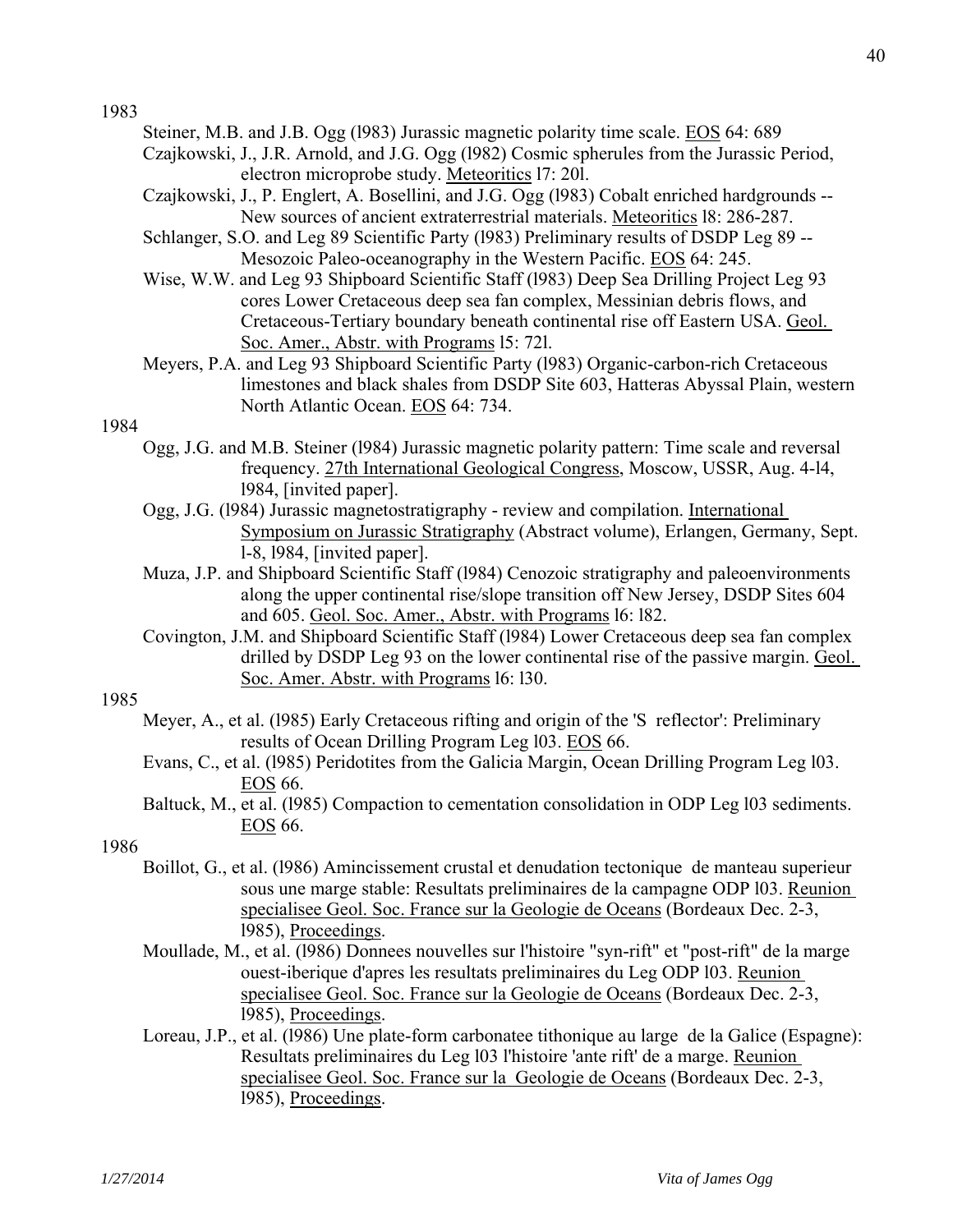- Ogg, J.G. and M.B. Steiner (l987) Late Jurassic and Early Cretaceous magnetic polarity time scale. Second International Symposium on Jurassic Stratigraphy (Abstract volume), Lisbon, Sept., l987.
- Ogg, J.G. and M.B. Steiner (l987) Magnetostratigraphy of the Callovian and Oxfordian. Second International Symposium on Jurassic Stratigraphy (Abstract volume), Lisbon, Sept. l987.
- Steiner, M.B. and J.G. Ogg (l987) Early and Middle Jurassic magnetic polarity time scale. Second International Symposium on Jurassic Stratigraphy (Abstract volume), Lisbon, Sept., l987.

## 1989

- Ogg, J.G., D.C. Kopaska-Merkel, et al. (1989) Mesozoic stratigraphy of Northwestern Australian and northern Himalayan margins. Amer. Assoc. Petro. Geol. Bull. 73:396.
- Thurow, J. et al. (1989) Hydrocarbon potential, organic matter diagenesis, sedimentology, and paleoenvironment of Upper Mesozoic dark shales, Northern Himalayas and Argo Abyssal Plain. Amer. Assoc. Petro. Geol. Bull. 73:419.
- Baumgartner, P.O. et al (1989) Mesozoic facies evolution of Northwest-Australian margin (ODP Legs 122-123): Does it document Indo-Australian breakup or NeoTethys History? Amer. Assoc. Petro. Geol. Bull. 73:332.
- Griffins, C.M. et al (1989) Integrated quantitative stratigraphy off Northwestern Australia, using fossil, siesmic and petrophysical data. Amer. Assoc. Petro. Geol. Bull. 73:359.
- Castillo, D.A. et al (1989) New in situ geophysical measurements from the Indian Ocean off Northwestern Australia. Amer. Assoc. Petro. Geol. Bull. 73:341-342.
- Ogg, J.G., et al. (1989) Stratigraphic evolution of Mesozoic continental margin sequences in the Northern Himalayas, Northwest Australia and North Atlantic. 28th International Geological Congress, Abstract Volume 1-574.
- Ogg, J.G., and M. Sarti (1989) Cyclic carbonate sedimentation in the Atlantic basin during Early Cretaceous. 28th International Geological Congress, Abstract Volume 2:538-539.
- Steiner, M.B., and J.G. Ogg (1989) Triassic magnetic polarity time scale. 28th International Geological Congress, Abstract Volume 3:173.

## 1990

 Larson, R.L., Lancelot, Y. et al. (1990) ODP Leg 129 results: studies of Old Pacific history. Amer. Assoc. Petro. Geol. Bull. 74: 985-986.

- Ogg, J.G. (1992) Jurassic through Early Cretaceous sedimentation history of the tropical Pacific. Fourth International Conference on Paleoceanography -- Short- and Long-term Global Change: Records and Modelling (Sarnthein, M., J. Thiede, and R. Zahn, eds.), (ISSN 0936-5788), GEOMAR Report #15: 219.
- Huang, Z., and J.G. Ogg (1992) Orbital forcing of cyclicity in the Mesozoic. Fourth International Conference on Paleoceanography -- Short- and Long-term Global Change: Records and Modelling (Sarnthein, M., J. Thiede, and R. Zahn, eds.), (ISSN 0936-5788), GEOMAR Report #15: 151.
- von Rad, U., S.B. Dürr, J.G. Ogg, and J. Wiedmann (1992) Triassic rifting and Tethyan paleoenvironment of a NE-Gondwanan passive margin (Nepal). Fourth International Conference on Paleoceanography -- Short- and Long-term Global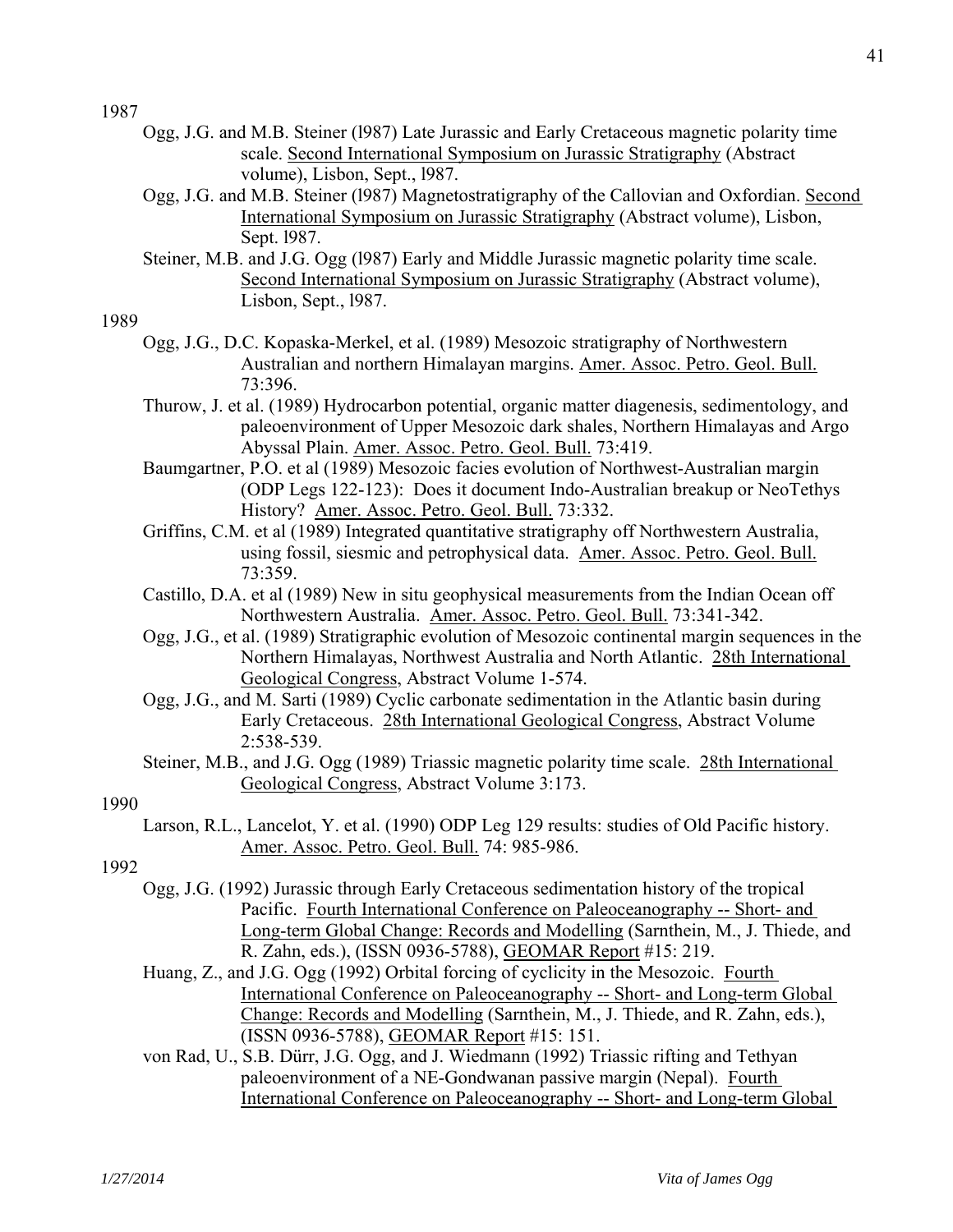Change: Records and Modelling (Sarnthein, M., J. Thiede, and R. Zahn, eds.), (ISSN 0936-5788), GEOMAR Report #15: 290-291.

Premoli-Silva, I., J.A. Haggerty, and the Scientific Staff of Leg 144 (1992) Drilling atolls & guyots (ODP Leg 144): preliminary results and oceanographic implications. Fourth International Conference on Paleoceanography -- Short- and Long-term Global Change: Records and Modelling (Sarnthein, M., J. Thiede, and R. Zahn, eds.), (ISSN 0936-5788), GEOMAR Report #15: 232.

## 1993

- Von Rad, U., J.G. Ogg, S.B. Dürr and J. Wiedmann (1993) Triassic rifting and Tethyan paleoenvironment of a NE-Gondwanan passive margin (Thakkhola, Nepal). 8th Himalaya Karakorum Tibet Workshop, Abstract Volume (Vienna, 1993): Geologische Bundesanstalt (Wien), p.45-47.
- Von Rad, U., J.G. Ogg, S.B. Dürr and J. Wiedmann (1993) Triassic stratigraphy and facies evolution (Tethys Himalaya, Thakkhola, Nepal). 8th Himalaya Karakorum Tibet Workshop, Abstract Volume (Vienna, 1993): Geologische Bundesanstalt (Wien), p. 74-76.
- Gradstein F M; Agterberger F P; Ogg J G; Hardenbol J; Huang Z. (1993). A Mesozoic geological time scale. 1993 SEPM meeting abstracts with program; Stratigraphic record of global change. Pages 59-60.
- Huang Z; Ogg J G; Gradstein F M. (1993). A quantitative study of Lower Cretaceous cyclic sequences from the Atlantic Ocean and the Vocontian Basin (SE France). 1993 SEPM meeting abstracts with program; Stratigraphic record of global change. Page 27.
- Gradstein F M; Hardenbol Jan; Agterberg F P; Ogg J G; Huang Z., 1993. A Mesozoic time scale. Terra Abstracts. 5, Suppl. 1; Page 589.

#### 1994

- Ogg, J.G., and J. Gutowski (1994) Oxfordian and lower Kimmeridgian magnetic polarity time scale. 4th International Congress on Jurassic Stratigraphy, Mendoza, Argentina, Oct, 1994, Abstract volume.
- Graziano, S., and J.G. Ogg (1994) Lower Triassic magnetostratigraphy in the Dolomites region (Italy) and correlation to Arctic ammonite zones. Eos, 75: 203.

## 1995

 Ogg, J.G. 1(1995) Aptian-Albian sequences in Pacific guyot carbonate systems and implications for Mid-Cretaceous time scale. Abstracts with Programs - Geological Society of America. 27; p. 178.

## 1996

- Pessagno, E.A Jr., D. Meyerhoff Hull, J.G. Ogg, J. Urrutia-Fucugauchi, and A. Cantu Chapa (1996) Diachronous calpionellid biozones between Mexico and Southern Europe and their impact on the definition of the Jurassic-Cretaceous boundary. Abstracts with Programs - Geological Society of America. 28; p. 191.
- Pessagno, E.A Jr., D. Meyerhoff Hull, J.G. Ogg, J. Urrutia-Fucugauchi, and A. Cantu Chapa (1996) Jurassic-Cretaceous boundary in Europe and western North America. Abstracts with Programs - Geological Society of America. 28; p. 100.
- Wallick, B.P., and J.G. Ogg (1996) Pacific Plate motion during the Late Jurassic and Early Cretaceous. Eos, 77, Suppl., p. 89.

## 1997

 Ogg, J.G., and A.L. Coe (1997) Oxfordian magnetic polarity time scale. Eos, 78, Suppl., p. 186.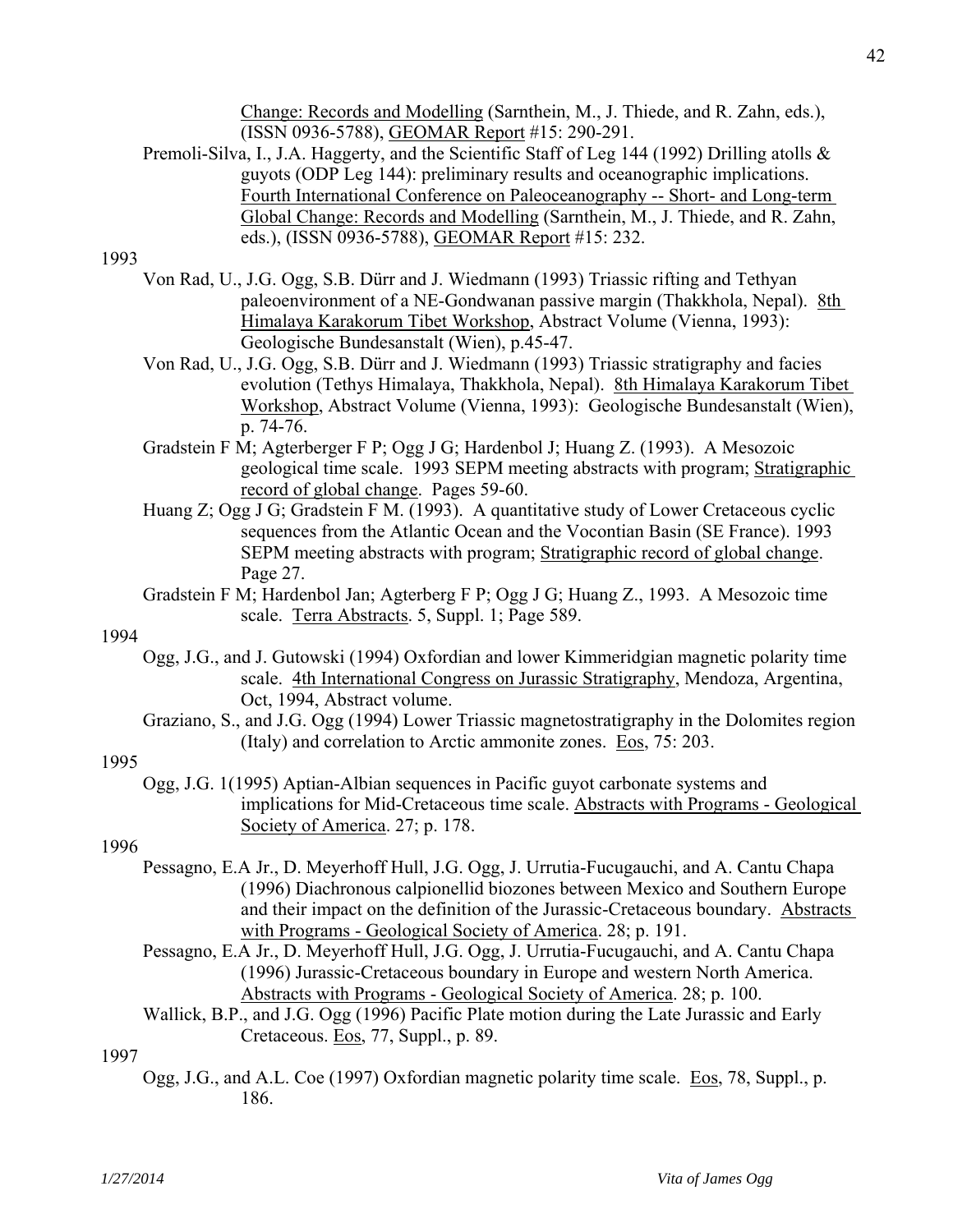- Ogg, J.G., U. Röhl, T. Geib, and G. Weber (1999) Astronomical tuning of the Danian time scale. Abstracts with Programs - Geological Society of America. *[Need GSA meeting, reference.]*
- Ogg, J.G., U. Röhl, and T. Geib (1999) Astronomical tuning of Aptian-Albian boundary interval: Oceanic Anoxic Event 1b through Lower Albian magnetic polarity Subchron M"-2r". Eos, 80: F491-492.

#### 2001

- C. Zhang and J.G. Ogg (2001). Paleomagnetic Software for Research and Undergraduate Education, Abstracts with Programs - Geological Society of America, 33: 243.
- Roehl U; Ogg J G; Norris R D; Wefer G. (2001). Astronomical calibration of the Paleocene time scale. International Geological Congress, Abstracts = Congres Geologique International, Resumes. 31; Pages ; unpaginated. 2001.
- Gradstein Felix; Ogg James. (2001). Perspectives on the geological time scale for the 21st century. International Geological Congress, Abstracts = Congres Geologique International, Resumes. 31; Pages ; unpaginated. 2001.

#### 2003

- Pringle, M.S., Chambers, L.M., and Ogg, J.G., 2003. Synchronicity of volcanism on Ontong Java and Manihiki plateaux with global oceanographic events? Abstracts of Spring 2003 AGU/EUG (Nice, France).
- Pringle, M.S., Chambers, L.M., and Ogg, J.G., 2003. Ontong Java and Manihiki plateaux eruption coeval with global oceanographic events? Abstracts of NUNA, 2003, New Frontiers in the fourth dimension: generation, calibration and application of geological timescales; NUNA Conference, Geological Association of Canada; Mont Tremblant, Quebec, Canada, March 15-18, 2003. See *http://www.nunatime.ca*.
- Cervato Cinzia; Huber B; Keane C; Leckie M; Marshall C R; Ogg J; Sikora P; Wardlaw B. 2003. CHRONOS network for Earth system history; development of integrated databases and toolkits accessible through a common portal. Abstracts with Programs - Geological Society of America. 35: 365.

## 2004

- Ogg, J., Gradstein, F.M., and Smith, A.G., 2004. Geologic Time Scale 2004. Abstracts with Programs - Geological Society of America, 36: 74.
- Ogg, J., 2004. Cenozoic-Mesozoic Time Scale 2004. Abstracts with Programs Geological Society of America, 36: 210.
- Smith, A., and Ogg, J., 2004. Paleozoic-Precambrian Time Scale 2004. Abstracts with Programs - Geological Society of America, 36: 210.
- Cervato Cinzia; Bowring Samuel A; Fils Doug; Hinnov Linda; Huber Brian; Leckie Mark; Marshall Charles; Ogg James G; Sadler Peter; Wardlaw Bruce R. 2004. CHRONOS network for Earth system history; integrated databases and toolkits accessible through a common portal; www.chronos.org. Abstracts with Programs - Geological Society of America, 36: 65.

## 2005

 Gradstein Felix M; Ogg James G. A geologic time scale 2004; why, how, and where next!. Scott David B (chairperson) In: North American paleontology convention, Dinosaurs to dinoflagellates; programme and abstracts. [Abstract, Serial, Conference Document] PaleoBios. 25; 2, Suppl., Pages 52-53. 2005.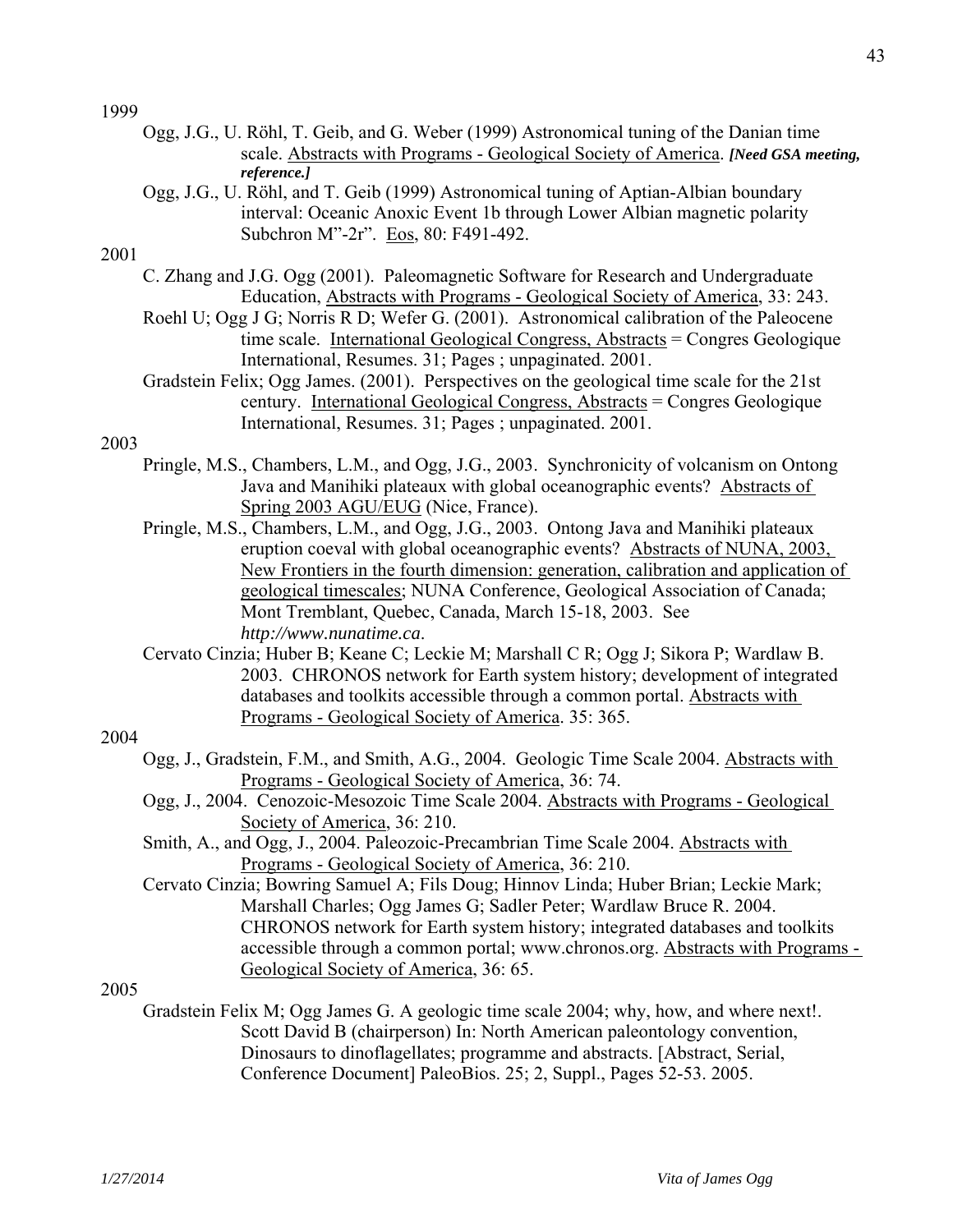- Ogg James G; Knabe Keith; Hardenbol Jan; Lugowski Adam, 2005. Revised "SEPM" Mesozoic-Cenozoic sequence chronostratigraphic charts. Abstracts with Programs - Geological Society of America, 37: 143.
- Ogg, J., and Lugowski, A., 2005. TimeScale Creator. Abstracts with Programs Geological Society of America,

- Gradstein, F.M., and Ogg, J.G., (2006). Geologic Time Scale 2004 Why, How, and Where Next! Volumina Jurassica, 4: 167-168.
- Ogg, J.G., and Przybylski, P. (2006). Jurassic chronostratigraphic charts and a display interface: 1. Hettangian through Aalenian. Volumina Jurassica, 4: 199
- Przybylski, P., and Ogg, J.G. (2006). "Jurassic chronostratigraphic charts and a display interface: 2. Bajocian through Tithonian. Volumina Jurassica, 4: 199]

## 2007

- Menning, M., Ogg, J.G., and Romer, R.L., (2007). A Middle and Late Permian time scale. Journal of Stratigraphy, 31, Suppl. 1: 2 pages.
- 2008 (the listed talks below at GSA and Internat. Geol. Congress had published abstracts, but I haven't yet looked up the details):
	- Hinnov, L.A., Locklair, R., Ogg, J., "Construction of the Astronomical TimeScale-Part 1. Early Cretaceous", 33nd International Geological Congress, session "Recent developments in the Geologic Timescale" (2008). Abstract Published.
	- Locklair, R., Hinnov, L.A., Ogg, J., "Construction of the Astronomical TimeScale-Part 2. Late Cretaceous", 33nd International Geological Congress, session "Recent developments in the Geologic Timescale" (2008). Abstract Published.
	- Hinnov, L.A., Ogg, J, "An Astronomical Time Scale for the Mesozoic Era", 33nd International Geological Congress, session "Recent developments in the Geologic Timescale" (2008). Abstract Published.
	- Hinnov, L.A., Ogg, J., "Solving Earth history problems with the Astronomical TimeScale" , 33nd International Geological Congress, session " The EARTHTIME Project" (2008). Abstract Published.
	- Hinnov, L.A., Locklair, R., Ogg, J., Huret, E., "Absolute age of the Cretaceous/Paleogene boundary at the precessional scale". Geological Society of America Annual Meeting, (2008). Abstract Published
	- Locklair, R., Hinnov, L.A., Ogg, J.G., "The Cretaceous Astronomical Time Scale" Geological Society of America Annual Meeting, (2008). Abstract Published
	- Boulila, S., Ogg, J., Przybylski, P.A., Galbrun, B., Hinnov, L.A., "Pacific spreading rates during Middle Jurassic through Early Cretaceous: astronomical cycle-derived durations of M-Sequence polarity chrons", Geological Society of America Annual Meeting, (2008). Abstract Published

- Laurie, J., Mantle, D., Nicoll, R., and Ogg, J., 2009. Customizing the global standard timescale for use in Australasia. APPEA Journal, 49. [paper given at Australian Petroleum Production & Exploration Association (APPEA) 2009 Conference (31 May-3 June, 2009; Darwin, Northern Territory, Australia)]. On-line only [www.appea.com.au, under publications]; 4 pages.
- Laurie, J., Mantle, D., Nicoll, R., and Ogg, J., 2009. Customizing the global standard timescale for use in Australasia. AusGEO News, 97. On-line only [www.ga.gov.au/ausgeonews]; 4 pages.
- Gradstein, F.M., Hilgen, F., Ogg, J.G., and Hinnov, L.A. (2009), INVITED: Recent developments in the Geologic Time Scale, with special reference to the Cenozoic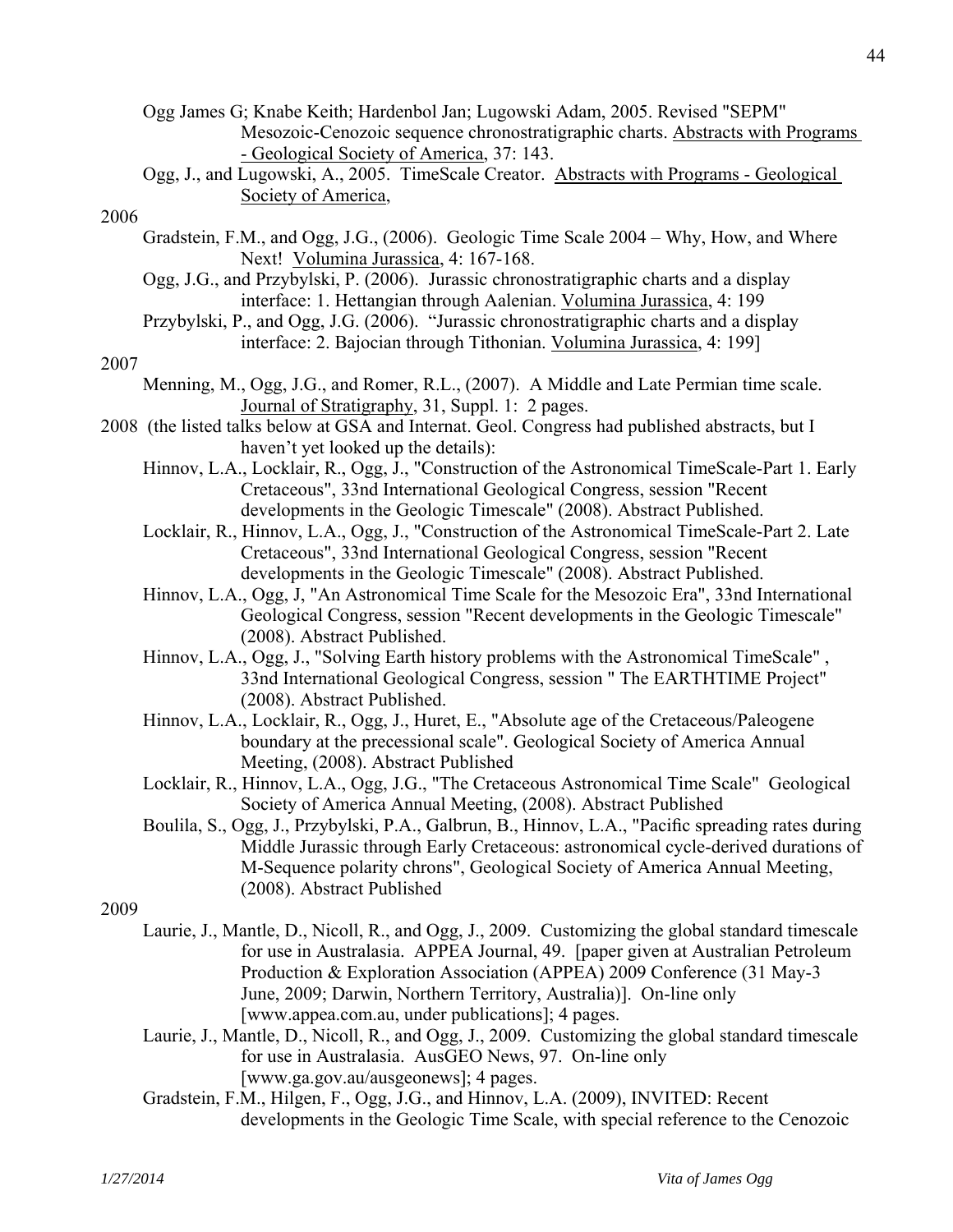and Cretaceous, North American Micropaleontology Section, SEPM, International Conference, Houston, TX, 14-19 March.

- James Ogg, A. Lugowski, F. Gradstein, 20 Oct 2009. Earth history visualization the TimeScale Creator system and datapacks. GSA Annual Meeting, Portland, Oregon. Geological Society of America Abstracts with Programs, Vol. 41, No. 7, p. 423.
- Linda Hinnov, James Ogg (presenter), C. Huang, B. Galbrun, E. Huret, S. Boulila, D. Husson and R. Lockair, 20 Oct 2009., Current status of the Mesozoic astronomical time scale. GSA Annual Meeting, Portland, Oregon. Geological Society of America Abstracts with Programs, Vol. 41, No. 7, p. 420.
- Linda Hinnov and James Ogg (invited talk), 16 Dec 2009. Mesozoic cyclostratigraphy, the 405-kyr orbital eccentricity metronome, and the Astronomical Time Scale. AGU Annual Meeting, Eos Trans. AGU, 90(52), Fall Meet. Suppl., Abstract GP22A-02.
- Gradstein, F.M., Hilgen, F., Ogg, J., Hinnov, L., "Recent developments in the Geologic Time Scale, with special reference to the Cenozoic and Cretaceous", North American Micropaleontology Section, SEPM Meeting: Geologic Problem Solving with Microfossils II, (2009). Abstract Published
- Husson, D., Hinnov, L.A., Locklair, R., Galbrun, B., Huang, C., Huret, E., Ogg, J., "Development of an Astronomical Time Scale for the Cretaceous Period", AAPG Annual Convention, (2009). Abstract Published
- Hinnov, L.A., Ogg, J, "Astrochronology of the Cenozoic Era: a critical review", AAPG Annual Convention, Denver, CO, 7-10 June, 2009. Abstract Published
- Huang, C., Hinnov, L.A., Huret, E., Boulila, S., Ogg, J., "Integrated astronomical calibration of the Jurassic time scale", AAPG Annual Convention, Denver, CO, 7-10 June, 2009. Abstract Published.
- Hinnov, L.A. and Ogg, J. (2009), INVITED: Mesozoic cyclostratigraphy, the 405-kyr orbital eccentricity metronome, and the Astronomical Time Scale, AGU Annual Meeting, San Francisco, CA, 14-18 Dec 2009. Abstract Published

- James Ogg, 29 Jan 2010. The lithostratigraphic and petroleum database initiatives of the Geologic Surveys in Australia, New Zealand, UK and Canada, using Time Scale Creator Pro. The Norlex (Norwegian Interactive Offshore Stratigraphic Lexicon) Initiative and Project, Natural History Museum, Olso, Norway.
- James Ogg and Linda Hinnov, 29 Jan 2010. Orbital Tuning the Cretaceous and Paleogene. The Norlex (Norwegian Interactive Offshore Stratigraphic Lexicon) Initiative and Project, Natural History Museum, Olso, Norway
- Herrera, J., and Ogg, J. (2010). Oxfordian Sea-Level Oscillations: 400-kyr periodicity of sequences in British (Subboreal) and French (Sub-Mediterranean) reference sections. Eighth International Congress on the Jurassic System (Suining, Sichuan, China; 9-13 July 2010).
- Ogg, J.G., Hinnov, L.A., Huang, C., and Przyblylski, P.A., 2010. Late Jurassic time scale: integration of ammonite zones, magnetostratigraphy, astronomical tuning and sequence interpretation for Tethyan, Sub-boreal and Boreal realms. *Earth Science Frontiers*, 17: 81-82. (Special issue for 8th International Congress on the Jurassic System)
- Huang, C., Hinnov, L.A., Ogg, J., Galbrun, B., Boulila, S., Huret, E. (2010), Astronomical calibration of the Jurassic Time Scale (8th International Congress on the Jurassic System, Sichuan, China, 9-13 August 2010)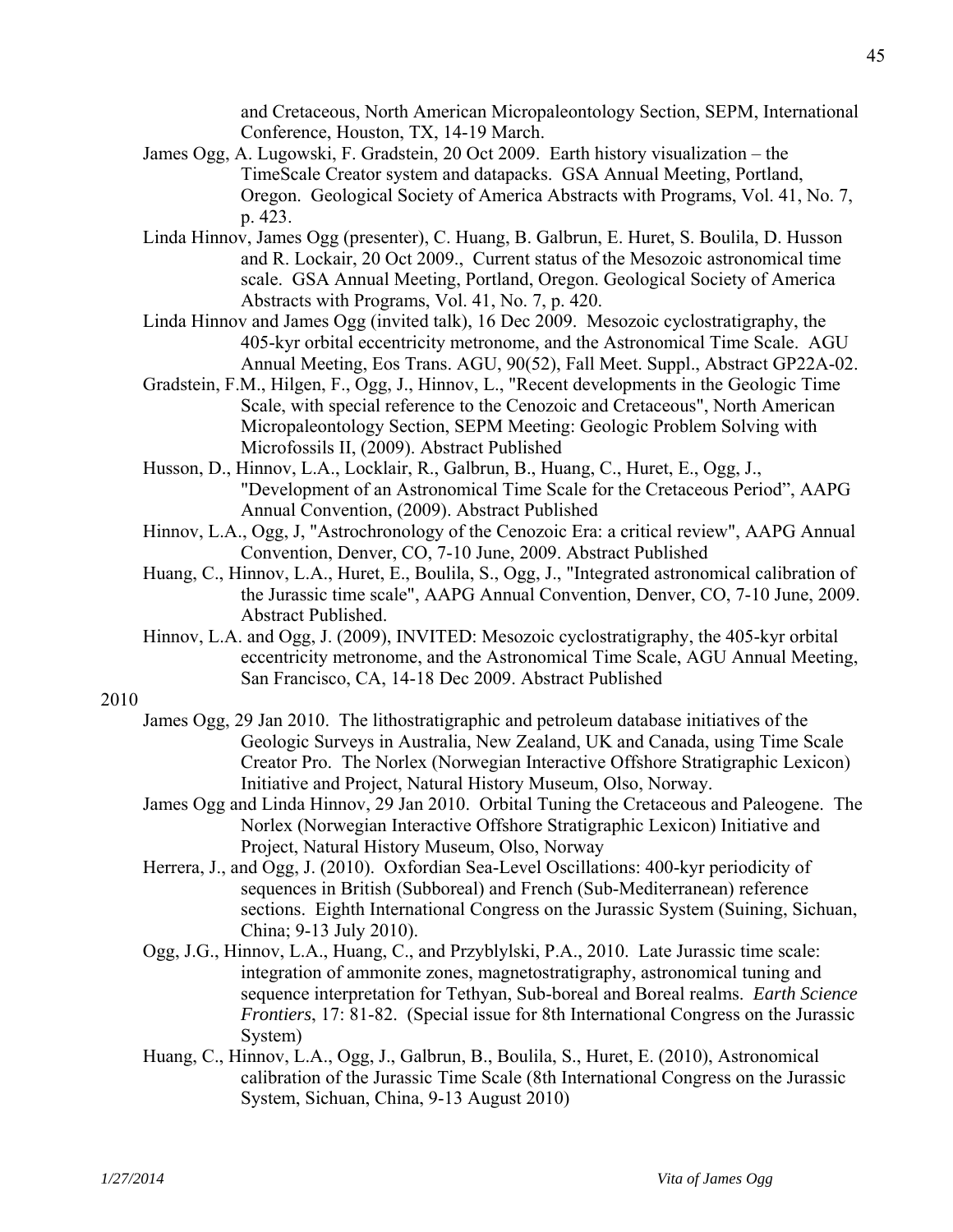Ogg, J.G., Hinnov, L.A., Przyblylski, P.A., Huang, C., and Boulila, S. (2010), Late Jurassic time scale: integration of ammonite zones, magnetostratigraphy, astronomical tuning and sequence interpretation for Tethyan, Sub-boreal and Boreal realms, Geological Society of America, Annual Meeting, Denver, CO, 31 Oct – 3 Nov., 2010.

## 2012

- Ogg, J.G., "*Geologic Time Scale 2012*", 34th International Geological Congress, session "Stratigraphic GSSPs". Abstract Published.
- Ogg, J.G., "*Earth history visualization system*", 34th International Geological Congress, Abstract Published.
- *USING BIOSTRATIGRAPHY TO INTERPRET SEA-LEVEL VARIATIONS A STUDENT EXERCISE* (KAINKARYAM, Sribharath M., OGG, James G., CHUNDURU, Nag Varun, WATERMAN, Art, and SNEDDEN, John); Geological Society of America annual meeting, Charlotte, NC, 4-7 Nov 2012
- *EARTH HISTORY VISUALIZATION SYSTEM* (OGG, James G., GRADSTEIN, Felix M., AULT, Aaron, CHUNDURU, Nag Varun, BALMOS, Andrew, and BOBICK, Rebecca) ; Geological Society of America annual meeting, Charlotte, NC, 4-7 Nov 2012
- *THE EVOLVING PLANETARY TIME SCALE* (TANAKA, Kenneth L., HARTMANN, William K., COLLINS, Geoffrey C., and OGG, James G.) ; Geological Society of America annual meeting, Charlotte, NC, 4-7 Nov 2012
- *MESOZOIC TIME SCALE: INTEGRATION AND IMPLICATIONS OF RADIO-ISOTOPIC DATING, CYCLE STRATIGRAPHY, MAGNETO-BIOSTRATIGRAPHY, ISOTOPIC EXCURSIONS AND OTHER EVENTS* (HINNOV, Linda A., OGG, James G., and HUANG, Chunju) ; Geological Society of America annual meeting, Charlotte, NC, 4-7 Nov 2012
- *PALEOGENE-NEOGENE TIME SCALE* (VANDENBERGHE, Noël, HILGEN, Frits, LOURENS, Lucas J.1, SPEIJER, Robert P., VAN DAM, Jan A., OGG, James G., and GRADSTEIN, Felix M.) ; Geological Society of America annual meeting, Charlotte, NC, 4-7 Nov 2012
- *Callovian (upper Middle Jurassic) magnetostratigraphy and its correlation to Pacific marine magnetic anomalies*, GIPE, Rachel, OGG, James, and COE, Angela; American Geophysical Union, San Francisco – 3-7 Dec 2012

## 2013

 Rachel Gipe [=my grad student], James Ogg and Angela Coe, "*Magnetostratigraphy of the Callovian (upper Middle Jurassic) and calibration of the Pacific M-sequence of magnetic anomalies*" -- 125th Annual Meeting of Geological Society of America; 27-30 Oct 2013.

## C. **INVITED LECTURES**

## 1. **Professional - INVITED** (since 1989)

- 1989 "*Jurassic Magnetic Polarity Time Scale*", Kochi University, Japan
- 1992 "*Jurassic through Early Cretaceous sedimentation history of the tropical Pacific*", Kiel, Germany
- 1993 "*Mesozoic Time Scale*", AAPG annual meeting, New Orleans
- 1995 "*Mid-Cretaceous Sea Levels*", (with Ursula Röhl), Carbonate Depositional Environments, Bisbane, Australia.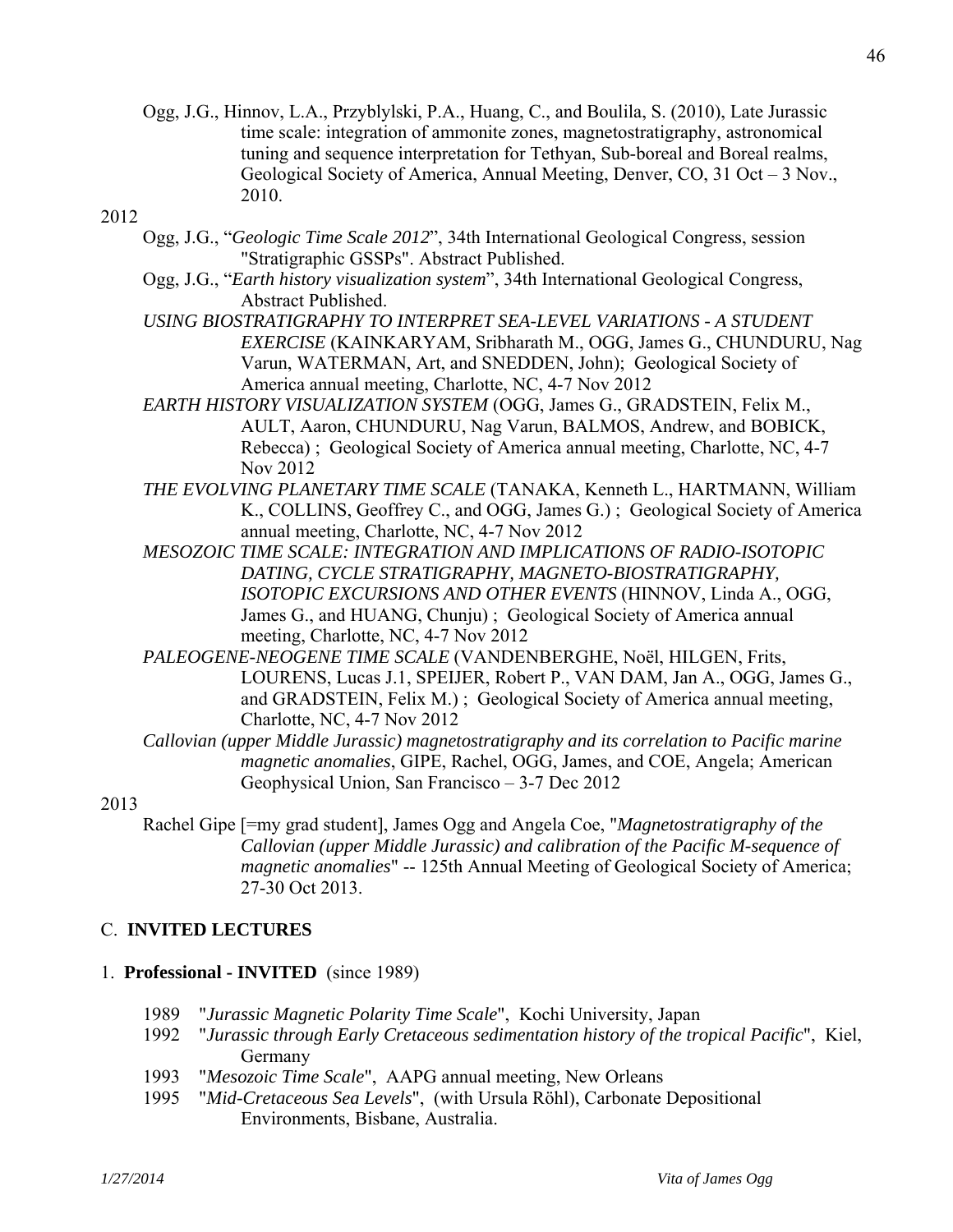- 1996 "*Cretaceous Time Scale*", Amoco Petroleum (Houston)
- Aug, 1996 -- 29th International Geological Congress, Beijing, China, Invited speaker and short-course "*Quantitative Stratigraphy*" (*however, in June, I had to decline due to overload of other commitments, and lack of travel support*)
- 1997 "*Milankovitch Cycles and Stratigraphy*", Oslo (Norway)
- 1997 **Keynote**: European Geoscience '98 convention (April, 1998, Birmingham, England): "*Ingredients, Cooking and Serving of the Mesozoic-Cenozoic Time Scale*"
- 2000 International Geological Congress -- **Keynote** presentations, (Rio de Janeiro, August 2000):
	- U. Röhl, J.G. Ogg and G. Wefer (2000) "*Astronomical tuning of the Paleocene time scale*"
	- Ogg, J.G., and F. Gradstein (2000) "*Perspectives on the Geological Time Scale for the 21st Century*"
	- plus, Convener of the symposium "*Stratigraphy in the 21st Century*"
- 2003 Ogg, J., 2003. "*The CHRONOS Network for Earth History Databases*", Paléoceanographie du Mésozoïque (Mesozoic Paleoceanography), Réunion specialize de la Société géologique de France, Paris 10-11 July 2003.
- 2004 Ogg, J., 2004. *Mesozoic Time Scale 2004*. International Geological Congress, Florence, Italy, August 2004.
	- Ogg, J., 2004. *Boundary Stratotypes: Preserving the foundations of the International Geologic Time Scale*. International Geological Congress, Florence, Italy, August 2004.
	- Ogg, J., 2004. *Status of the Quaternary*. International Geological Congress, Florence, Italy, August 2004.
	- Ogg, J., 2004. "*Demerara Rise paleolatitudes and the history of the Gulf of Mexico*". Ocean Drilling Program Leg 207 conference, Caens, France, Sept 2004.
- 2005 **Keynote**: Ogg, J., 2005. *Geologic Time Scale 2004*, -- SEPM International Conference on Geologic Problem Solving with Microfossils, Houston, Texas, 6-11 March 2005. This was followed by an open roundtable led by Jim Ogg and Felix Gradstein.
	- Ogg, J.G. "*Geologic Time Scale 2004*", International Symposium on Triassic Chronostratigraphy and Biotic Recovery, Chaohu, CHINA, 23-25 May 2005.
	- "*International Geologic Time Scale*", Nanjing University, China, May 2005.
	- "*Geologic Time Scale"*, GeoForschungsZentrum Potsdam, July 2005.
	- "*Cretaceous Time Scale*", International Cretaceous Symposium, Neuchatel, SWITZERLAND, September 2005.
- 2006 Ogg, J.G. "*Mesozoic-Cenozoic Chronostratigraphic Charts*", AAPG, Houston, TX, April 2006.
	- Ogg, J.G., and Lugowski, A., "*TimeScale Creator*", AAPG, Houston, TX, April 2006.
	- Ogg, J.G. "*Status of Geologic Time Scale and the Time-Scale Creator Visualization System*". German Stratigraphic Commission, Frankfurt, Germany, 15 Nov 2006.
	- **Keynote**: Ogg, J., "*Mesozoic chronostratigraphy*" GSA Penrose, Chronostratigraphy: Beyond the Global Standard Stratotype and Point. Schoss Seggau, Austria, 3-9 June 2006.
	- **Opening Keynote**: Gradstein, F.M., and Ogg, J.G.. "*Geologic Time Scale 2004 Why, How, and Where Next!*" 7th International Congress on the Jurassic System, Krakow, Poland, 6-18 Sept 2006.
		- plus, Convener of the symposium "*Cyclostratigraphy and Magnetostratigraphy*"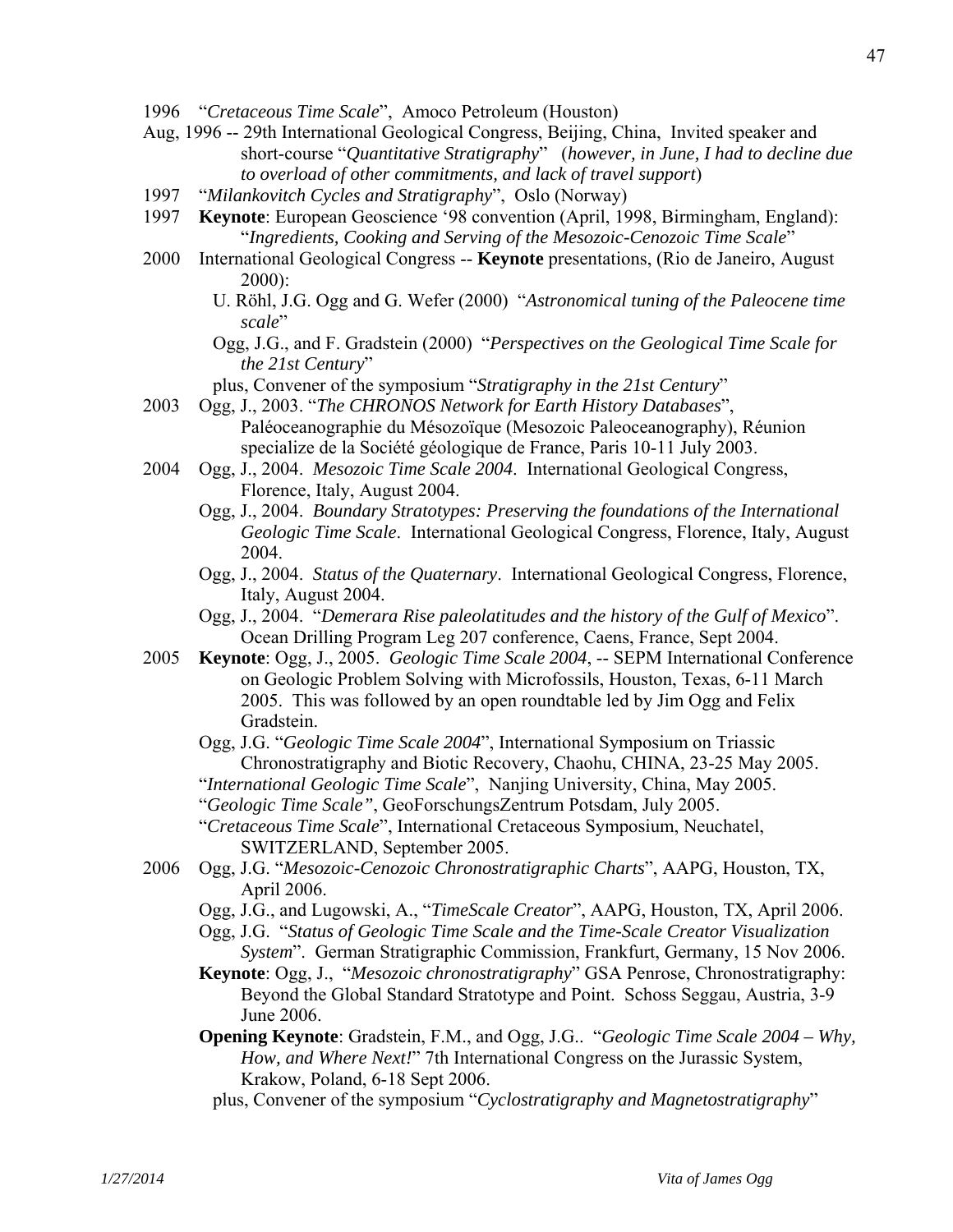- Ogg, J.G., and Hinnov, L.A. "*Astronomical Scaling of Stages within the Cretaceous and Triassic*". XIth International Congress for Mathematical Geology, Liege, Belgium, 3-8 Sept 2006.
	- plus, Organizer and Convener of the symposium "*Recent developments in the geologic time scale using orbital tuning*"
- Röhl, U., and Ogg, J.G. "*Astronomical-scaling of the Early Paleogene: Integrative Stratigraphy for the Paleocene-Eocene*". XIth International Congress for Mathematical Geology, Liege, Belgium, 3-8 Sept 2006.
- 2007 **Geological Society of Australia** (invited presentation; Canberra, Apr., 2007), *Russian Black Gold: Russian petro-geology and petro-politics*. [NOTE: Received award for *Best GSA Presentation*, 2007]

 International Congress on Permian and Carboniferous (Nanjing, China; June, 2007) – *Opening Address* (in my role as ICS Secretary General).

- International Congress on Ordovician and Silurian (Nanjing, China; July, 2007) *Closing Address* (in my role as ICS Secretary General).
- International Quaternary Research Association Congress (invited presentation; Cairns, Australia; Aug, 2007) – *Formalizing the Quaternary The Perspective of the International Commission on Stratigraphy (ICS)* (in my role as ICS Secretary General).
- Novazem (invited presentation conference on Barents Sea hydrocarbon exploration; Oslo, Norway; Oct, 2007) – *TimeScale Creator Pro*.
- Geoscience Australia (invited seminar, Canberra; Dec., 2007) "*Integrated Time Scales for Phanerozoic: Databases & Tools, and applications within Geoscience Australia*".
- American Geophysical Union (**Invited Keynote**; San Francisco; Oct, 2007) *Story in the Sediments: Jurassic-Cretaceous Paleoceanography*.
- 2008 Hinnov, L.A., Ogg, J., Applications of the sedimentary record of astronomically-driven paleoclimate oscillations and trends, AAPG Annual Convention, San Antonio, TX, 20-23 April. (*SEPM Excellence in Oral Presentation Award*).
- *International Geological Congress*, Oslo, Norway, August 2008. [Gradstein, F.M., and Ogg, J.G. were joint-conveners of a session on the geologic time scale.]
	- **Opening Keynote**: Ogg, J.G., *The International Geologic Time Scale Status of boundary definitions*.
	- Gradstein, F.M., and Ogg, J.G., *Recent developments in the geologic time scale*.
	- Hinnov, L., and Ogg, J.G., *An astronomical time scale for the Mesozoic Era*.
	- Menning, M., and Ogg, J.G., *A Middle and Late Permian time scale calibrated by cycles and radio-isotopic age determinations*.
	- Hinnov, L., and Ogg, J.G., *Solving Earth history problems with the Astronomical Time Scale*.
	- Hinnov, L., Lockair, R., and Ogg, J.G., *The Cretaceous astronomical time scale*.
	- Hinnov, L., and Ogg, J.G., *Construction of the Cretaceous astronomical time Scale. Part 1: Early Cretaceous*.
	- Lockair, R., Hinnov, L., and Ogg, J.G., *Construction of the Cretaceous astronomical time Scale. Part 2: Late Cretaceous*.
- *Geological Society of America* annual meeting, Houston, October 2008. [Hinnov, L., and Ogg, J.G. were joint-conveners of a session on cycle stratigraphy.]
	- Lockair, R., Hinnov, L., and Ogg, J.G., *The Cretaceous Astronomical Time Scale*.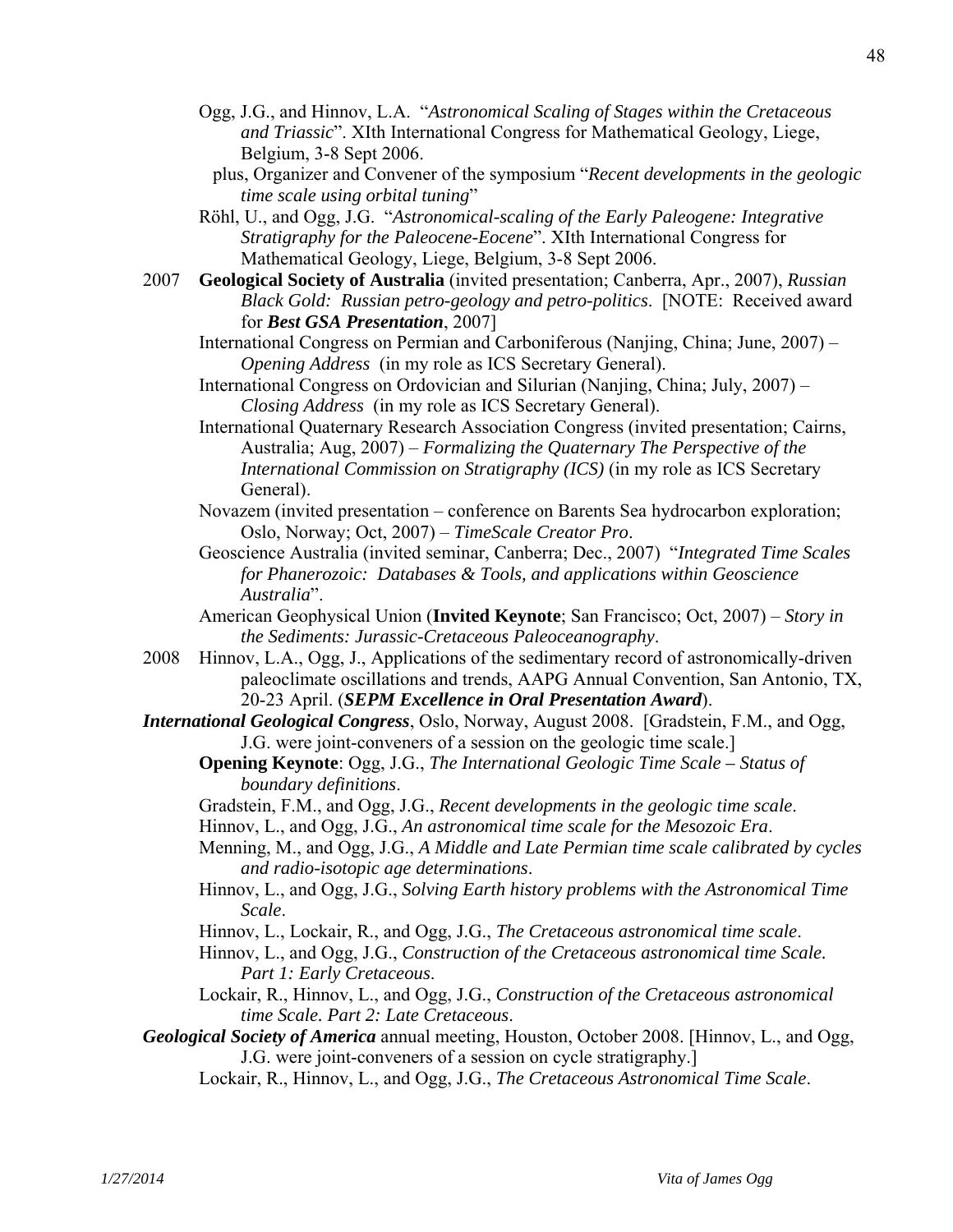Boulila, S., Ogg, J.G. (presenter), Galbrun, B., and Hinnov, L., *Pacific Spreading Rates during Middle Jurassic through Early Cretaceous: Astronomical Cycle-Derived Durations of M-Sequence Polarity Chrons*. Hinnov, L., Lockair, R., Ogg, J.G., and Huret, E., *Absolute Age of the Cretaceous-Paleogene Boundary at the Precessional Scale*.

#### 2009

- Linda Hinnov and James Ogg (invited talk), 16 Dec 2009. *Mesozoic cyclostratigraphy, the 405-kyr orbital eccentricity metronome, and the Astronomical Time Scale*. AGU Annual Meeting.
- Invited Shortcourse: *The TS-Creator © stratigraphic database and visualization package*. James G. Ogg, Felix M. Gradstein, and Adam Lugowski. North American Micropaleontology Section, SEPM Meeting: Geologic Problem Solving with Microfossils II, (March, 2009)..

#### 2010

- Invited Shortcourse: *The TS-Creator © stratigraphic database and visualization package*. James G. Ogg, Felix M. Gradstein, and Adam Lugowski. 28 January 2010. Natural History Museum, Olso, Norway.
- Invited Shortcourse: *The TS-Creator © stratigraphic database and visualization package*. James G. Ogg. 28 July 2010. Nanjing Institute of Paleontology and Geology, Nanjing, China.

#### 2012

- Invited Shortcourse: *The TS-Creator stratigraphic database and visualization package*. James G. Ogg. May 2012. Lundin Petroleum, Oslo, Norway.
- Invited Shortcourse: *The TS-Creator stratigraphic database and visualization package*. James G. Ogg. May 2012. Statoil Petroleum, Stavanger, Norway.
- Ogg, J.G. (invited talk). *Geologic Timescale 2012*. New Zealand GNS, Lower Hutt, New Zealand, 20 July 2012.
- Ogg, J.G. (invited talk). *Geologic Timescale 2012*. Geoscience Australia (Australia geological survey); Canberra, Australia, 2 August 2012.
- Invited Shortcourse: *The TS-Creator stratigraphic database and visualization package*. James G. Ogg. Oct 2012. Maersk Petroleum, Copenhagen, Denmark.

 *Geological Society of America* annual meeting, Charlotte NC, November 2012. [Ogg, J.G., Hinnov, L.A., and Schmitz, M. were joint-conveners of two sessions with total of 30 papers on integrated Earth history.]

#### 2013

 Invited Workshop: *TimeScale Creator and the 2012 Time Scale*. James G. Ogg and Gabi Ogg. 46th Annual Palynology Meeting (N.Amer. Micropaleontology Society; Canadian Association of Palynologists; American Assoc. Stratigraphic Palynology; San Francisco, 20-24 Oct 2013)

#### 2. **Professional - Submitted Presentations at meetings** (past twenty years)

- 1993 Gradstein F M; Hardenbol Jan; Agterberg F P; Ogg J G; Huang Z., 1993. *A Mesozoic time scale*. Seventh meeting of the European Union of Geosciences, 1993.
- 1994 "*Oxfordian Magnetic Polarity Time Scale*", 4th International Jurassic Congress, Mendoza, Argentina
- 1994 "*Early Triassic Magnetic Polarity Time Scale*", (with Stefania Graziano), American Geophysical Union Annual Meeting, San Francisco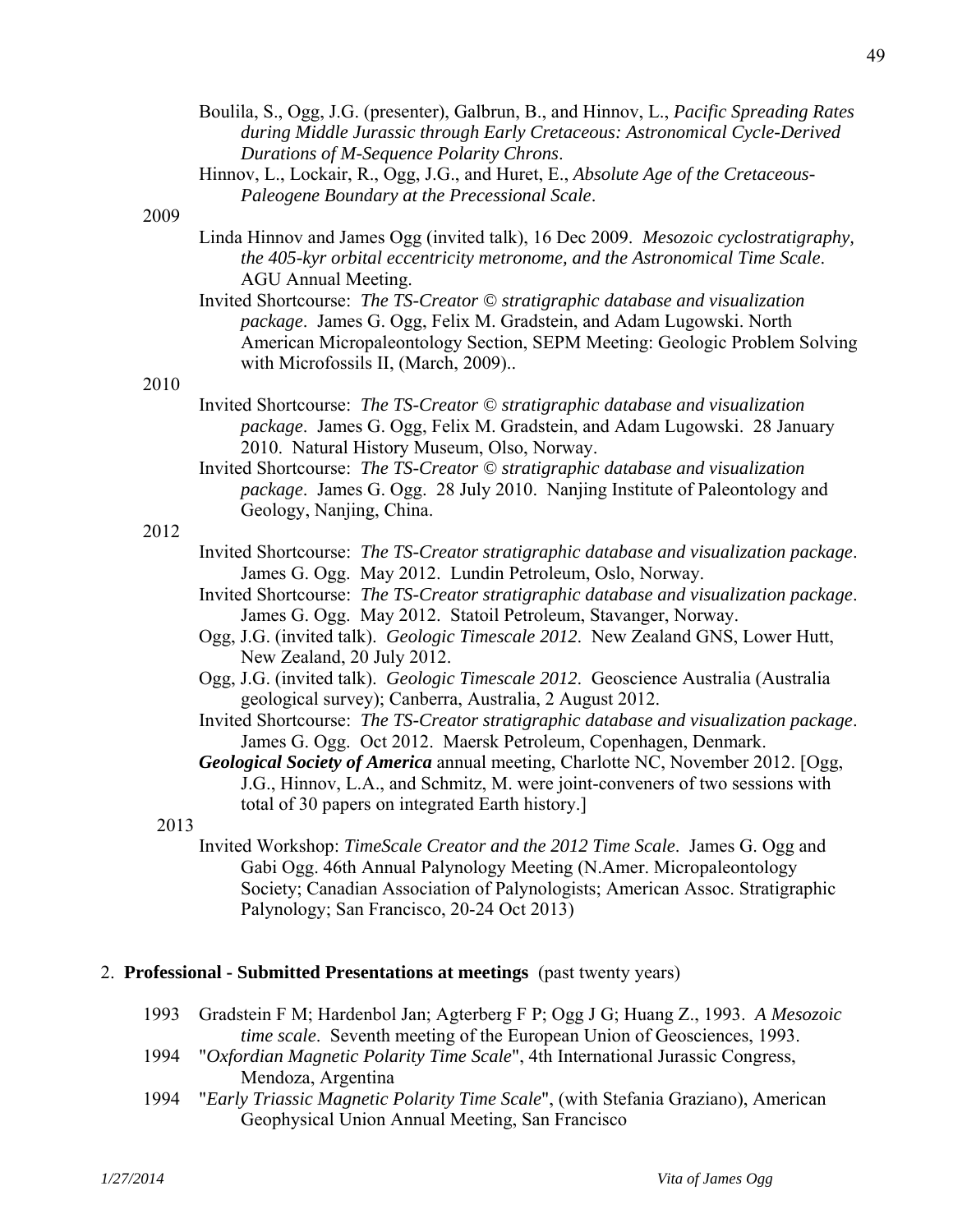- 1995 "*Aptian-Albian Sea-Level History*", (with Ursula Röhl), German Ocean Drilling Program, Münich
- 1997 "*Oxfordian Magnetic Time Scale*", (with Angela Coe), American Geophysical Union annual meeting, San Francisco
- 1998 "*Oxfordian Magnetic Time Scale*", (with Angela Coe) 5th International Jurassic Congress

 "*Magnetostratigraphy of the Blake-Nose transect*", (with Leon Bardot), Ocean Drilling Program conference, Granada, Spain (Feb, 1999)

- "*Paleolatitude history of the Florida Margin*", (with Leon Bardot), Ocean Drilling Program conference, Granada, Spain (Feb, 1999)
- 1999 "*Astronomical tuning of the Danian time scale*", (with Ursula Röhl and Tricia Geib), Geological Society of America annual meeting, Denver
	- "*Astronomical tuning of Aptian-Albian boundary interval: Oceanic Anoxic Event 1b through Lower Albian magnetic polarity Subchron M"-2r*", (with Ursula Röhl and Tricia Geib), American Geophysical Union annual meeting, San Francisco
- 2000 Gradstein Felix M; Ogg James G. (2000). *Reflections on the geological time scale*. Second Romanian symposium on Palaeontology, 2000.
- 2001 C. Zhang and J.G. Ogg,, "*Paleomagnetic Software for Research and Undergraduate Education*", Geological Society of America (Boston, Nov 2001).
- 2003 Cervato Cinzia; Huber B; Keane C; Leckie M; Marshall C R; Ogg J; Sikora P; Wardlaw B. 2004. *CHRONOS network for Earth system history; development of integrated databases and toolkits accessible through a common portal*. Geological Society of America, 2003 annual meeting, 2003.
- 2004 Ogg, J., Gradstein, F.M., and Smith, A.G., 2004. *Geologic Time Scale 2004*. Geological Society of America (Rocky Mountain and Cordilleran 100th annual meeting), Boise, Idaha, May 2004.
	- Ogg, J., 2004. *Cenozoic-Mesozoic Time Scale 2004*. Geological Society of America Annual Meeting, Denver, Colorado, November 2004.
	- Smith, A., and Ogg, J., 2004. *Paleozoic-Precambrian Time Scale 2004*. Geological Society of America Annual Meeting, Denver, Colorado, November 2004.
	- Cervato Cinzia; Bowring Samuel A; Fils Doug; Hinnov Linda; Huber Brian; Leckie Mark; Marshall Charles; Ogg James G; Sadler Peter; Wardlaw Bruce R. 2004. *CHRONOS network for Earth system history; integrated databases and toolkits accessible through a common portal; www.chronos.org*. Geological Society of America, Rocky Mountain Section, 56th annual meeting; Geological Society of America, Cordilleran Section, 100th annual meeting, 2004.
- 2005 Gradstein Felix M; Ogg James G. (2005). *A geologic time scale 2004; why, how, and where next!.* North American Paleontology Convention, Dinosaurs to Dinoflagellates, 2005.
	- Ogg, J., 2005. *Geologic Time Scale*. The International Symposium on Triassic Chronostratigraphy and Biotic Recovery, Chaohu City, Anhui Province, The People's Republic of China, 23-25 May 2005.
	- Ogg, J., 2005. *Cretaceous chronostratigraphic charts and a display interface*. 7th International Symposium on the Cretaceous, Neuchatel, Switzerland, 5-9 Sept 2005.
	- Ogg, J., 2005. *Revised SEPM Mesozoic-Cenozoic Sequence Chronostratigraphy Charts*. Geological Society of America annual meeting, Salt Lake City, October 2005. [This included demonstrations of TimeScale Creator visualization software.]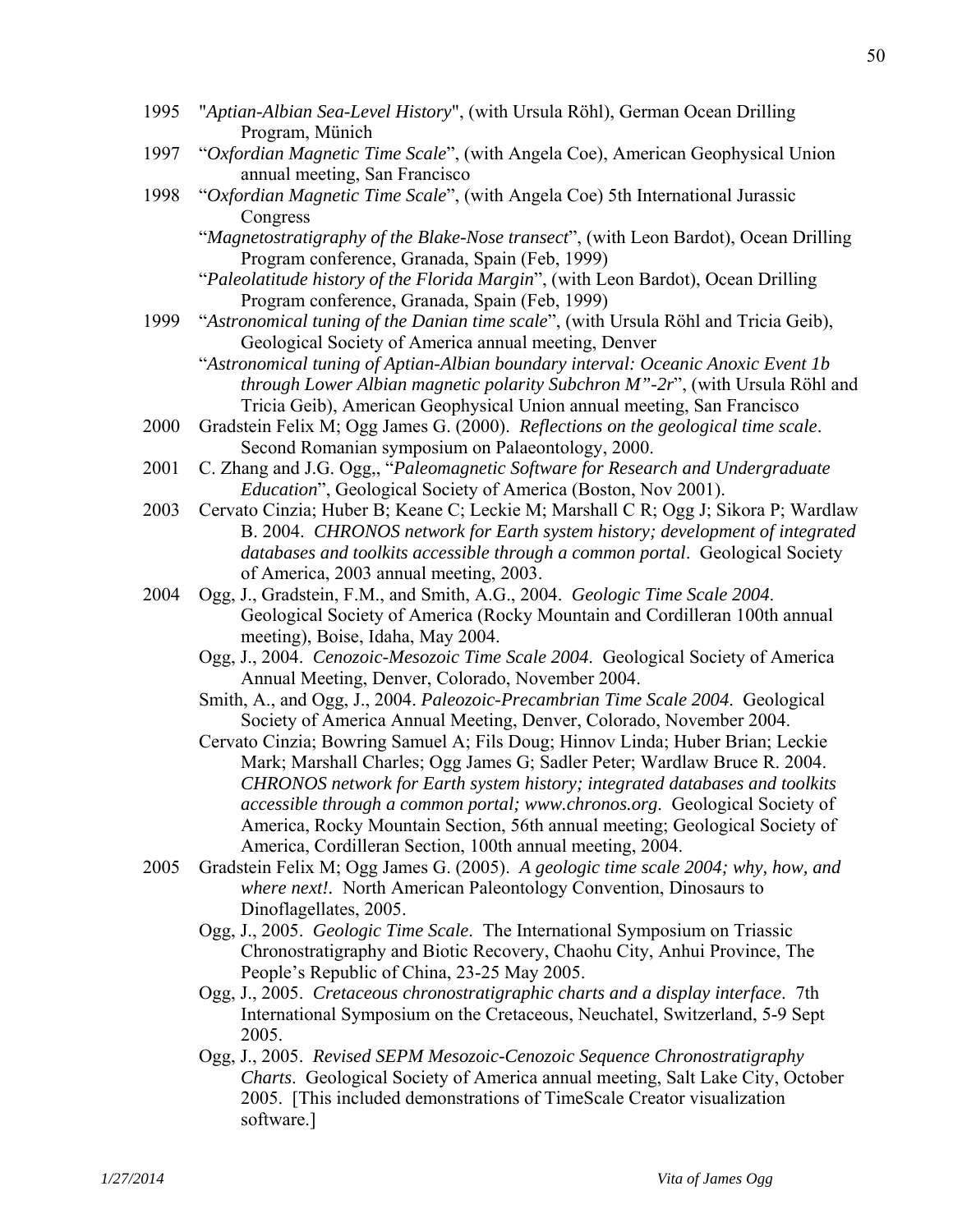- 2006 Ogg, J., and Van Couvering, J. "*Time Scale on the Internet: Transparent Consensus and Interactive Upgrades*". GSA Penrose, Chronostratigraphy: Beyond the Global Standard Stratotype and Point. Schoss Seggau, Austria, 3-9 June 2006.
	- Ogg, J.G., and Przybylski, P. "*Jurassic chronostratigraphic charts and a display interface: 1. Hettangian through Aalenian*". 7th International Congress on the Jurassic System, Krakow, Poland, 6-18 Sept 2006.
	- Przybylski, P., and Ogg, J.G. "*Jurassic chronostratigraphic charts and a display interface: 2. Bajocian through Tithonian*". 7th International Congress on the Jurassic System, Krakow, Poland, 6-18 Sept 2006.
	- Ogg, J.G., "*Status and Recommended Definition for Quaternary*", and "*TimeScale Creator*" at International Commission on Stratigraphy, Leuven, Belgium, September 2006.
- 2007 International Congress on Permian and Carboniferous (Nanjing, China; June, 2007) Poster – *Carboniferous Time Scale*
	- International Congress on Permian and Carboniferous (Nanjing, China; June, 2007) Poster – *Permian Time Scale*
	- International Congress on Permian and Carboniferous (Nanjing, China; June, 2007) Poster (2<sup>nd</sup> author) – *A Middle and Late Permian time scale*
	- Geological Society of America (Denver; Oct, 2007) *TimeScale Creator Visualization System of Earth History*.
	- American Geophysical Union (San Francisco; Oct, 2007) -- Przybylski, P., and Ogg, J.G. "*Calibration of Pre-M25 Marine Magnetic Anomalies: Magnetic Polarity Composite of Late Callovian Through Kimmeridgian*".
- 2008 *[I stopped this heading, because it is partly redundant with above]*

## 3. **Popular and Educational (" invited")** (past ten years)

- 1989 "*Mesozoic Paleoceanography*", Purdue University
- 1990 "*Evolution of the Nepal Himalayas*", Purdue University
- 1991 "*Milankovitch Cycles and the Ocean*", Purdue University
- 1994 "*The Ancient Pacific Ocean*", University of Cincinnati
- 1994 "*Jurassic Paleoceanography*", University of Texas at Dallas
- 1995 "*Massive Disruption of the Global Carbon Cycle during Geological Time*", New York University
- 1996 "*Cretaceous Paleoceanography*", ETH (Zurich, Switzerland)
- 1997 "*The Day the Dinosaurs Died*", Purdue University (Discovery lecture) *Same lecture:* University of Cincinnati *Same lecture:* University of Maine *Same lecture:* IUPUI (Indianapolis)
- 1999 "*It's Got Rhythm*", Inst. Geol. & Geophys., New Zealand "*The Day the Dinosaurs Died*", Inst. Geol. & Geophys., New Zealand "*The Day the Dinosaurs Died*", New Zealand Astronomical Society (Wellington) "*The Day the Dinosaurs Died*", Dept. Geophysics, University of Munich
- 2002 "*Ocean Drilling and Dinosaur Extinction*", Cumberland School (grade school class), Lafayette, IN (Jan, 2002)
	- "*Superplumes and Ocean Drilling*", Dept. Geoscience, Eastern Illinois University, Charleston, IL (March, 2002)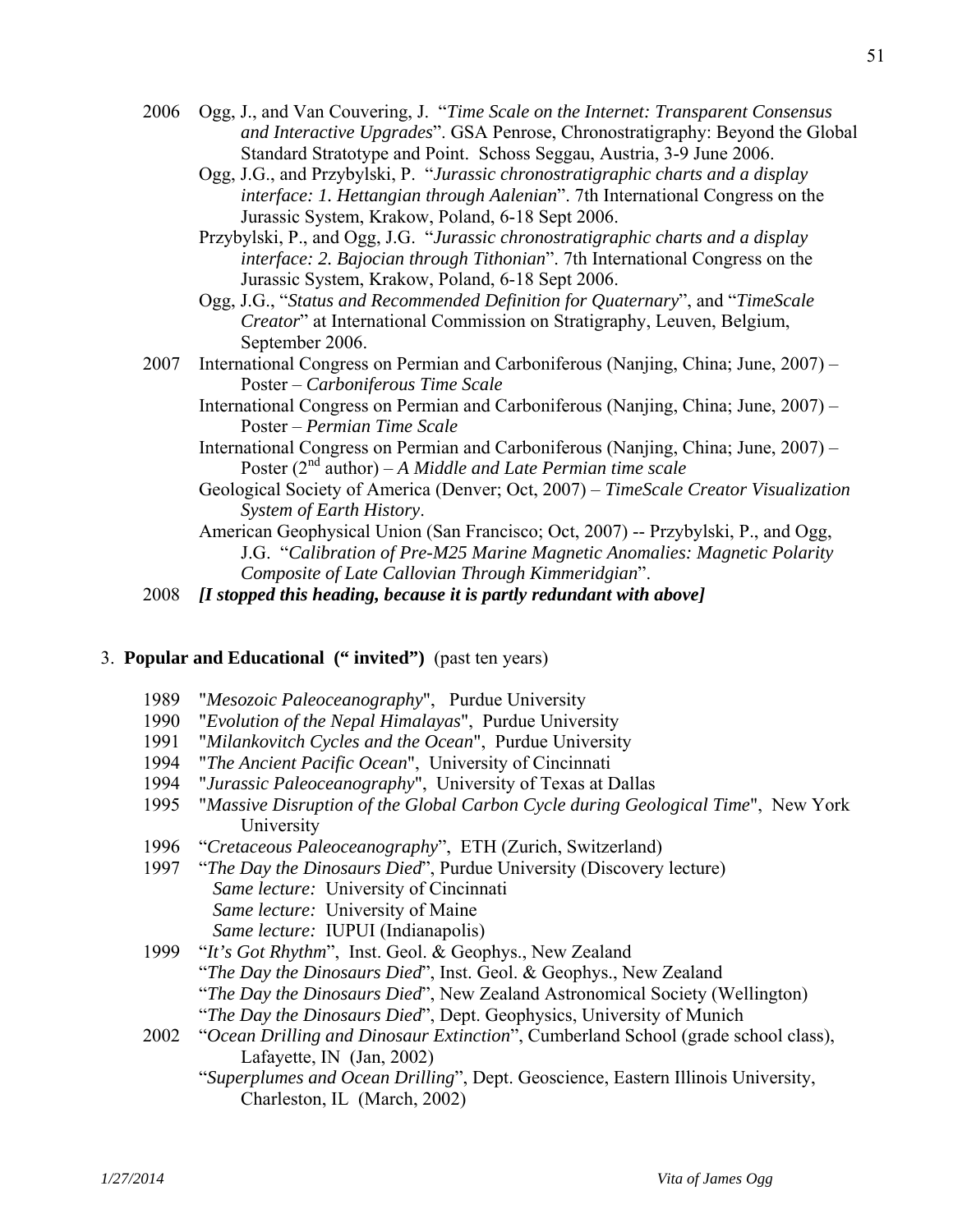- 2003 "*Ocean Drilling and Dinosaur Extinction*", Happy Hollow School, West Lafayette, IN *(total of three*  $5^{th}$  *grade classes; 80 students)* (Oct., 2003)
	- "*Super-Greenhouse from a Super-Plume: Ancient Climate Evidence from the Deep Sea*", part of "Our Changing Climate" series, Wabash Area Lifetime Learning Association (WALLA), Morton Center, West Lafayette *(65 people attended)*  (Apr., 2003)
- 2004 "*Progress and Challenges with the Mesozoic Time Scale"*. NORGES project (consortium of petroleum companies), Oslo, Norway, Sept 2004.
	- "*International Geologic Time Scale*", ExxonMobil Corporation, Houston, Texas, 15 March 2004.
- 2005 "*Interactive Bio-Chrono-Sequence Stratigraphic Charts"*. NORLEX workshop on Some Recent Developments in Stratigraphy, Oslo, Norway, 30 Sept 2005.
	- "*Geologic Time Scale 2004*", University of Florida, Gainesville, Florida, 13 January 2005.
	- "*Geologic Time Scale 2004"*, Florida State University, Tallahassee, Florida, 14 January 2005.
	- "*From Russia with Love*" (Note: it is actually about Russian petro-politics). Invited presentation -- NORLEX, Recent Developments in Stratigraphy with reference to offshore Norway, Oslo, NORWAY, October 2005.
- 2006 "*TSCreator -- A New Tool in Stratigraphy and Time Scale Applications*". Geo Workshop, The Novaya Zemlya Project (sponsored by Oslo Museum of Natural History), 17-18 Feb 2006.
	- "*From Russia with Love*" (Note: it is actually about Russian petro-politics). Invited presentation – Norwegian Geological Society, Feb 2006.
- 2007 **Australian National University** (invited seminar; Canberra, Apr., 2007), *International Geologic Time Scale*.
	- **Geoscience Australia** (invited seminar; Canberra, May, 2007), , *From Russia with Love (of Money and Power)* [Russian petro-geology and petro-politics]
- 2008 **Arizona State University** (invited seminar; Tucson, Arizona; Feb, 2008) *Russian Black Gold (Petro-geology and Petro-politics)*
	- **ExxonMobil** (invited presentation; Houston; Feb, 2008) *TimeScale Creator Pro Visualization System* (and a workshop)
	- **ExxonMobil** (invited presentation; Houston; Feb, 2008) *Paleozoic time scale and sequence stratigraphy*
	- **Chevron** (invited presentation; Houston; Feb, 2008) *TimeScale Creator Pro Visualization System* (and a workshop)
	- **BP** (invited presentation; Houston; Feb, 2008) *TimeScale Creator Pro Visualization System* (and a workshop)
	- Purdue University (Discovery Lecture, EAS): "*Super-Greenhouses and Middle East Oil" (*14 Feb 08)
	- "*The Fishery Crisis*", part of "Sustainability" series, Wabash Area Lifetime Learning Association (WALLA), Morton Center, West Lafayette *(65 people attended)*  (Apr., 2008)
	- "*TSCreator Russian and Arctic databases*". The Novaya Zemlya Project (sponsored by Oslo Museum of Natural History), Nov, 2008.
- 2009 *From Russia "With Love": Oil, Gas, Money and Power*. EAS Seminar, Purdue University; 12 Feb 2009.
	- *Superplumes and Supergiants Oil of the Middle East*. Geoscience Australia, Canberra, Australia; June 2009.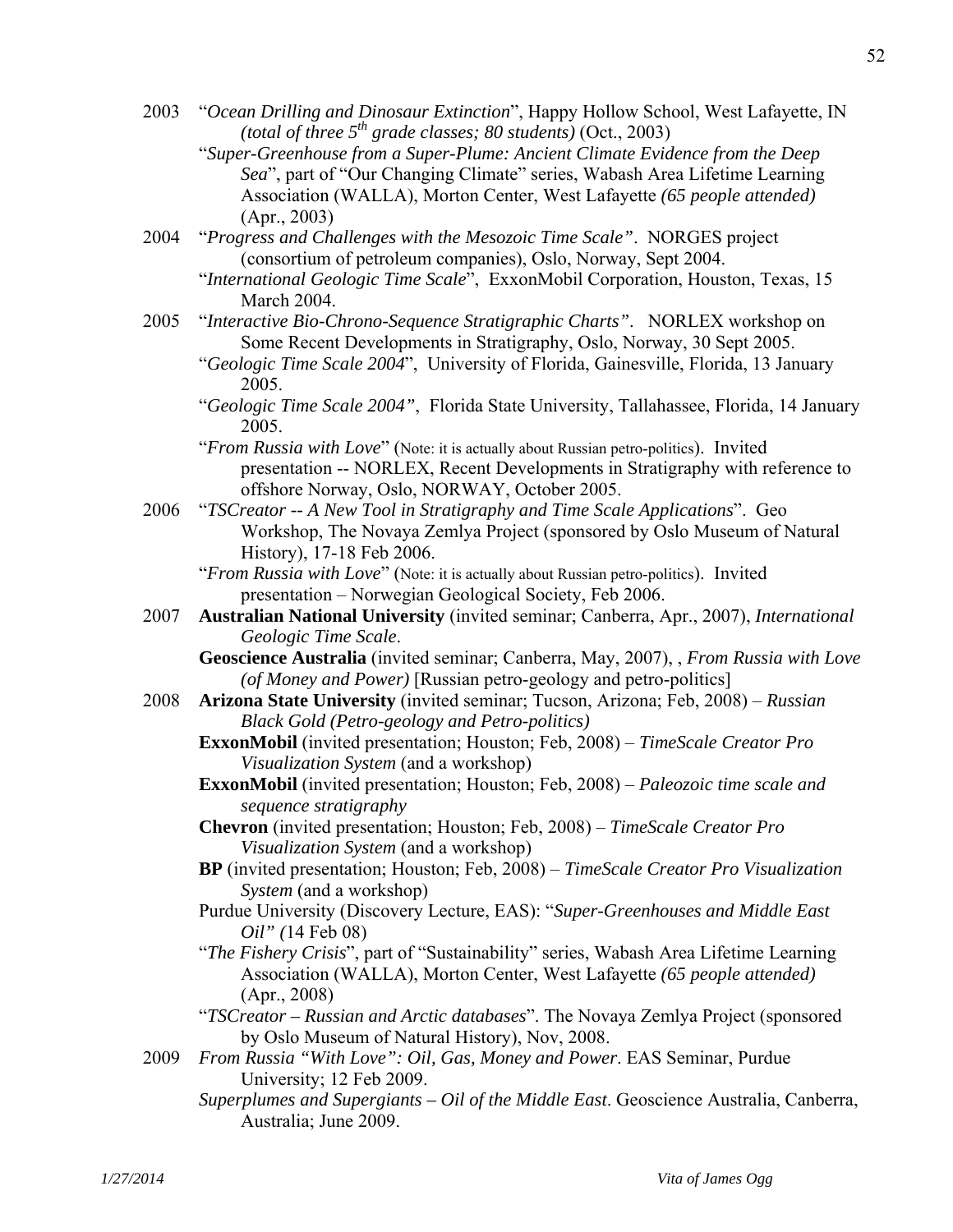[NOTE: for 2010 thrugh 2012, see "invited" presentations below]

- 2013 *Texas Oil Tycoons*, Geoscience Australia, Canberra; 30 July 2013 *Geologic TimeScale and Earth History Visualization*, China University of Geosciences,
	- Wuhan, China; 25 Sept 2013.
	- *Geologic TimeScale and Earth History Visualization*, Chengdu University of Technology; Chengdu, China; 27 Sept 2013
- 2014 *Texas Oil Tycoons*, Purdue University (Discovery Lecture, EAPS); 23 Jan 2014 *Geologic TimeScale and Earth History Visualization*, University of Leuben; Leuben, Belgium; 30 Mar 2014

## **4. INVITED PUBLICATIONS [Note: I stopped compiling after 2008; and merely noted these in the publication list as a "note"]**

 "*Jurassic magnetostratigraphy - review and compilation*" International Symposium on Jurassic Stratigraphy, Erlangen, Germany, Sept. l-8, l984.

 "*Jurassic magnetic polarity time scale*", invited chapter for *The Jurassic of the Circum-Pacific* (G.E.G. Westermann, editor; Elsevier Publ.), Jan, 1989.

 "*Magnetostratigraphic correlation of the Jurassic-Cretaceous boundary, Tethyan and English faunal realms*", invited paper for special issue *Cretaceous Research*, July 1991.

- "*Sedimentation rate curves and discontinuities from sliding-window spectral analysis of logs*", invited summary for *The Log Analyst*, (Dec.1990), [with reprint in Lamont *Borehole Group Logging Manual]*, Jan. 1991.
- "*Geologic time scale*" and "*Phanerozoic magnetostratigraphy*", invited compilations for the *AGU Handbook of Geophysics*, Nov. 1992.
- "*Mesozoic magnetic polarity time scale*". *in* de Graciansky, P.C., and Hardenbol, J., eds., Mesozoic and Cenozoic Stratigraphy of European Basins: Tulsa, SEPM Special Publication 60, 1998.

## **5. INVITED SHORT COURSES**

 Fall l988 -- Dipartmento Scienze della Terra, Universita della Calabria, Consenza, Italy -- Invited to present an intensive multi-day short course on "*Magnetostratigraphy*" at the state university.

 *[NOTE: One-day workshops of recent years are listed elsewhere]* 

## D. **OTHER PRESENTED PAPERS**

[See listing of *Published Abstracts and Summaries* for all years.]

## E. **OTHER PROFESSIONAL ACTIVITIES**

## 1. **Outreach products**

 We have concentrated on global distribution of free or at-cost teaching resources for Earth History. *The current (2008-2010) activities are summarized on the first pages of this Vita (after Teaching).*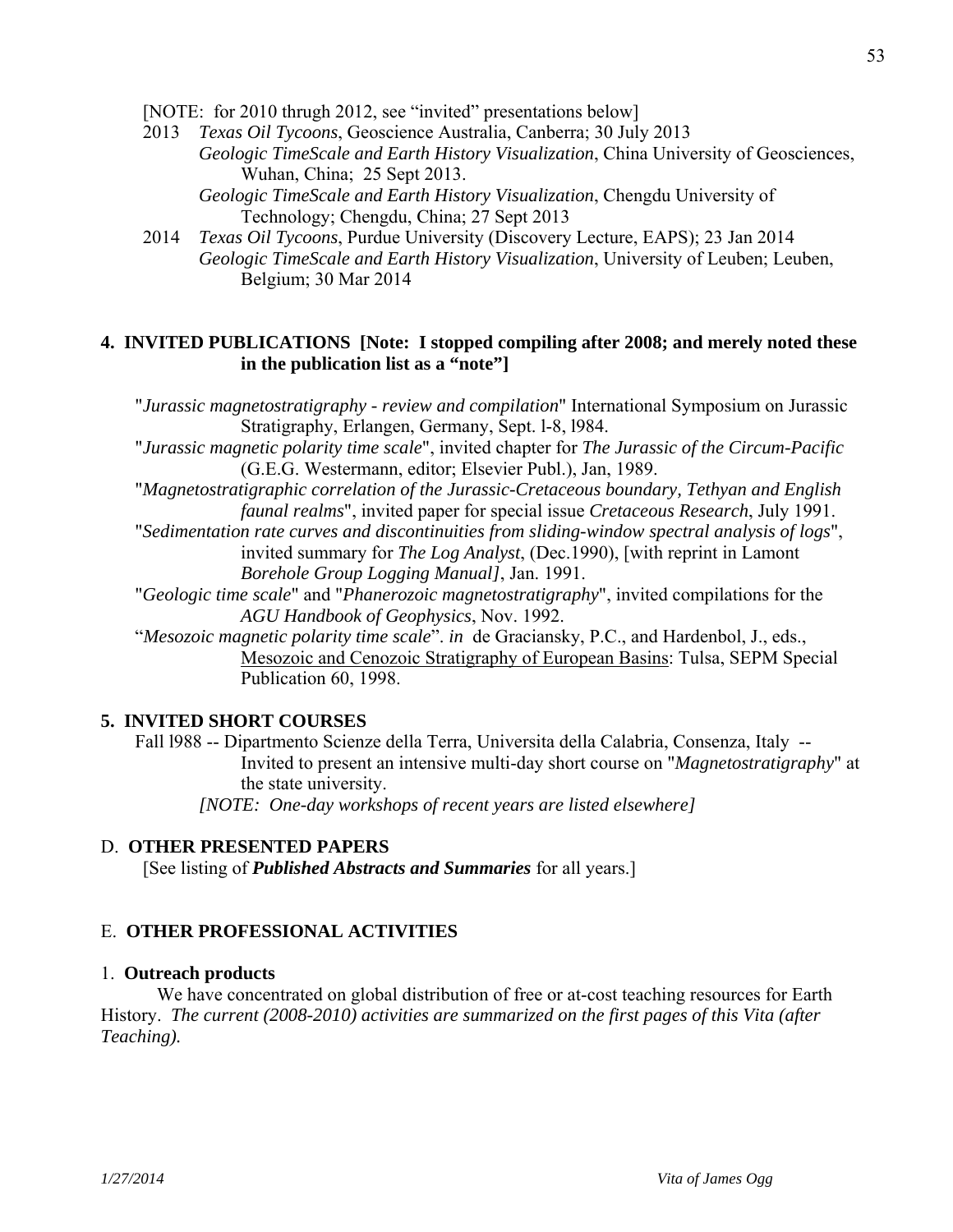- 2. **Invited Participant** *[NOTE: I stopped listing after 1995, because I was being constantly invited to participate in conferences, etc.; instead, Keynotes and special travel grants are indicated under Professional activities]*
	- l986 Sept. -- "Paleomagnetic Objectives for the Ocean Drilling Program", workshop sponsored by Joint Oceanographic Institutes (Davis, Calif.; travel support from U.S. Science Activities Council), report on recommendations published (l986, 27 pages)
	- l987 July -- "Second Conference on Scientific Ocean Drilling (COSOD II)", Strasbourg, France; participant in working group on Biota and Evolution in the Marine Environment; report on objectives for future drilling published (l988, about l50 pages)
	- l987 Sept -- Second International Symposium on Jurassic Stratigraphy, and Subcommission on Jurassic Stratigraphy (Lisbon, Portugal; served as Convenor of the Magnetostratigraphy Working Group, presented 3 papers (see publications); proceedings in press (l988, 3 volumes).
	- 1989 Mar -- "Co-chief's Review of the Ocean Drilling Program", Texas A&M (3 days)
	- 1989 Apr -- American Association of Petroleum Geologists, Annual Meeting, San Antonio (presented one paper; co-author on three others)
	- 1989 July -- 28th International Geological Congress,Washington, D.C. (presenting two papers; co-author on two others)
	- 1991 July -- "Indian Ocean Paleoceanography" workshop, Cardiff, Wales
	- 1991 Sept -- 3rd International Jurassic Symposium, Poitiers, France (presenting one paper, cochair session, chairman of working group)
	- 1992 Sept -- 4th International Paleoceanography Conference, Kiel, Germany (presenting two papers and one poster)
	- 1993 Apr -- American Assoc. Petroleum Geologists, Annual Meeting, New Orleans (presented one paper)
	- 1994 Jan & July -- Earth Systems Science Education, 2 meetings in Washington, D.C. (presented development of Purdue's courses)
	- 1994 Oct -- 4th International Jurassic Congress, Mendoza, Argentina (presented one paper, chairman of working group)
	- 1995 Jan -- Joint Oceanographic Institutions advisory committee (NSF), Washington, D.C.

## 3. **Journal Reviewer** (usually 7 papers per year)

 Geology Proceedings Ocean Drilling Program Earth and Planetary Science Letters Episodes Paleoceanography Earth Science Reviews

4. **Proposal Reviewer** (usually 4 proposals per year)

 NSF -- Earth Science, International Programs, Ocean Science NCAR -- Paleoclimate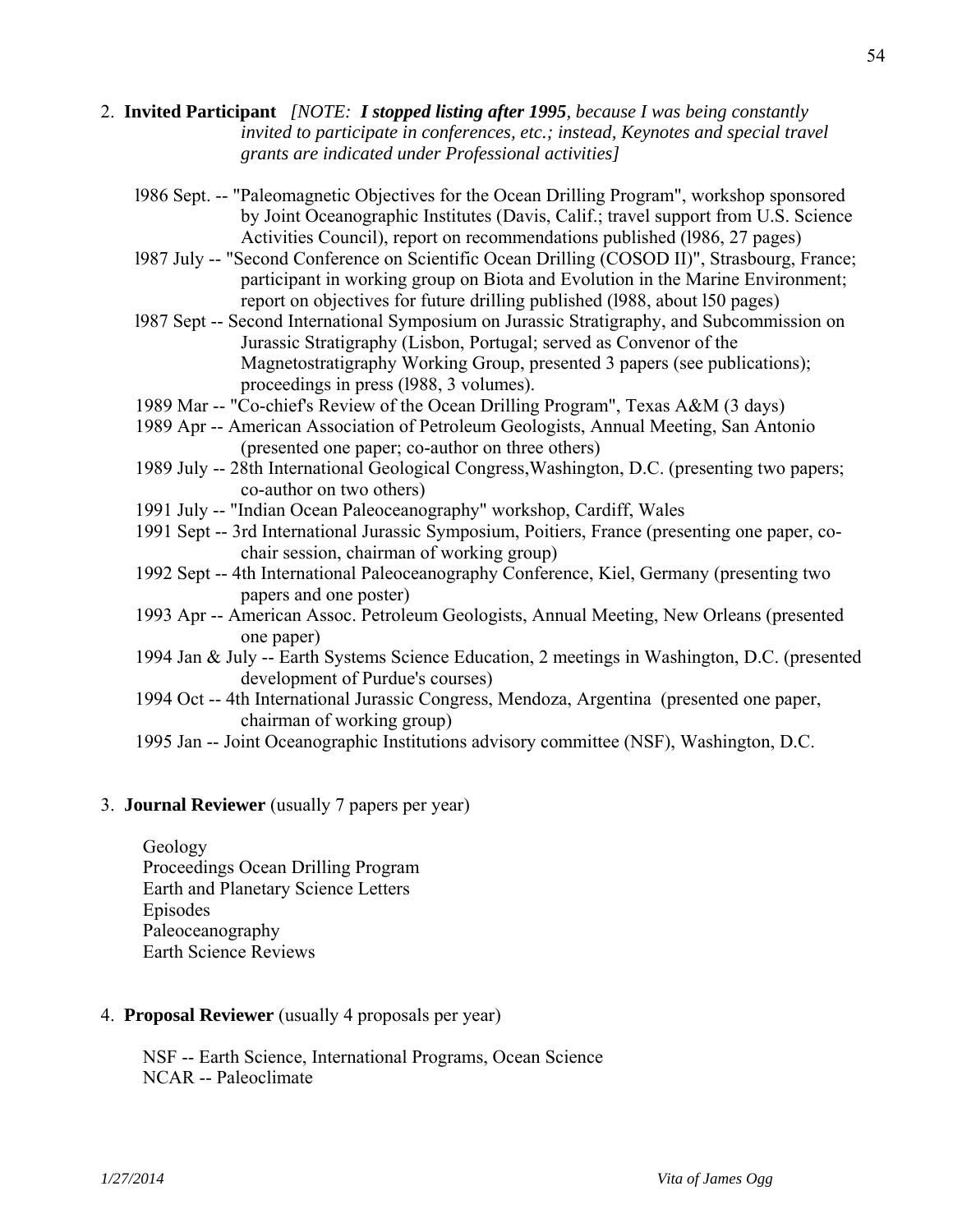5. **Book Reviewer** (usually 1 every 3 years)

*Principles of Sedimentation and Stratigraphy* (by S. Boggs, MacMillan Publ.) *World's Oceans*, A.C. Duxbury and A.B. Duxbury: W.C. Brown Publ.), *Oceanography: An Invitation to Marine Science* (by T. Garrison; Wadworth Publ.); and two other manuscripts for oceanography textbooks (not published, perhaps because I gave rather unfavorable reviews).

*The Earth System* (by J. Kastens, J. Kump and R. Crane; Prentice-Hall Publ.)

\*\*\*\*\*\*\*\*\*\*\*\*\*\*\*\*\*\*\*\*\*\*\*\*\*\*\*\*\*\*\*\*\*\*\*\*

## F. **FUNDING**

- 1. **Funding Table**  *(Principal Investigator, unless otherwise noted)*
- i. "*Tethyan Jurassic Pelagic Sediments*" (Co-investigator) NSF EAR78-10786, Aug,1978-Sept,1981 \$107,600
- ii. "*Magnetostratigraphy of the Late Jurassic, Northern Italy*" NSF travel grant, International Programs Division \$5000
- iii. "*Geomagnetic Polarity during the Jurassic*" (Co-investigator) NSF EAR8l-7739, July,1981-July,1983 \$99,979
- iv. "*Early Cretaceous Magnetic Polarity Time Scale, Milankovitch Climate Cycles, and Spreading Rates*" NSF EAR82-6263, Oct,1982-Mar,1984 \$48,241
- v. "*Magnetic Reversal History, Climate Cycles, and Ocean Spreading Rates during the Early Cretaceous*" NSF grant #INT82-l3069, Mar,1983-Aug,1985 \$4,780,
- vi. "*Jurassic and Early Cretaceous Tectonic and Sedimentation History of the Central Atlantic, Western Tethys and Pacific Ocean Basins*" (Co-investigator) NSF OCE82-07771, Oct,1982-Sept,1985 \$177,965
- vii. "*The Paleozoic-Mesozoic Boundary*" (Co-Investigator) NSF EAR84-19125, Jan,1985-Jan,1987 \$100,000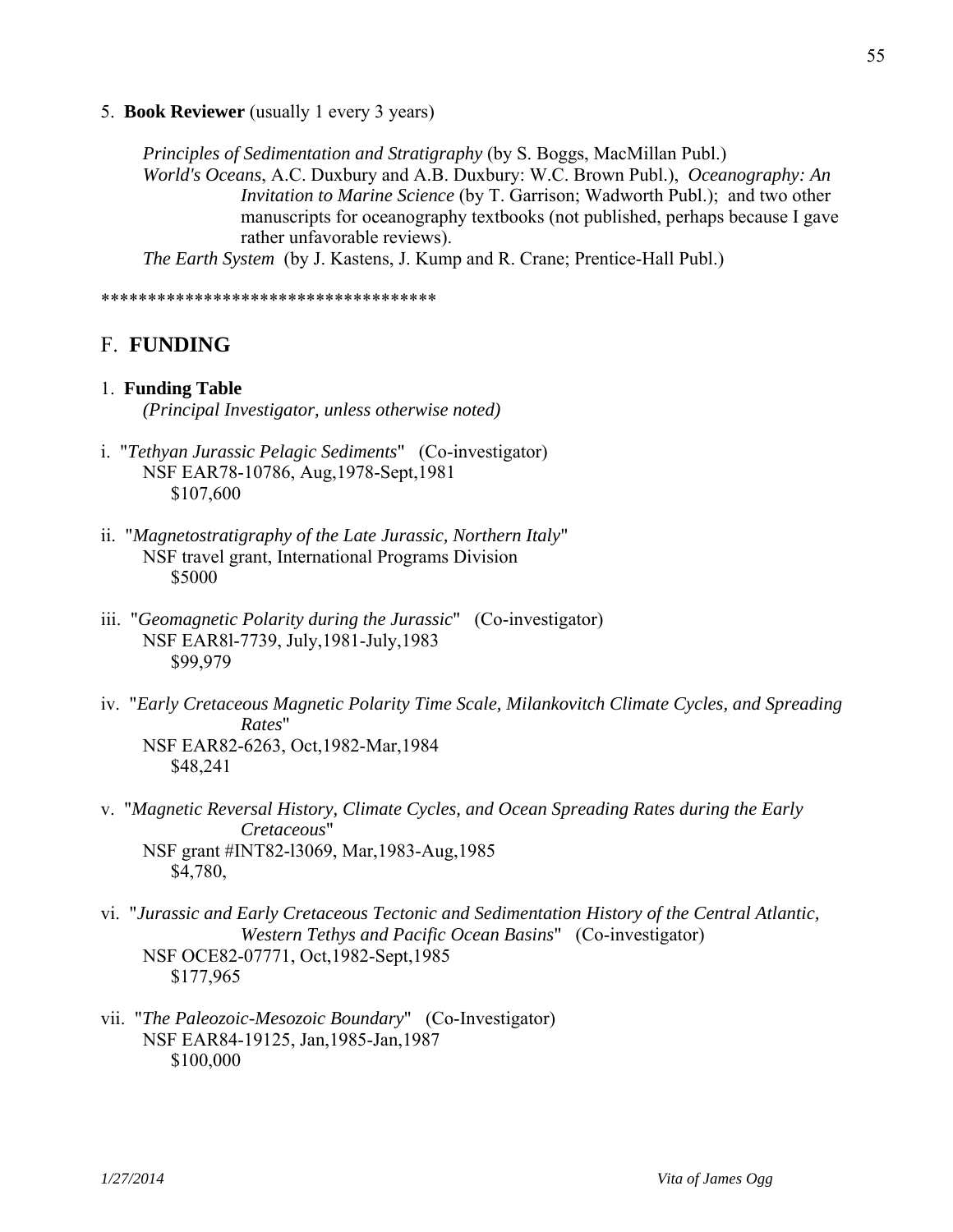- viii. "*A Magnetic Polarity Time Scale from the Early Triassic Stage Stratotypes (Sverdrup Basin, Canadian Arctic)*" NSF grants DPP-85209l0 *and* DPP87-44206, Apr,1986-July,1988 \$51,788 *and* \$32,028 respectively
- ix. "*Mesozoic Magnetostratigraphy and Correlation of Sediment Facies*" NSF (U.S. Science Support Program, Ocean Drilling Project) (through Texas A&M), #1892- 003; Sept,1985-Sept,1988 \$21,000
- x. "*Stability of the Magnetic Field during the Triassic-Jurassic Boundary Interval: A Test of 'Pulsation Tectonics'*"

 Purdue Research Foundation, Summer Faculty XL grant, Summer 1988 \$3900

- xi. "*Birth of the Indian Ocean*" NSF (U.S. Science Support Program, Ocean Drilling Project) (through Texas A&M), Sept,1988-August,1989 \$18,500
- xii. "*Stratigraphy of Eocene Sedimentation of the Monterrey Formation*" (Co-investigator) NSF Stratigraphy-Paleontology, July 1988 - July 1990 \$7,500 subcontract to Purdue University
- xiii. "*Magnetostratigraphy of the Missippian-Pennsyvanian Boundary*" Indiana Academy of Science, Apr 1989-Apr 1990 \$750
- xiv. "*Birth and Early History of the Indian Ocean*" NSF (U.S. Science Support Program, Ocean Drilling Project) (through Texas A&M), Mar 1989 - Oct, 1990 \$28,999
- xv. "*Sedimentation History of the Ancient Pacific, Ocean Drilling Project Leg 129, Western Pacific Ocean*"
	- NSF (U.S. Science Support Program, Ocean Drilling Project) (through Texas A&M), Nov 1989 - Nov 1990 \$20,228
- xvi. "*Old Pacific Crust and Jurassic Quiet Zone: Paleomagnetic and Rock Magnetic studies ODP Leg 129, East Mariana and Pigafetta Basins, Western Pacific Ocean*"
	- NSF (U.S. Science Support Program, Ocean Drilling Project) (through Texas A&M), Nov 1989 - Nov 1990

\$7,685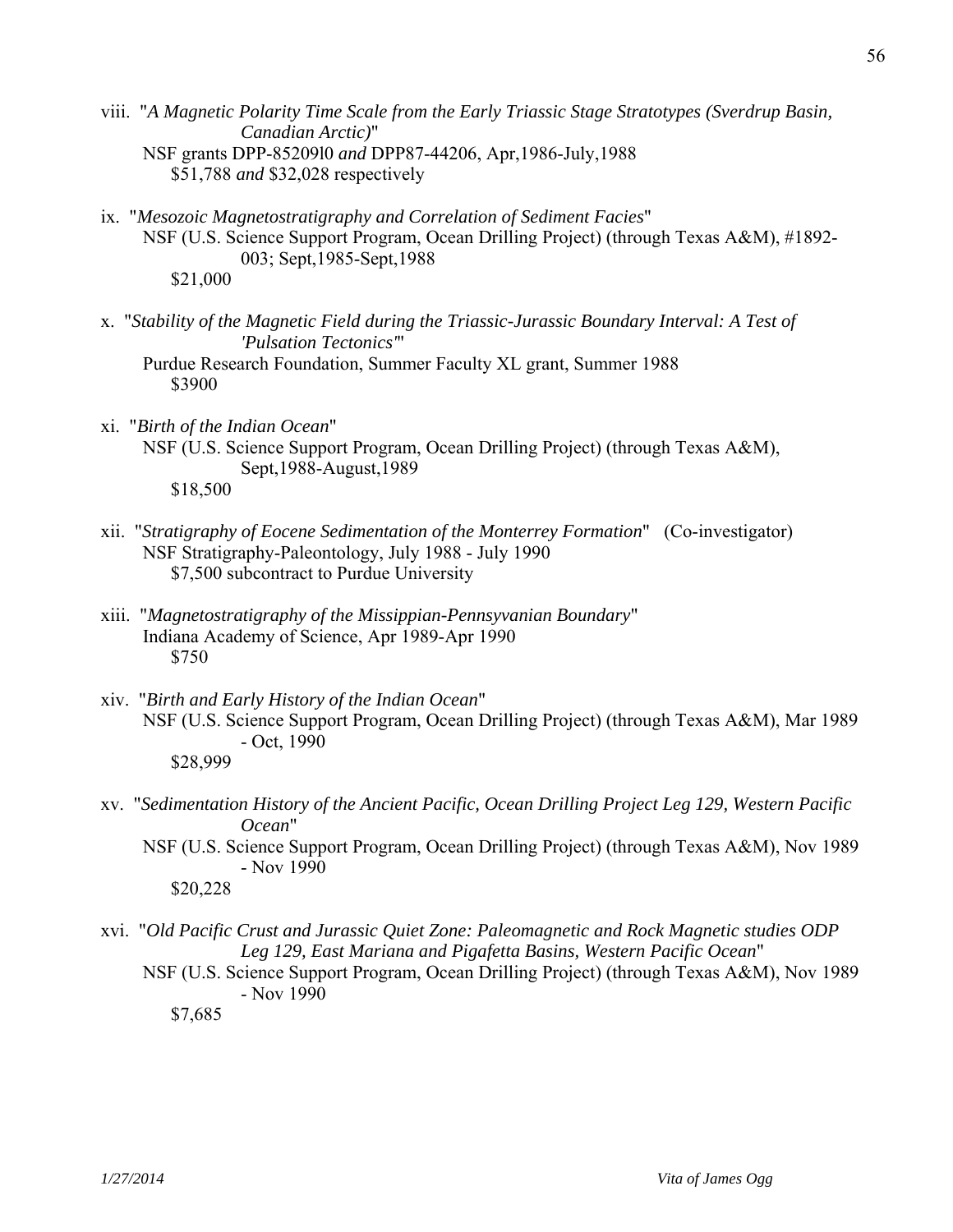xvii. "*Jurassic-Early Cretaceous Sedimentary Environments and Paleoceanography of the Pacific, Ocean Drilling Project Leg 129*"

 NSF (U.S. Science Support Program, Ocean Drilling Project) (through Texas A&M), May 1990-Nov 1991

\$22,000

- xviii. "*Origin of the Jurassic Quiet Zone and Paleolatitudinal Motion of the Pacific Plate, Ocean Drilling Program Leg 129*"
	- NSF (U.S. Science Support Program, Ocean Drilling Project) (through Texas A&M), May 1990 - Nov 1991 \$20,758
- xix. "*Formation of Pacific Atolls and Guyots during the Cretaceous, Ocean Drilling Program Leg 144*"
	- NSF (U.S. Science Support Program, Ocean Drilling Project) (through Texas A&M), May 1992 - Aug 1993 \$23,232
- xx. "*Development and Demise of Pacific Guyots*" NSF (U.S. Science Support Program, Ocean Drilling Project) (through Texas A&M), Oct, 1992 - Aug 1994 \$14,000
- The following two awarded grants had to be declined because of prior teaching or research commitments:
	- "*Oxfordian Time Scale -- Collaborative Program with University of Warsaw*" National Academy of Sciences, Aug, 1993-Aug, 1994 \$10,000
	- "*Eastern Mediterranean Climatic History, ODP Leg 161*" NSF (U.S. Science Support Program, Ocean Drilling Project) (through Texas A&M), Feb, 1995 - Feb, 1996 up to \$25,000, with additional \$15,000 upon completion of drilling leg
- xxi. "*IBM-Purdue Water-Climate Modelling Program*" (Co-Investigator) IBM Corporation, Jan. 1993 - Dec 1997  $$500,000$  direct funds  $+ $1,800,000$  equipment allowance
- xxii. "*Earth System Science Education Curriculum Development*" (Co-Investigator) NASA (Universities Space Research Association), July, 1993-June, 1996 \$75,000, plus additional \$50,000 travel allowance for July, 1992-June, 1997
- xxiii. *Paleomagnetic stratigraphy on Leg 171, western Atlantic* NSF (U.S. Science Support Program, Ocean Drilling Project) (through Texas A&M), Jan, 1997 - Jan, 1998

\$18,872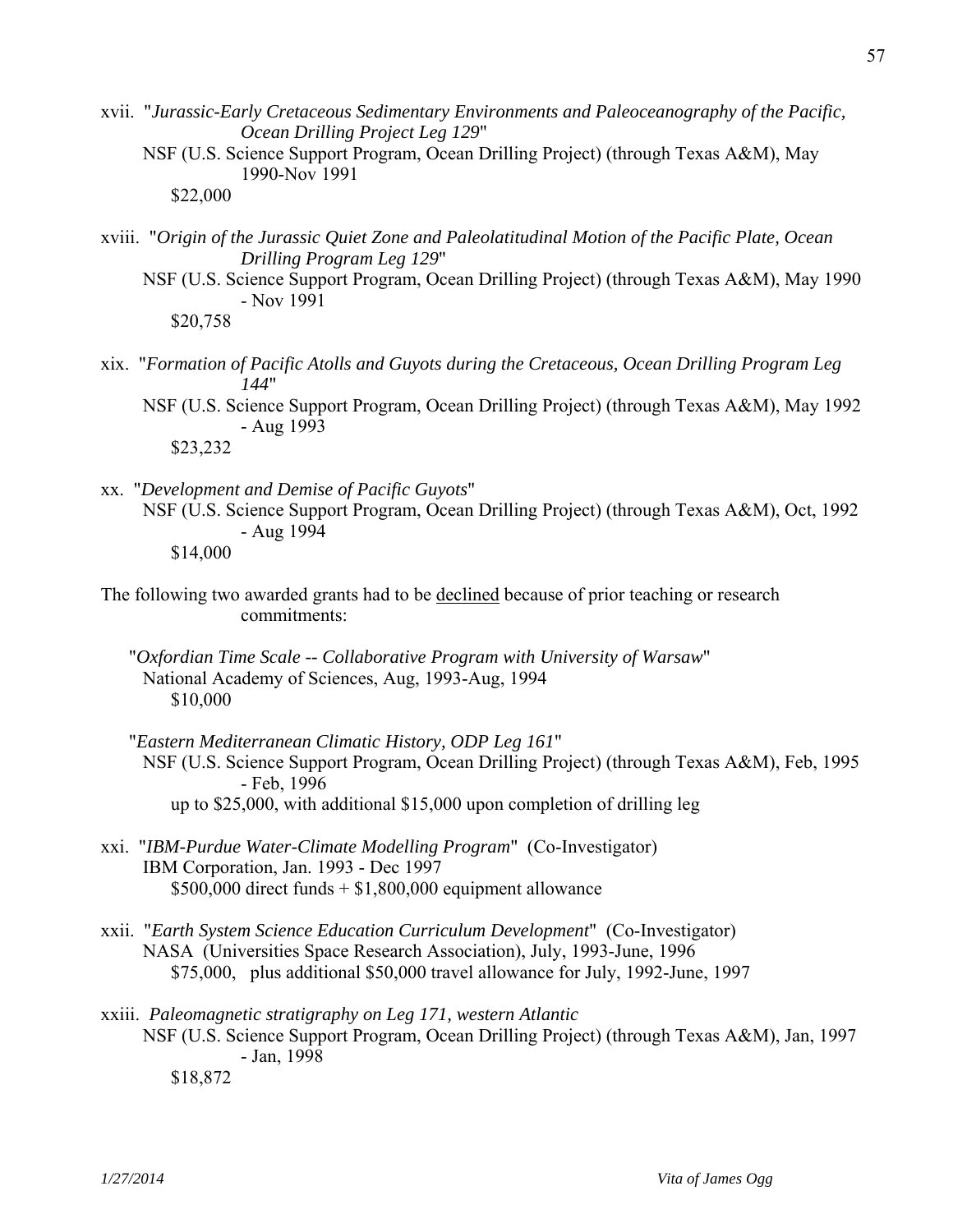- xxiv. *Maastrichtian-Paleocene-Eocene time scale of polarity chrons, orbital cycles and biostratigraphy*
	- NSF (U.S. Science Support Program, Ocean Drilling Project) (through Texas A&M), May 1997-May 1999
		- \$32,357 (\$24,857 administered by Purdue; plus \$7,500 travel for cooperative research at Oxford University, England, and University of Bremen, Germany)
- xxv. *An integrated Earth & Atmospheric Science computer laboratory for undergraduate instructional improvement*
	- NSF (Aug, 1997-July, 1999) Co-PI with Carol Clayson, Larry Braile, Jon Harbor, Grant Petty \$39,115
- xxvi. *Sedimentation history of Ontong Java Plateau (Ocean Drilling Program, Leg 192, equatorial Pacific)*
	- NSF (U.S. Science Support Program, Ocean Drilling Project) (through Texas A&M), Sept, 2000 - Sept, 2001

\$18,872

- xxvii. *The Environmental Impacts of the Ontong Java Plateau: Aptian and Albian Paleoceanography of the Tropical Pacific Basin*
	- NSF (U.S. Science Support Program, Ocean Drilling Project) (through Texas A&M), May 2001-May 2003
		- \$31,071 *(plus separate travel grants to College Station, TX and La Jolla, CA for sample collection during May 2001 and August 2001, respectively)*
- xxvii. *Integration of Chronostratigraphic Databases for the 21st Century* NSF (Oct., 2001-Oct., 2002) PI, with Paul Sikora (Univ. Utah) as Co=PI
	- \$26,000 *(administered through Purdue)*
- xxix. *Geological Time Scale 2003 Compilation, production and publication of the modern geological time scale* Exxon-Mobil Exploration Company (Jan, 2002-Dec, 2003) PI, with Felix Gradstein (Oslo University, Norway) as Co=PI \$20,000 *(administered through Purdue)*
- xxx. *Paleoceanography of the Atlantic-Caribbean-Pacific Seaway (participation on Ocean Drilling Leg 207)*
	- NSF (U.S. Science Support Program, Ocean Drilling Project) (through Texas A&M), Jan, 2003 - Dec, 2004
		- \$36,129 [plus travel support to Barbados/Brazil].
- xxxi. *Magnetostratigraphy of Leg 207 sites, and cycle-durations of Campanian through Eocene magnetic polarity chrons*
	- NSF (U.S. Science Support Program, Ocean Drilling Project) (through Texas A&M), Jan, 2003 - Dec, 2005
		- \$30,226 [plus travel support to Germany].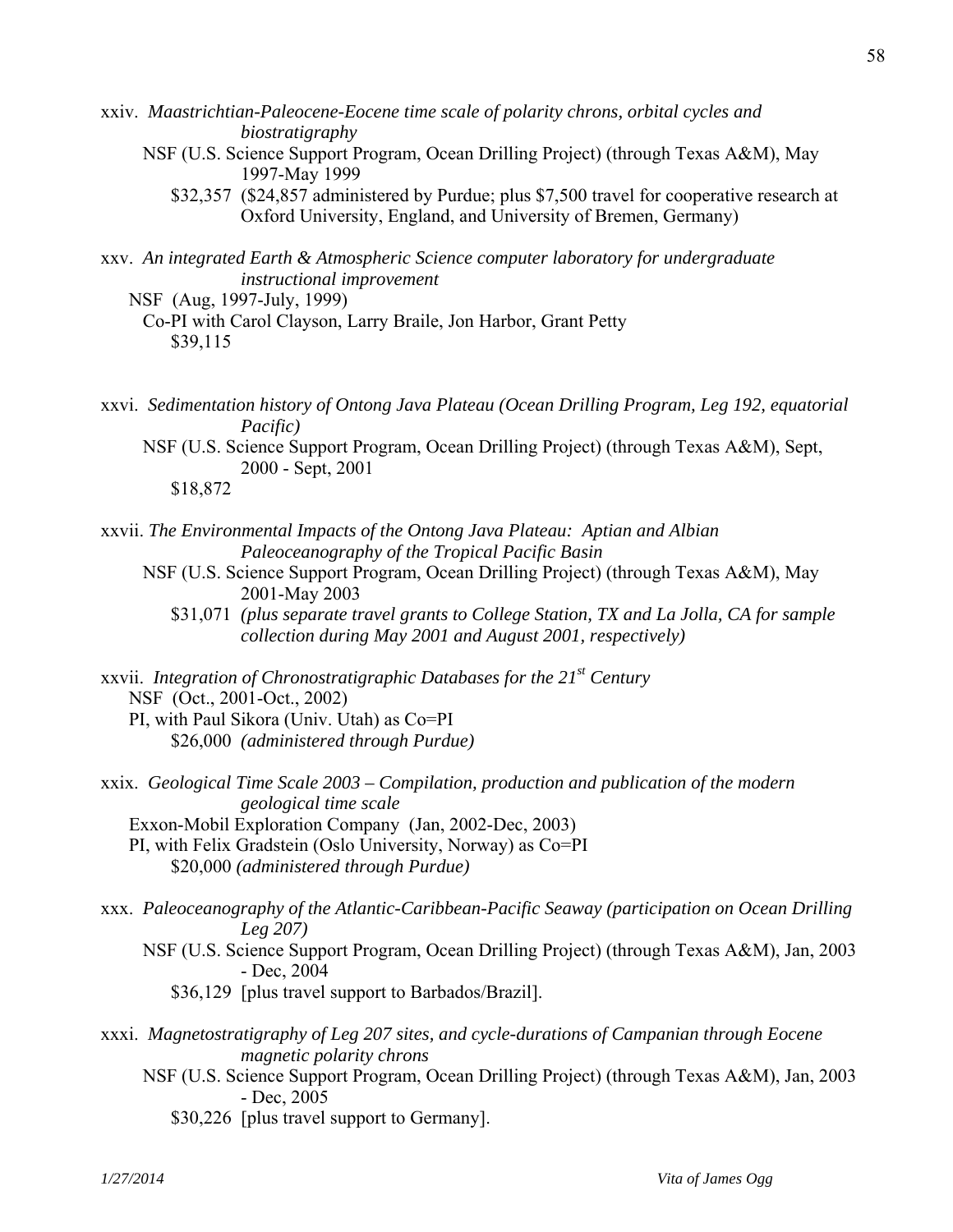xxxii. *Chronos Network for Earth System History: Development of Integrated Databases and Toolkits Accessible through a Common Portal.* NSF (Purdue had the following independent grant, as part of a larger multi-institution award), Aug, 2003 - July, 2006 (including no-cost extension)

\$129,999 [plus travel support for meetings]

- xxxiii. *Chronos Network for Earth System History: (1) Time Scale of Earth History database enhancement, tools and visualization; (2) Database Development for Magnetostratigraphy.*
	- NSF (through Iowa State University); Sept, 2005 Aug, 2007 (including no-cost extension) \$30,00 [plus travel support for meetings]

xxxiv. "*An Astronomical-Calibrated Time Scale for the Mesozoic Era*" NSF (co-PI); July, 2007 - June, 2010 \$163, 535 (*Purdue share*)

xxxv. "Visualization for Earth History and Oil" Halliburton (PI), Nov 2011-Nov 2013 \$15,800

*2000-2013: Support of activities of International Commission on Stratigraphy*

 IUGS (International Union of Geological Societies) – budget granted in March each year: \$35,000 (2001); \$34,000 (2002); \$35,000 (2003), \$50,000 (2004), \$30,000 (2005), \$30,000 (2006), \$30,000 (2007), \$40,000 (2008) *(administered separately by J.Ogg, not co-mingled with Purdue funds)*

 ICS (Subcommission on Stratigraphic Information) – budget granted in September, 2008: Multi-year block grant: \$21,000 (2008-2014) *(administered separately by J.Ogg, not comingled with Purdue funds)*

## **Current Grants:**

"*Digital Time Scale*"

 Unrestricted donations from Geoscience Australia, BP, Univ. Oslo, Saga Petroleum, Norsk Hydro, UNOCAL, Amoco, Geologic TimeScale Foundation, and private donors. Jan. 1993 -

Total of about \$350,000 received (1993-2014).

I have continual interaction with major petroleum corporations (mainly ExxonMobil, BP, Shell, StatoilHydro, Chevron and ConocoPhilips), but most of the fund-raising has gone into our international outreach activities and support to the International Commission on Stratigraphy. This consortium provided EAS a grant during late 2006 that funded 3 months of my (Spring 2007) research leave.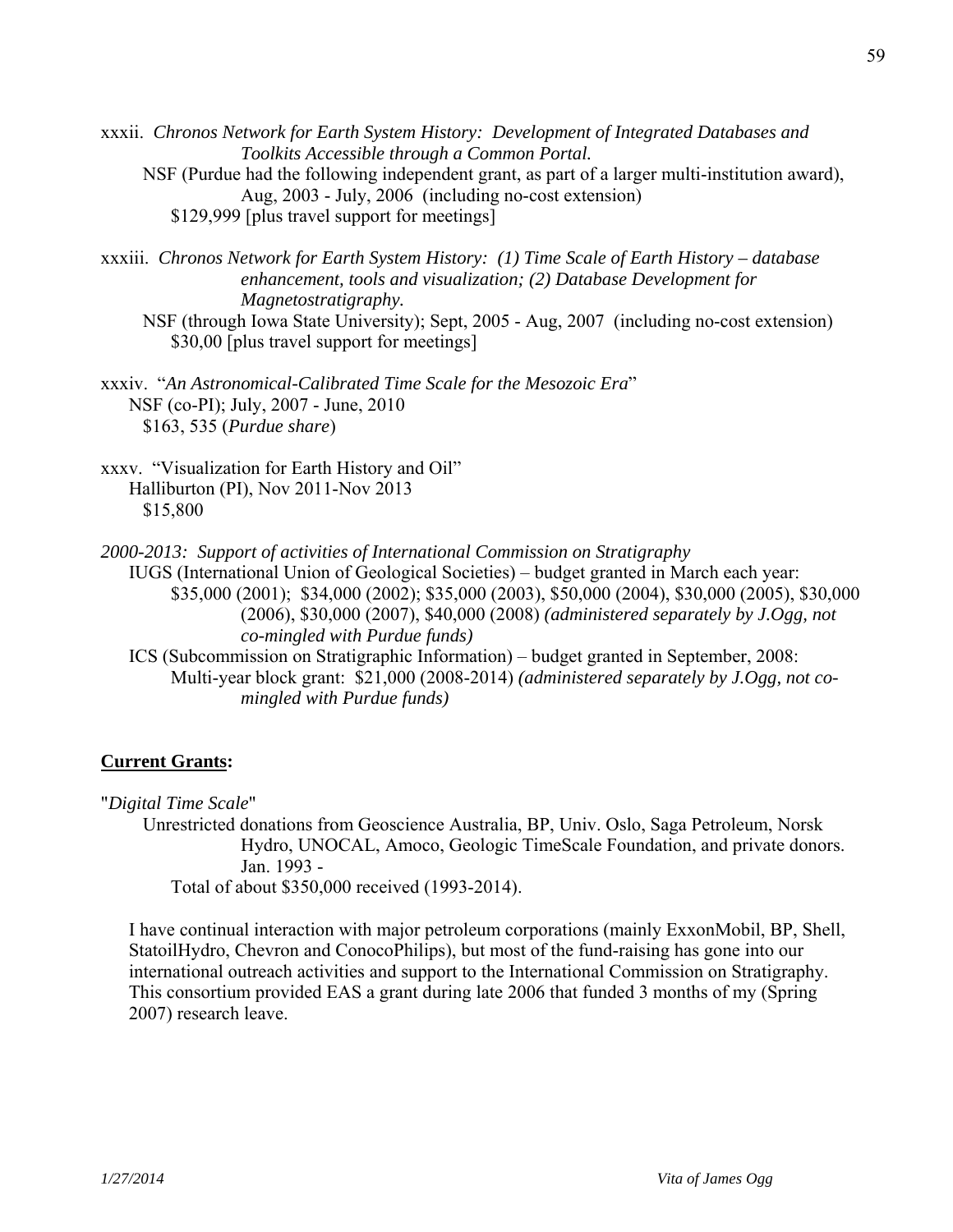## **Other Fellowships, Travel Grants, and Fully-Reimbursed Conference Participation:**

| 1980 | Deep Sea Drilling Project Leg 76, 4 months salary, expenses to Norfolk and from Ft.<br>Lauderdale                                                                                  |
|------|------------------------------------------------------------------------------------------------------------------------------------------------------------------------------------|
| 1982 | Deep Sea Drilling Project Leg 89, 3 months salary, expenses to Tokyo and from New                                                                                                  |
| 1983 | Caledonia<br>Deep Sea Drilling Project Leg 93, 3 months salary, expenses to and from Norfolk                                                                                       |
| 1984 | American Geological Institute travel award, 27th International Geological Congress,<br>Moscow, USSR                                                                                |
| 1985 | Ocean Drilling Program Leg 103, 3 months salary, expenses to Norfolk and from<br>Germany                                                                                           |
| 1987 | Joint Oceanographic Institutes, travel support to Conference on Scientific Ocean<br>Drilling (COSOD II), Strasbourg, France                                                        |
| 1987 | Purdue Travel Grant to attend Jurassic Stratigraphy Symposium, Lisbon, Portugal                                                                                                    |
| 1988 | Ocean Drilling Program Leg 123, 3 months salary (xi, above), travel to and from<br>Singapore                                                                                       |
| 1988 | Dipartmento Scienze della Terra, Universita della Calabria, Consenza, Italy, visiting<br>professorship, taught 2-week short course in December; salary and expenses<br>reimbursed. |
| 1989 | Ocean Drilling Program Leg 129, 3 months salary (xv, above), travel to and from Guam                                                                                               |
| 1991 | Workshop on Indian Ocean Paleoceanography, travel to and from Cardiff, Wales and<br>expenses                                                                                       |
| 1992 | Ocean Drilling Program Leg 144, 3 months salary (xix, above), travel to Majuro and<br>from Tokyo                                                                                   |
| 1992 | National Academy of Sciences, Project development visit to Poland, August 1992.                                                                                                    |
| 1992 | 4th International Conference on Paleoceanography, Kiel, Germany, 1000 DM grant as<br>invited speaker.                                                                              |
| 1992 | Purdue Research Foundation -- Travel Grant to 4th International Conference on<br>Paleoceanography, Kiel, Germany                                                                   |
| 1993 | Special Graduate Fellowships, total award of \$18,000, from Purdue for special<br>initiatives (Earth Systems, women in Geosciences)                                                |
| 1997 | Ocean Drilling Program Leg 171, 3 months salary (xxiii, above), travel to Barbados<br>(Caribbean); and Granada, Spain                                                              |
| 2000 | PRF Travel Grant to Rio de Janeiro for the International Geological Congress (I was a<br>session convener, plus invited speaker in another session), Aug, 2000.                    |
| 2000 | Ocean Drilling Program Leg 192, 3 months salary (xxvii above), travel to Guam, San<br>Diego, College Station (Texas) and Pocatello (Idaho)                                         |
| 2001 | International Commission on Stratigraphy – Conference on Sequence Stratigraphy<br>(Dallas, Texas, 20-23 Aug, 2001)                                                                 |
| 2002 | American Geological Institute – Conference on Geological Databases (Washington,<br>D.C., 17-19 January 2002)                                                                       |
| 2003 | Ocean Drilling Program Leg 207, 3 months salary (xxx above), travel to Barbados, Rio<br>de Janeiro (Brazil) and Normandy (France)                                                  |
| 2003 | U.S. Geological Survey - Travel support to GSA Annual Meeting, Seattle, 2-5 Nov,<br>2003.                                                                                          |
| 2003 | PRF Travel Grant to Florence (Italy) for the International Geological Congress (I was a<br>session convener, plus invited speaker in another session), Aug, 2004.                  |
|      | $2004$ - $2009$ – I didn't keeping track of all of these. It seemed that I was provided with travel                                                                                |
|      | grants to about 5 places each year.                                                                                                                                                |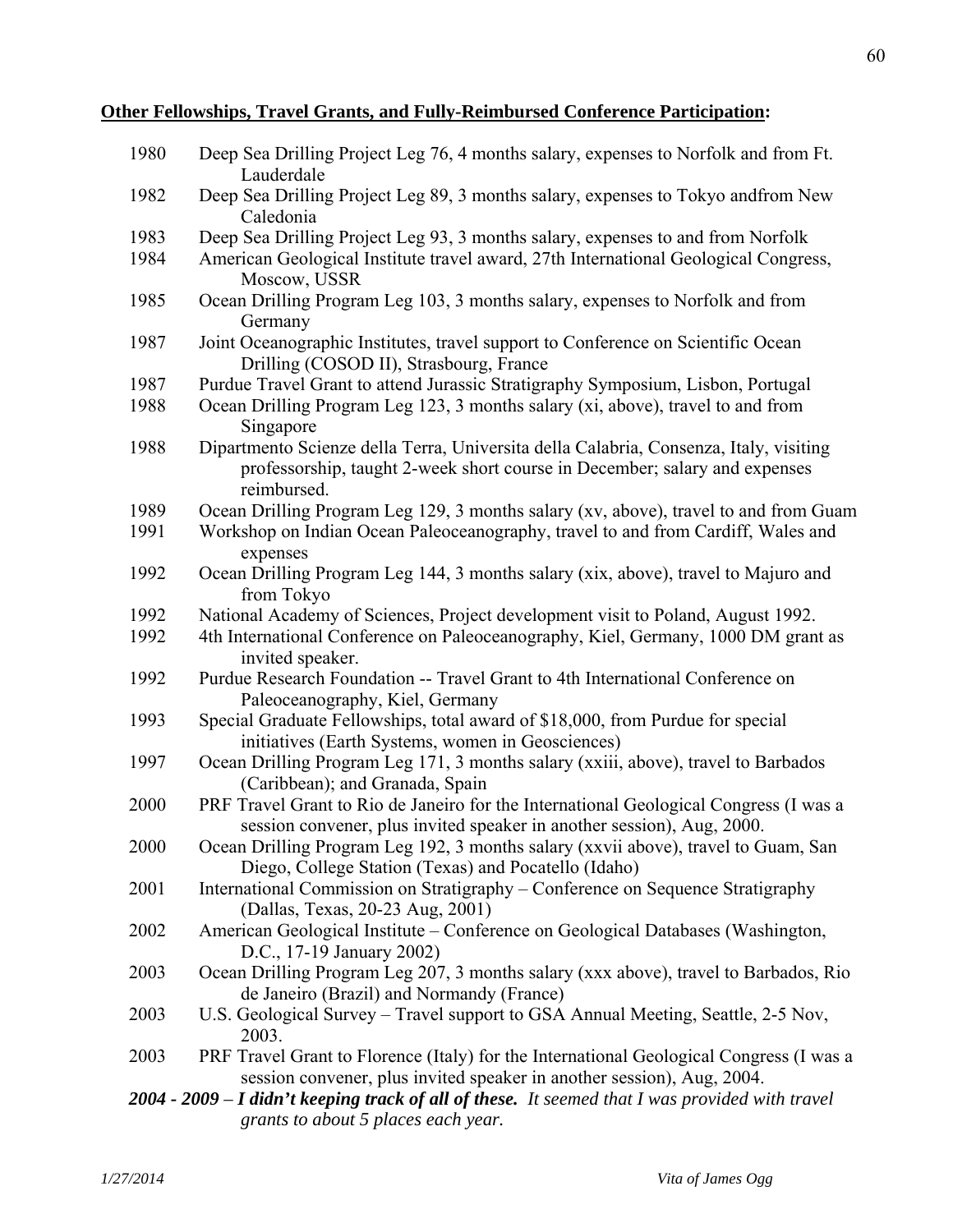2008 PRF Travel Grant to Oslo (Norway) for the International Geological Congress (I was a session convener, plus invited speaker in two other sessions), Aug, 2008.

## G. **INVOLVEMENT IN GRADUATE RESEARCH PROGRAM**

## 1. **Current Graduate Students**

## Master's Committees

## **Chairman or Member**:

 Rebecca Bobick *(project on Africa petro-basin stratigraphy database)* Katelyn Verner *(project on South America petro-basin stratigraphy database)* 

#### **Member**

- **Seamus Clarke** (joint Ireland-Purdue-Spain international degree on Fracking applications). I took him to a Chesapeake fracking operation in Ohio in Dec'12 as part of this fascinating project
- RA support is being provided (Spring-Fall, 2011-2014 to **Nag Varun Chunduru** (computer engineering; but paid via my EAS grants) for Earth-history viewing system enhancement. However, I am not his official advisor.
- RA support also given to Zsika Philips (computer science; but paid via my EAS grants) for Earth-history viewing system enhancement. However, I am not his official advisor.

## Doctoral Committees

**Chairman**: **Member**:

## 2. **Graduated M.S. and Ph.D. Students**

## Past Master's Committees

 *Non-completions:* 

- 1995 Gregory Schrader: "*Modelling of Milankovitch cycles in Jurassic deep-sea sediments*"
- 1999 Amanda Hopkins: "*Oxfordian magnetic polarity time scale*"
- 2001 Carol Conolly: "*GIS evaluation of Indiana's coal resources*" (was completed and published jointly with Indiana Geological Survey; but not formalized in Purdue thesis format)

## **Chairman or Co-Chair**:

- l987 Suzanne Kairo: "*The sedimentology, stratigraphy and depositional history of the Cretaceous Split Rock Creek Formation, Minnehaha County, South Dakota*". Now at ExxonMobil.
- 1990 Rhonald W. Hasenyager, II: "*Magnetostratigraphy of the Jurassic/Cretaceous boundary -- Tethys and English Correlations*"
- 2000 Tricia Geib: "*Astronomical tuning of the Danian and the Aptian-Albian boundary interval time scales*".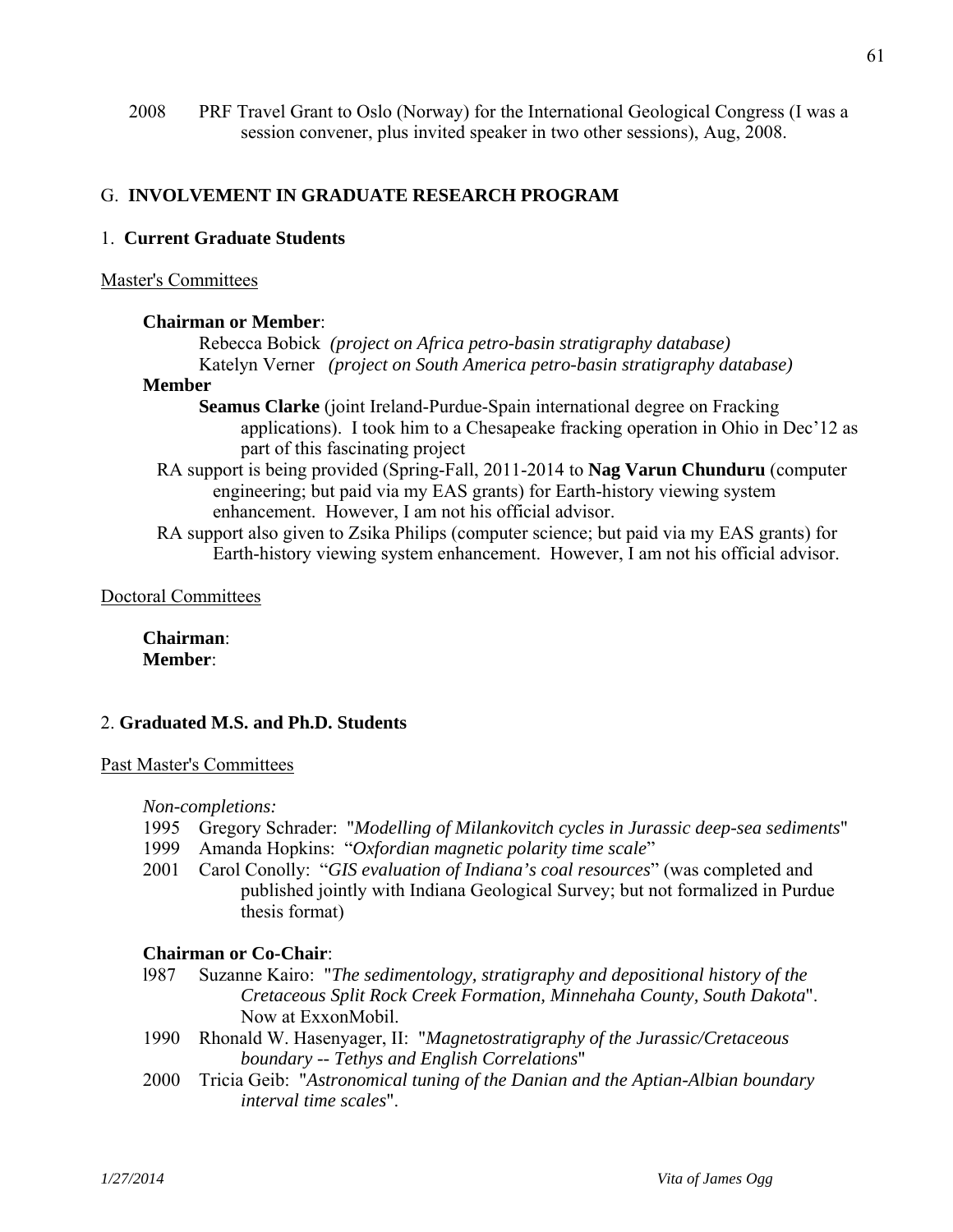- 2005 Chunfu Zhang: *"Geochemical signature of orbital cycles in deep-sea sediments".* [Had been PhD until the final months.]
- 2011 Jose Herrara: *"Sequence Stratigraphy education methods"*
- 2012 Bharath Kainkaryam: "*Gulf of Mexico Depth-Age and Sequence-stratigraphy teaching module*"
- 2013 Rachel Gipe: "*Callovian magnetostratigraphy*"

#### **Member**:

- l988 Brenda L. Dextraze: "*The paleoenvironmental effect of high latitutes on the internal growth lines of the Late Eocene biovalve Eurhomalea Antarctica*
- l988 Jeffrey D. Stilwell: "*The biostratigraphy of Early Tertiary macroinvertebrates from the La Meseta Formation, Seymour Island, Antarctic Peninsula*"
- 1989 Luis Marie Paredes-Mejia: "*Depositional environments and paleontology of the Rosario Formation, North Baja California*"
- 1990 Herbert Harmon: "*Coal Petrology of the Illinois Basin*"
- 1996 Dave Zinliskas: *"Mexican Ridges Foldbelt"*
- 1998 Charlene Fricker:
- 2001 John Foster: "*A Field Laboratory and Analytical Study of Progressive Roof Failure in Salamander Cave, Indiana*"
- 2008 Emre Unal: *"Cambrian oncolite fauna"*

## Past Doctoral Committees

 *Non-completions:* 

- 1992 (*member*) -- Peter Sikorski: "*Paleozoic stratigraphy of the Illinois Basin*"
- 1993 (*chair*) -- Stefania Graziano (Univ. Calabria, Italy): "*Early Triassic magnetostratigraphy of the Dolomites*"
- 2003 (*member*) -- John Teufert: *"GIS disaster management system"*
- 2005 (*chair*) -- Chunfu Zhang: *"Geochemical signature of orbital cycles in deep-sea sediments".* But, at end, received only a Masters degree, and now getting another doctorate at Florida State University.

## **Chairman**:

- 1992 Brian P. Wallick: "*Motion and development of the Pacific Plate from the Middle Jurassic to the Late Cretaceous*". Now with Saudi Aramco.
- 2008 Piotr Przbylski: *"Magnetic Polarity Zonation and European Paleomagnetic Poles for the Upper Jurassic".* Completed Dec, 2008; currently with BP (Houston)

## **Member**:

- l987 Hanafy Holail: "*Stable isotopic composition and its relation to origin and diagenesis of some Upper Cretaceous dolomites and dolomitic limestones from Egypt*"
- 1990 Zehui Huang (Dalhousie Univ., Halifax): "*Pelagic cyclic sediments from the oceans their periodicities and driving force*"
- 1992 Marilyn Ginger Scarbrough: "*Numerical modelling of the Mexican Ridges Foldbelt, Gulf of Mexico*"
- 1995 Jim Reichard: "*Groundwater Component of a General Circulation Model*"
- 1998 Anton Olenik: *"Paleocene-Eocene biogeography of Kamchatka"*
- 2008 Slah Boulila (University of Paris)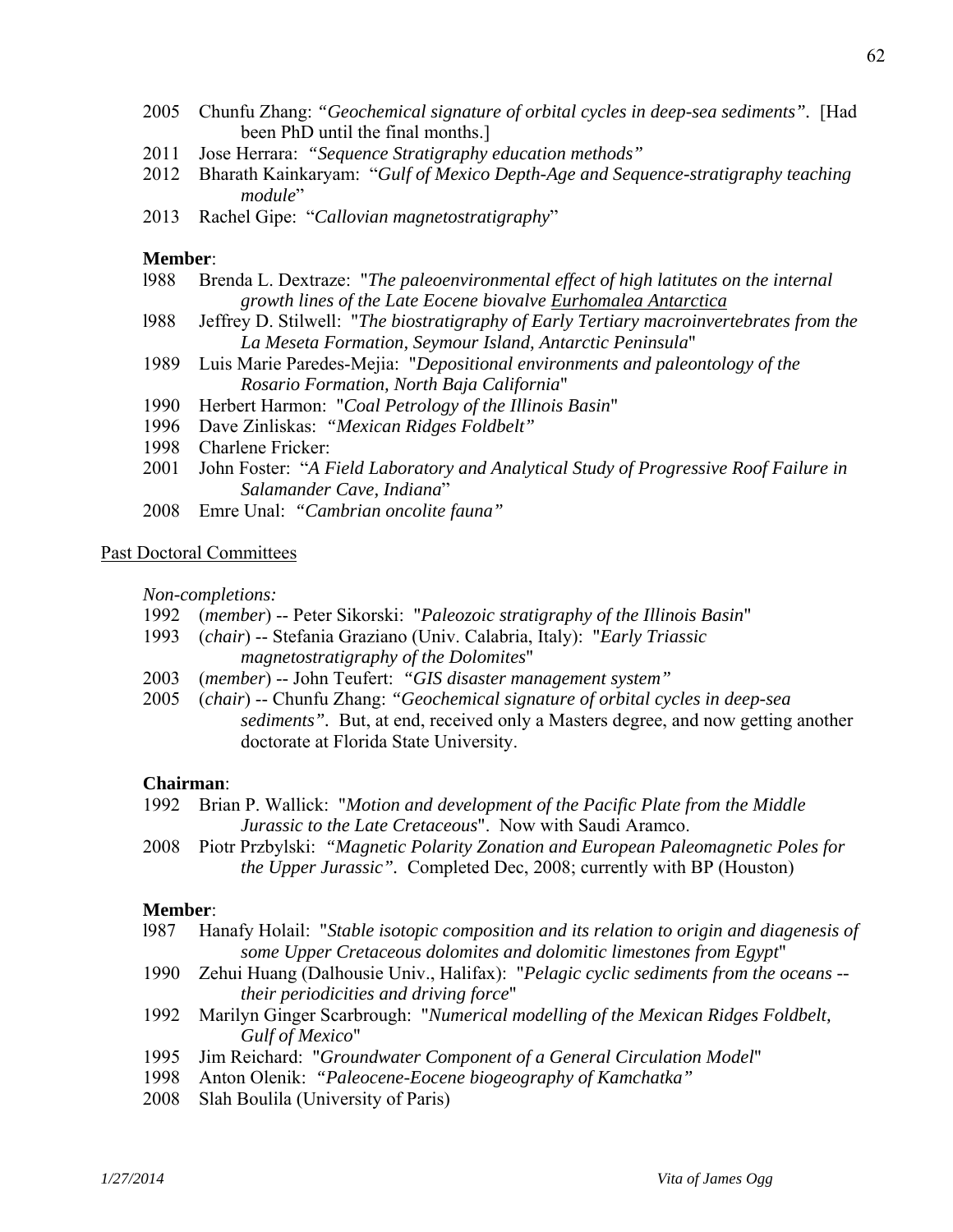## **V. SERVICE** *[Records are not complete for 2001-2008]*

## A. **DISCUSSION OF SERVICE**

## B. **DEPARTMENT OF EARTH AND ATMOSPHERIC SCIENCES**

#### **Current committees**

- (1) Library and Safety Committee (2012-)
- (2) Awards Committee (2010-)

## **Past committees**

|           | 1986-1988 Curriculum committee                                                      |
|-----------|-------------------------------------------------------------------------------------|
| 1987      | Departmental Computing committee                                                    |
| 1987      | Faculty Advisor, SEG student club                                                   |
| 1988      | Chairman, Search committee for sedimentary geology position                         |
| 1988-93   | Undergraduate Committee (and again 2009-2010)                                       |
|           | This includes organizing EAS Student Forums (which Jon Harbor hosts)                |
| 1989      | Departmental 5-year Plan (writer for geology group)                                 |
| 1989-90   | Chairman, Seminar committee                                                         |
| 1990-91   | Seminar committee                                                                   |
| 1990-91   | Search committee for paleoclimate position                                          |
| 1991-92   | Chairman, Search committee for sedimentology position [Hired Ken Ridgway]           |
| 1992-93   | Search committee for atmospheric chemistry position                                 |
| 1993-01   | Graduate Committee                                                                  |
|           | Chair: 1997-1999                                                                    |
| 2001      | Search committee for climate position [Hired Tim Filley]                            |
|           | 2000-2005 Field committee                                                           |
|           | 2008-2010 Accreditation -- Coordinator for EAS report on geology and on atmospheric |
|           | undergraduate programs                                                              |
| 2009-2010 | Graduate Committee                                                                  |
|           |                                                                                     |

 Former *chair* of PACs for: Tim Filley Darryl Granger Qianlai Zhuang

## C. **SCHOOL OF SCIENCES**

## **Current committees**

- (1) EAS *alternative* representative to Grade Appeals Committee (May 04 Present)
- (2) EAS representative to Grievance Committee (2008-2011)

## **Past committees**

| 1995-1996 | Chairman, Environmental Minor Committee |
|-----------|-----------------------------------------|
| 2005-2006 | Curriculum Committee                    |